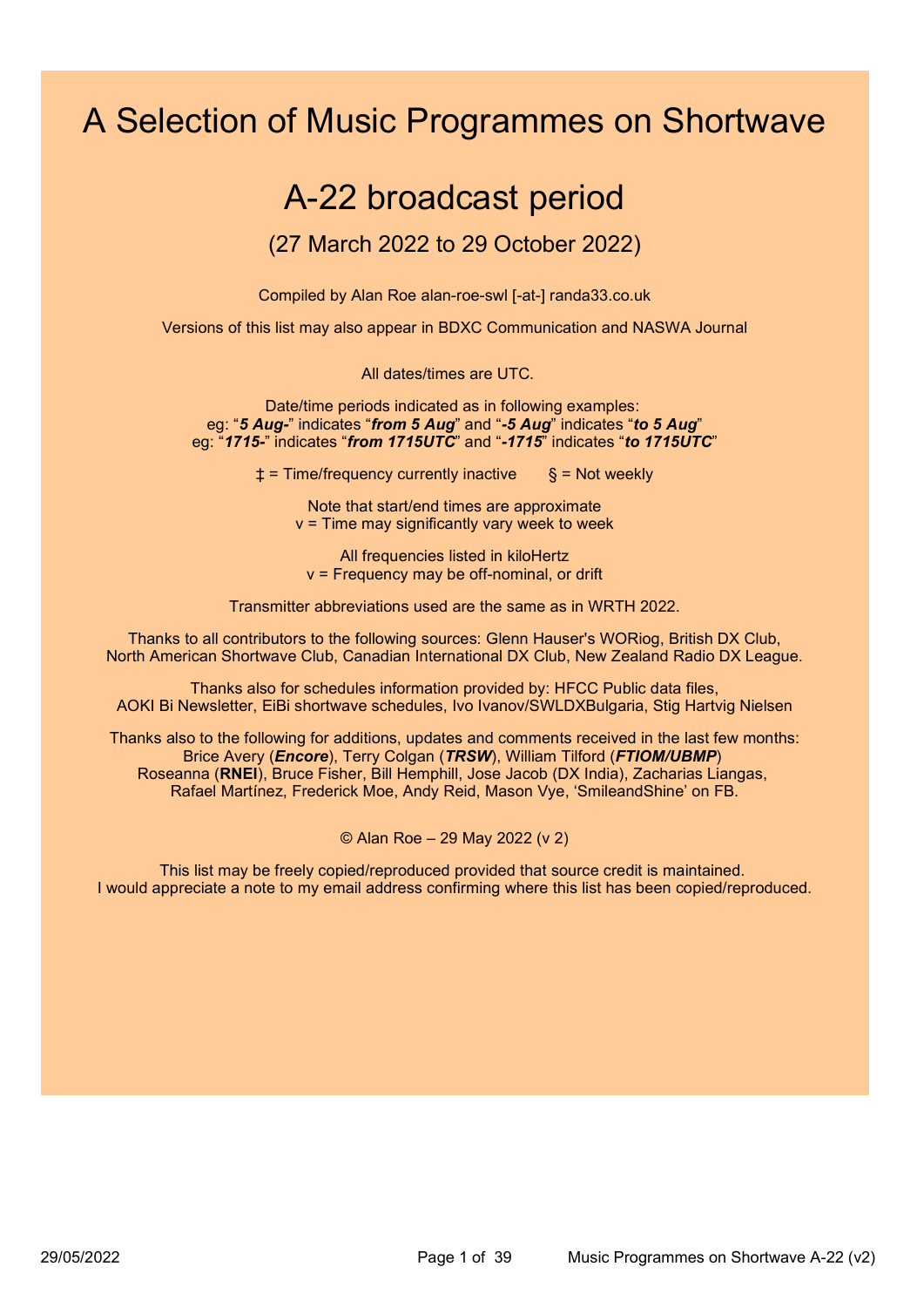| <b>Start-Stop Days</b> |         | <b>Station</b> |
|------------------------|---------|----------------|
|                        | Su-W-Sa |                |

Lang Programme Title Frequencies

| $0000 - 0040$<br>R Educacion<br>6185 (we-su: 0015-)<br>tu-su<br>SP Varied music programme<br>$0000 - 0100$<br><b>WRMI</b><br><b>EN</b> Texas R Shortwave<br>5950-rmi<br>su<br>5,12 June: Roger Miller<br>19,26 June: Texas Reggae<br>3,10 July: Luckenbach Dance Hall<br>17,24 July: 2022 RodeoHouston<br>31 July: Early Texas Rock<br>7 Aug: Deep Ellum Fest 2022-Wk1<br>14 Aug: Deep EllumFest2022-Wk2<br>21,28 Aug: 2022 Viva Big Bend Fest<br>4,11 Sept: Vikki Carr Music Special<br>18,25 Sept: Texas Love Songs<br>2 Oct: Austin (ACL) Fest 2022-Wk1<br>9 Oct: Austin (ACL) Fest 2022-Wk2<br>16 Oct:Austin(ACL)Fest 2022-Wk3<br>23 Oct:Austin(ACL)Fest 2022-Wk4<br>30 Oct: Psychedelic Texas |  |
|----------------------------------------------------------------------------------------------------------------------------------------------------------------------------------------------------------------------------------------------------------------------------------------------------------------------------------------------------------------------------------------------------------------------------------------------------------------------------------------------------------------------------------------------------------------------------------------------------------------------------------------------------------------------------------------------------|--|
| $0000 - 0100$<br>daily<br>Charleston R<br>GM Mostly music from 1920's & 1930's<br>5140-unlicenced<br>$0000 - 0100$<br>Mighty KBC<br>EN Radio, But Not As We Know It<br>9925-nau (- 28 Aug)<br>su<br>5960-nau (Sep 4 -)                                                                                                                                                                                                                                                                                                                                                                                                                                                                             |  |
| $0000 - 0100$<br>daily<br>R Farda<br>5860-kwt<br>FS ME mx (some West mx & talk)<br>daily<br>R Rebelde<br>SP Often has Cuban music, incl:<br>5025<br>$0000 - 0100$<br>su: Música Viva                                                                                                                                                                                                                                                                                                                                                                                                                                                                                                               |  |
| $0000 - 0100$<br>R Romania Int<br>RO As We Like! (Hour 2) (Club/party)<br>7420 9730<br>su<br>$0000 - 0100$<br>R Romania Int<br>RO Zi-le D-Alead-Ale Noastre (Folk mx)<br>7420 9730<br>mo<br>PT Talk and Brazilian/spiritual mx<br>$0000 - 0100$<br>daily<br>R Voz Missionária<br>5940v(irreg) 9665v<br>MX Progressive, classic rock 60-80's<br>$0000 - 0100$<br>daily<br>Radio 208<br>5970-hvi (low power)<br>$0000 - 0100$<br><b>EN</b> Varied oldies/hits<br>daily<br>Radio 4KZ<br>5055 (low power)<br>Scandinavian WE R Finn Varied schedule for each broadcast<br>5980<br>alt: 6170<br>$0000 - 0100$<br>sa (§)<br>11690 alt: 11720                                                             |  |
| (§ 4Jun, 2Jul, 8Oct)<br>TU Often has Turkish music<br>$0000 - 0100$<br>daily<br>V of Türkiye (TSR)<br>7360<br>$0000 - 0100$<br><b>WBCQ</b><br><b>EN</b> Grits Radio<br>6160-bcq<br>su<br><b>WBCQ</b><br>EN R New York Int<br>6160-bcq<br>$0000 - 0100$<br>mo(S)<br>(every other week)                                                                                                                                                                                                                                                                                                                                                                                                              |  |
| <b>WBCQ</b><br>$0000 - 0100$<br>EN From the Isle of Music (Cuban mx)<br>7490-bcq<br>tu<br>$0000 - 0100$<br><b>WBCQ</b><br>EN Area 61: (Old-time radio shows from<br>6160-bcq<br>tu-fr<br>around this date in the past) (Hour 2)                                                                                                                                                                                                                                                                                                                                                                                                                                                                    |  |
| MX Varied world music<br>$0000 - 0100$<br>daily<br>World Music R<br>5930-brm 25800-mrs<br>(low power)                                                                                                                                                                                                                                                                                                                                                                                                                                                                                                                                                                                              |  |
| <b>WRMI</b><br>7780-rmi<br>$0000 - 0100$<br>EN Jazz From the Left<br>we<br>9395-rmi 9455-rmi                                                                                                                                                                                                                                                                                                                                                                                                                                                                                                                                                                                                       |  |
| $0000 - 0100$<br><b>WRMI</b><br>EN VORW R Int<br>9395-rmi 9455-rmi<br>fr<br>$0000 - 0100$<br>daily<br><b>WTWW</b><br>EN Music for Ukraine (Pop/Rock/oldies)<br>9940-tww (irreg)                                                                                                                                                                                                                                                                                                                                                                                                                                                                                                                    |  |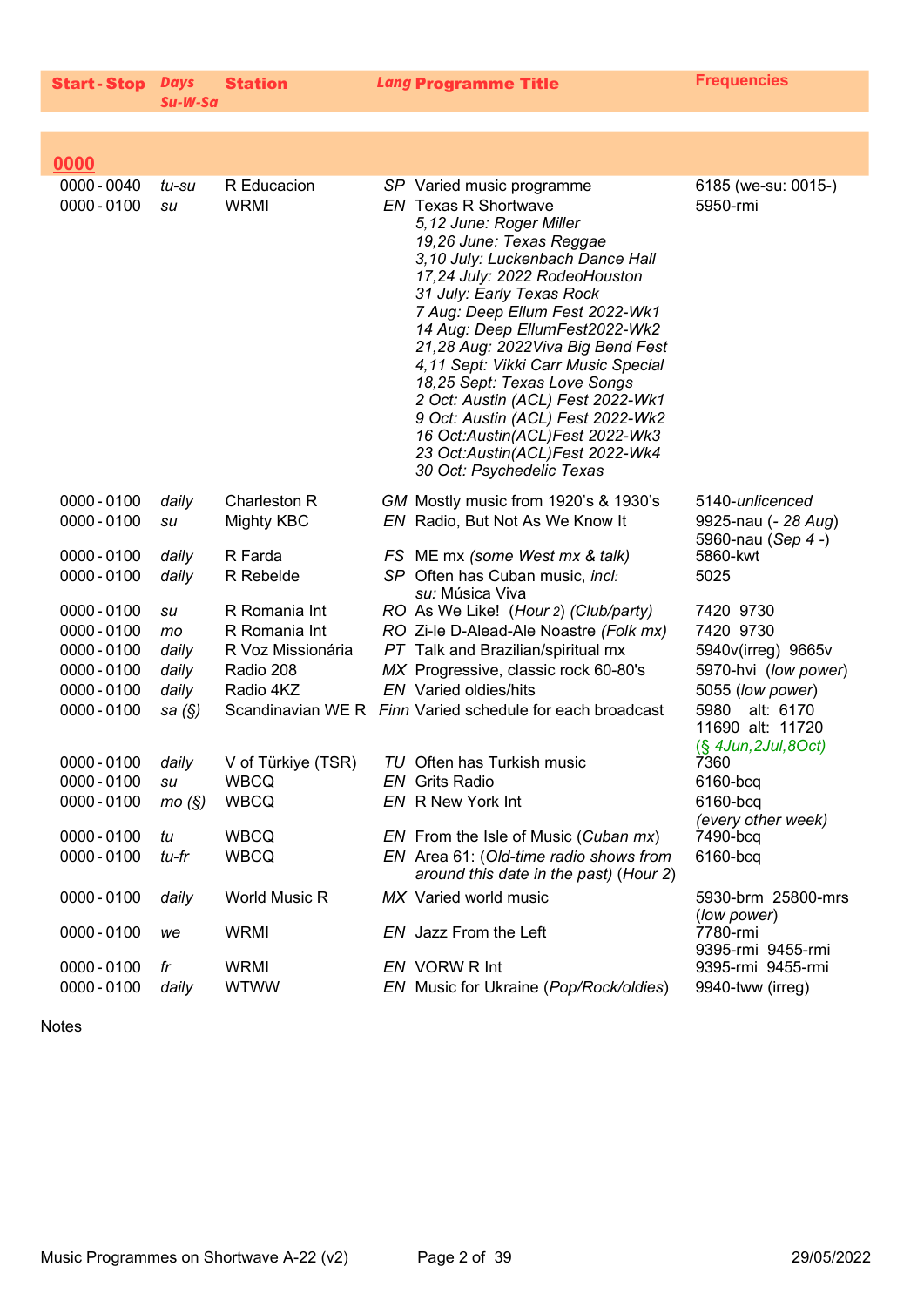| $0000 - 0100$ | mo    | <b>WWCR</b>        | <b>EN</b> Pat Boone Show<br>(Chat & Christian pop/rock music)               | 6115-wcr                                       |
|---------------|-------|--------------------|-----------------------------------------------------------------------------|------------------------------------------------|
| 0000-0100v su |       | <b>WTWW</b>        | EN Bob Heil: Theatre Organ Under the<br>Arch                                | 5085-tww (may start<br>early or late; variable |
| 0010-0100     | tu-sa | R France Int       |                                                                             | 30-60 mins long)                               |
| 0030 - 0040   |       | R Romania Int      | <b>FR</b> Couleurs Tropicales<br>EN All That Jazz                           | 3965(drm)<br>7375 9550                         |
| 0030 - 0040   | su    | R Romania Int      | <b>EN</b> Music Time                                                        | 7375 9550                                      |
| 0030 - 0040   | mo    | R Romania Int      | EN Your Music (Pop)                                                         | 7375 9550                                      |
| 0030 - 0040   | tu    | R Romania Int      |                                                                             | 7375 9550                                      |
|               | we,sa |                    | EN Truly Romanian (Trad/folk mx)                                            |                                                |
| 0030 - 0040   | th    | R Romania Int      | EN Music of Romania (Trad/folk mx)                                          | 7375 9550                                      |
| 0030 - 0040   | fr    | R Romania Int      | EN Music Highlights (Classical mx)                                          | 7375 9550                                      |
| 0030 - 0100   | daily | R Progreso         | SP Mostly mx, some news                                                     | 4765                                           |
| 0030 - 0100   | th    | <b>WBCQ</b>        | <b>EN</b> The Americana Music Show                                          | 7490-bcq                                       |
| 0032 - 0057   | su    | R Havana Cuba      | EN The Jazz Place                                                           | 6000 6165                                      |
| 0045 - 0055   | mo    | R Slovakia Int     | <b>EN</b> Slovak Music feature                                              | 5850-rmi 7730-rmi                              |
| 0050 - 0100   | we,th | R Educacion        | (part of Listeners Tribune)<br>SP Varied music programme                    | 6185 (mo, tu,sa: 0010-;<br>$fr, su: 0040-)$    |
| 0052 - 0056   | daily | R Romania Int      | EN Simply Folk (A traditional folk song)                                    | 7375 9550                                      |
|               |       |                    |                                                                             |                                                |
| 0100          |       |                    |                                                                             |                                                |
| 0100-0130     | su    | <b>WRMI</b>        | EN R Northern Europe Int<br>(Music from Northern Europe)<br>(except 5 June: | 5010-rmi                                       |
|               |       |                    | Japanese Music Special)                                                     |                                                |
| 0100-0130     | mo    | <b>WRMI</b>        | <b>EN</b> Blues Radio International                                         | 9955-rmi                                       |
| 0100-0130     | th    | <b>WRMI</b>        | EN R Northern Europe Int<br>(Music from Northern Europe)<br>(except 2 June: | 5850-rmi 7730-rmi                              |
| 0100-0130     | su    | <b>WWCR</b>        | Japanese Music Special)<br><b>EN</b> Martha Garvin: Musical Memories        | 3215-wcr                                       |
| $0100 - 0155$ | su    | V of Hope - KVOH   | EN Pat Conrad: Jazz Session                                                 | 9975                                           |
| 0100 - 0155   | tu-sa | V of Hope - KVOH   | EN Night Watch (Music & talk)                                               | 9975                                           |
| 0100 - 0156   | su    | R Romania Int      | RO Radio Concert Season (Classical)                                         | 7420 9730                                      |
| $0100 - 0156$ | sa    | R Romania Int      | RO Verba Manent (Hour 1)                                                    | 7420 9730                                      |
| 0100 - 0156   | daily | V of Türkiye (TSR) | TU Often has Turkish music                                                  | 7360                                           |
| 0100-0157     | mo    | <b>KBS World R</b> | SP Melodías de Corea                                                        | 9870                                           |
| 0100 - 0200   | daily | Charleston R       | GM Mostly music from 1920's & 1930's                                        | 5140-unlicenced                                |
| 0100 - 0200   | daily | <b>HCJB</b>        | var Ecuadorian mx & spiritual talk                                          | 6050                                           |
| 0100 - 0200   |       | Mighty KBC         | <b>EN</b> The Giant Jukebox                                                 | 9925-nau (- 28 Aug)                            |
|               | su    |                    |                                                                             | 5960-nau (Sep 4 -)                             |
| 0100 - 0200   | daily | R Educacion        | SP Varied music programme                                                   | 6185                                           |
| 0100 - 0200   | daily | R Farda            | FS ME mx (some West mx & talk)                                              | 5860-kwt                                       |
| 0100 - 0200   | daily | R Progreso         | SP Mostly mx, some news                                                     | 4765                                           |
| 0100 - 0200   | daily | R Rebelde          | SP Often has Cuban music, incl:                                             | 5025                                           |
|               |       |                    | su: Música Viva                                                             |                                                |
| 0100 - 0200   | daily | R Voz Missionária  | PT Talk and Brazilian/spiritual mx                                          | 5940v(irreg) 9665v                             |
| 0100 - 0200   | daily | Radio 208          | MX Progressive, classic rock 60-80's                                        | 5970-hvi (low power)                           |
|               |       |                    |                                                                             |                                                |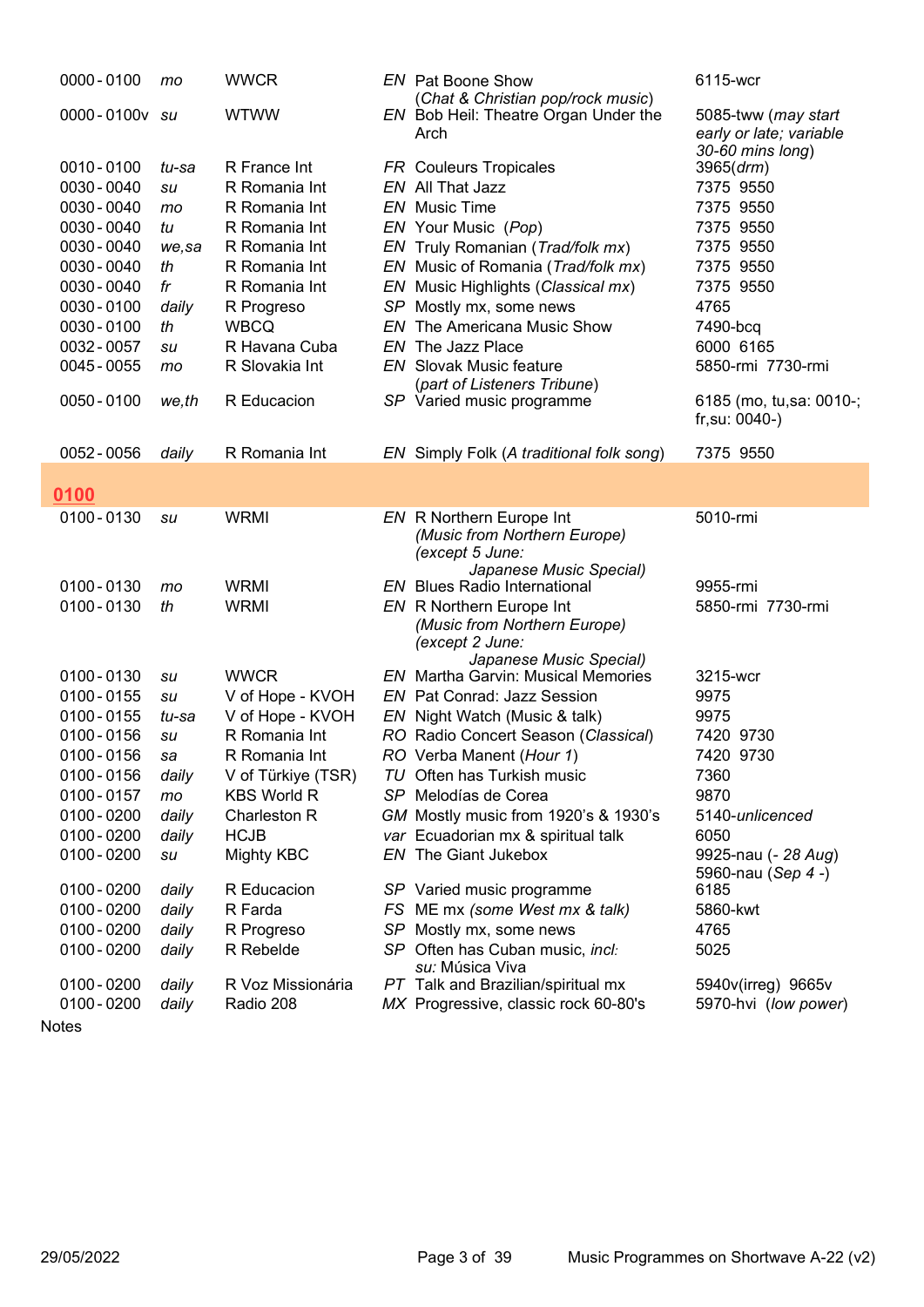| $0100 - 0200$<br>$0100 - 0200$                                                                                                                     | daily<br>sa $(\S)$                                                     | Radio 4KZ                                                                                                                                                      | EN Varied oldies/hits<br>Scandinavian WE R Finn Varied schedule for each broadcast                                                                                                                                                                                                                                                                                                                                                                                                                                     | 5055 (low power)<br>5980 alt: 6170<br>11690 alt: 11720                                                                                  |
|----------------------------------------------------------------------------------------------------------------------------------------------------|------------------------------------------------------------------------|----------------------------------------------------------------------------------------------------------------------------------------------------------------|------------------------------------------------------------------------------------------------------------------------------------------------------------------------------------------------------------------------------------------------------------------------------------------------------------------------------------------------------------------------------------------------------------------------------------------------------------------------------------------------------------------------|-----------------------------------------------------------------------------------------------------------------------------------------|
| $0100 - 0200$<br>$0100 - 0200$                                                                                                                     | su<br>mo(S)                                                            | <b>WBCQ</b><br><b>WBCQ</b>                                                                                                                                     | EN The Lumpy Gravy Radio Show<br>EN R New York Int                                                                                                                                                                                                                                                                                                                                                                                                                                                                     | $(\S$ 4Jun, 2Jul, 8Oct)<br>6160-bcq<br>6160-bcq                                                                                         |
| $0100 - 0200$<br>$0100 - 0200$                                                                                                                     | sa<br>daily                                                            | <b>WBCQ</b><br>World Music R                                                                                                                                   | EN Rock Wave (Rock music)<br>MX Varied world music                                                                                                                                                                                                                                                                                                                                                                                                                                                                     | (every other week)<br>5130-bcq<br>5930-brm 25800-mrs                                                                                    |
| $0100 - 0200$<br>$0100 - 0200$                                                                                                                     | su<br>su                                                               | <b>WRMI</b><br><b>WRMI</b>                                                                                                                                     | <b>EN</b> Encore Classical Music<br><b>EN</b> Texas R Shortwave<br>5,12 Jun:BobWills+TexasPlayboys<br>19 Jun: Juenteenth Special<br>26 Jun: Buddy Holly<br>3 July: Texas Fourth of July<br>10+17July: Clarence"G'mouth"Brown<br>24 July: Johnny Winter<br>31 Jul: Asleep At The Wheel (5th su)<br>7,14 Aug: Lightnin' Hopkins<br>21,28 Aug: Doug Sahn<br>4,11 Sept: Tanya Tucker Music Spl<br>18,25 Sept: Willie Nelson<br>2,9 Oct: Robert Earl Keen Special<br>16,23Oct: Texas Music Outlaws<br>30 Oct: New Halloween | (low power)<br>5850-rmi 7730-rmi<br>5950-rmi                                                                                            |
| $0100 - 0200$<br>$0100 - 0200$<br>$0100 - 0200$<br>$0100 - 0200$                                                                                   | mo<br>mo<br>fr<br>daily                                                | <b>WRMI</b><br><b>WRMI</b><br><b>WRMI</b><br><b>WTWW</b>                                                                                                       | EN Alt Universe Top 40<br>EN Pop Shop R Show<br>EN VORW R Int<br>EN Greatest Hits of all Time<br>- <i>su:</i> Jeff Laurence<br>- mo: 'Big' Jim Edwards<br>- tu: Steve Taylor<br>- we: Dave Mason<br>- th: Ted Randall<br>- fr: Dan Collins                                                                                                                                                                                                                                                                             | 9395-rmi<br>5950-rmi<br>5010-rmi<br>5085-tww<br>9940-tww (irreg)                                                                        |
| $0106 - 0200$                                                                                                                                      | sa                                                                     | R NewZealand Int                                                                                                                                               | - sa: Steve Hunter<br>EN Music 101 with Charlotte Ryan<br>(Hour 2)                                                                                                                                                                                                                                                                                                                                                                                                                                                     | 15720                                                                                                                                   |
| 0110 - 0150<br>0110 - 0200<br>0130 - 0145<br>0130 - 0145<br>0130 - 0145<br>0130 - 0145<br>0130 - 0145<br>0130 - 0145<br>0130 - 0157<br>0130 - 0200 | daily<br>$su$ , mo<br>su<br>mo<br>tu<br>we<br>th<br>sa<br>mo<br>su, mo | V of Türkiye<br>R France Int<br>R Romania Int<br>R Romania Int<br>R Romania Int<br>R Romania Int<br>R Romania Int<br>R Romania Int<br>R Havana Cuba<br>R Marti | SP Music (& short feature pgms)<br>FR Musiques du monde<br>FR Musique traditionnelle roumaine<br>FR Les tubes du moment<br>FR Les tubes du moment<br>FR Musique traditionnelle roumaine<br>FR Musique classique roumaine<br>FR Programme musical<br><b>EN</b> Cuban Music and Musicians<br>SP Arte Express (Art, culture, music)                                                                                                                                                                                       | 7260 9870<br>3965 (drm)<br>7375 9550<br>7375 9550<br>7375 9550<br>7375 9550<br>7375 9550<br>7375 9550<br>6000 6165<br>6030-grv 7335-grv |
| 0130 - 0200                                                                                                                                        | mo                                                                     | <b>WRMI</b>                                                                                                                                                    | <b>EN</b> Mike's Bluegrass Gospel                                                                                                                                                                                                                                                                                                                                                                                                                                                                                      | 7365-grv<br>5850-rmi 7730-rmi                                                                                                           |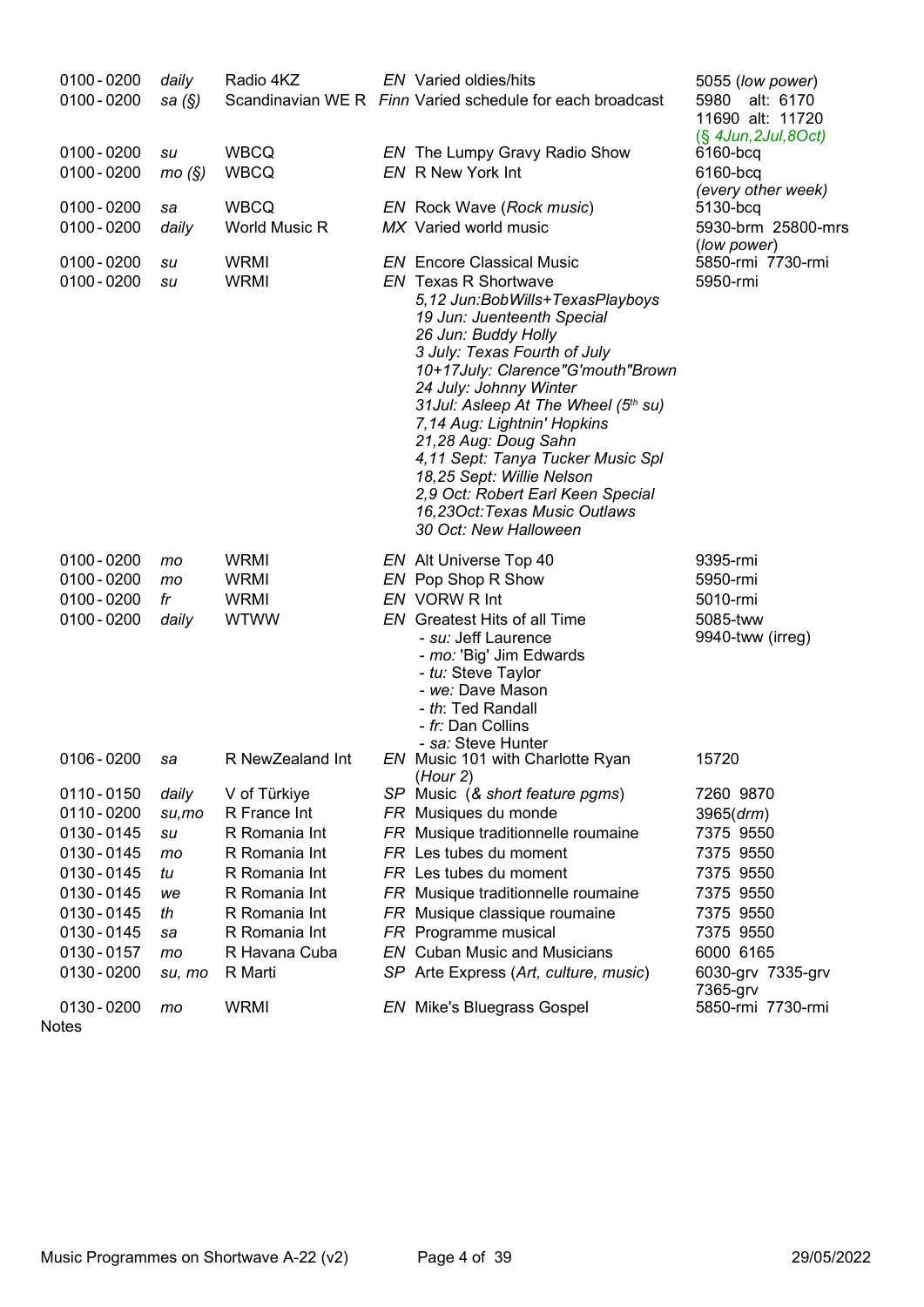| 0130 - 0200 | mo        | <b>WRMI</b>                        | EN Mike's Gospel music - may be<br>replaced by Oldies music          | 5850-rmi 7730-rmi                       |
|-------------|-----------|------------------------------------|----------------------------------------------------------------------|-----------------------------------------|
| 0130 - 0200 | th        | <b>WRMI</b>                        | EN R Northern Europe Int xtra                                        | 5010-rmi                                |
|             |           |                                    | -xx30: Mamas Mest Metal                                              | 5850-rmi 7730-rmi                       |
| 0130 - 0200 | fr        | <b>WRMI</b>                        | -xx45: Stephen's Feature<br><b>EN</b> Blues Radio International      | 9955-rmi                                |
| 0140-0157   | su        | R Havana Cuba                      | EN Music with a Message                                              | 6000 6165                               |
| 0145 - 0157 | tu        | R Havana Cuba                      | EN Focus on Africa (Music of Cuba)                                   | 6000 6165                               |
|             |           |                                    |                                                                      |                                         |
| 0200        |           |                                    |                                                                      |                                         |
| 0200 - 0230 | daily     | <b>HCJB</b>                        | var Ecuadorian mx & spiritual talk                                   | 6050                                    |
| 0200 - 0230 | fr        | WBCQ (R Angela)                    | EN Pirate Joe Literary Half-Hour                                     | 5130-bcq                                |
| 0200 - 0257 |           | <b>KBS World R</b>                 | (serialised readings)<br>SP Melodías de Corea                        | 15575                                   |
| 0200 - 0300 | mo        |                                    |                                                                      | 5140-unlicenced                         |
|             | daily     | Charleston R<br><b>KBS World R</b> | GM Mostly music from 1920's & 1930's                                 |                                         |
| 0200 - 0300 | su        |                                    | <b>EN4 Saturday Playlist</b>                                         | 9580                                    |
| 0200 - 0300 | mo        | <b>KBS World R</b>                 | EN4 Sunday Selection (chat/mx)                                       | 9580                                    |
| 0200 - 0300 | daily     | R Farda                            | FS ME mx (some West mx & talk)                                       | 5860-kwt<br>13860-udo(0230-)            |
|             |           |                                    |                                                                      | 15690-udo(0230-)                        |
| 0200 - 0300 | su, mo    | R Marti                            | SP Postmoderno                                                       | 6030-grv 7335-grv                       |
|             |           |                                    |                                                                      | 7365-grv                                |
| 0200 - 0300 | sa        | R NewZealand Int                   | EN Music 101 with Charlotte Ryan                                     | 15720                                   |
|             |           |                                    | (Hour 3)                                                             |                                         |
| 0200 - 0300 | daily     | R Progreso                         | SP Mostly mx, some news                                              | 4765                                    |
| 0200 - 0300 | daily     | R Rebelde                          | SP Often has Cuban music, incl:<br>su: Música Viva (-0230)           | 5025                                    |
|             |           |                                    | su: Todo Música (0230-)                                              |                                         |
| 0200 - 0300 | daily     | R Voz Missionária                  | PT Talk and Brazilian/spiritual mx                                   | 5940v(irreg) 9665v                      |
| 0200 - 0300 | daily     | Radio 208                          | MX Progressive, classic rock 60-80's                                 | 5970-hvi (low power)                    |
| 0200 - 0300 | daily     | Radio 4KZ                          | <b>EN</b> Varied oldies/hits                                         | 5055 (low power)                        |
| 0200 - 0300 | sa $(\S)$ |                                    | Scandinavian WE R Finn Varied schedule for each broadcast            | 5980<br>alt: 6170                       |
|             |           |                                    |                                                                      | 11690 alt: 11720                        |
|             |           |                                    |                                                                      | $(\S$ 4Jun, 2Jul, 8Oct)                 |
| 0200 - 0300 | su (irr)  | <b>WBCQ</b>                        | <b>EN</b> Lost Discs Radio Show                                      | 6160-bcq (irreg)                        |
| 0200 - 0300 | su(S)     | <b>WBCQ</b>                        | EN Texas R Shortwave $(4th su)$<br>26 June: Bob Wills+Texas Playboys | 6160-bcq                                |
|             |           |                                    | 24 July: Clarence "Gatemouth"                                        | (§ 22 May, 26 June,<br>24 July, 28 Aug, |
|             |           |                                    | Brown                                                                | 25 Sept, 23 Oct)                        |
|             |           |                                    | 28 Aug: Viva Big Bend Music Festival                                 |                                         |
|             |           |                                    | 25 Sept: Tanya Tucker                                                |                                         |
|             |           |                                    | 23 Oct: Robert Earl Keen                                             |                                         |
| 0200 - 0300 | mo(S)     | <b>WBCQ</b>                        | EN R New York Int                                                    | 6160-bcq (every other                   |
|             |           |                                    |                                                                      | week)                                   |
| 0200 - 0300 | sa        | <b>WBCQ</b>                        | EN Rock Wave (Rock music)                                            | 6160-bcq                                |
| 0200 - 0300 | su        | WBCQ (R Angela)                    | EN Ginga Brasil ("Jeengah") (Music from                              | 5130-bcq                                |
|             |           |                                    | Brazil)                                                              |                                         |
| 0200 - 0300 | mo        | WBCQ (R Angela)                    | EN WBCQ Concert Hall (Hour 1) (Long                                  | 5130-bcq                                |
|             |           |                                    | form classical, opera, etc)                                          |                                         |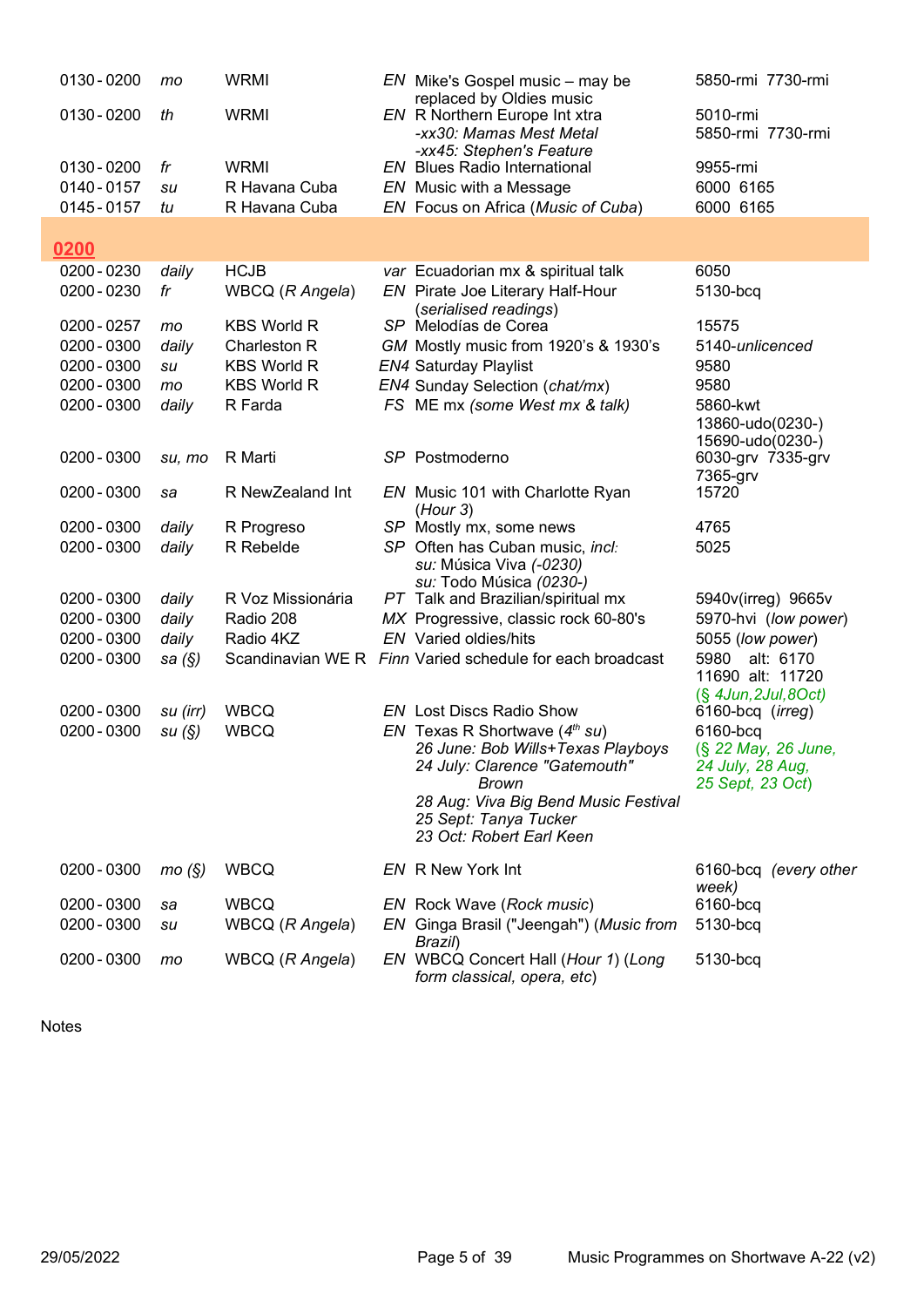| 0200 - 0300                | tu       | WBCQ (R Angela) | EN Marion's Attic (Late 19th-early 20th<br>Century recordings)                                                                                                   | 5130-bcq                          |
|----------------------------|----------|-----------------|------------------------------------------------------------------------------------------------------------------------------------------------------------------|-----------------------------------|
| 0200 - 0300                | we       | WBCQ (R Angela) | <b>EN</b> Behavior Night<br>(Early 20thC.US Jazz and Swing)                                                                                                      | 5130-bcq                          |
| 0200 - 0300                | th       | WBCQ (R Angela) | EN Scorched Earth Radio (Wks1,3)<br>(New recordings, multiple genres)                                                                                            | 5130-bcq                          |
| 0200 - 0300                | th       | WBCQ (R Angela) | EN Tom Call Theater (Wk2) (R.Plays)                                                                                                                              | 5130-bcq                          |
| 0200 - 0300                | th       | WBCQ (R Angela) | EN Radio New Music (Wk4) (New                                                                                                                                    | 5130-bcq                          |
|                            |          |                 | original music)                                                                                                                                                  |                                   |
| 0200 - 0300                | th       | WBCQ (R Angela) | EN WBCQ Open Mic (Wk5)<br>(varied content)                                                                                                                       | 5130-bcq                          |
| 0200 - 0300                | sa       | WBCQ (R Angela) | EN Canadian Content R (Wk1)<br>(Canadian bands & other music<br>with a Canadian connection)                                                                      | 5130-bcq                          |
| 0200 - 0300                | sa       | WBCQ (R Angela) | (Repeat from Thursday 0300)<br>EN Far Out East (Wk2) (Funk, Fusion,<br>Jazz, Rock: E. Europe to Japan)                                                           | 5130-bcq                          |
| 0200 - 0300                | sa       | WBCQ (R Angela) | (Repeat from Thursday 0300)<br>SP Maria Bonita (Wk3) (In Spanish:<br>music from all over Mexico)<br>(Repeat from Thursday 0300)                                  | 5130-bcq                          |
| 0200 - 0300                | sa       | WBCQ (R Angela) | EN Finn Folk (Wk4) (Trad. &<br>contemporary folk from Finland &<br>occasionally elsewhere)                                                                       | 5130-bcq                          |
| 0200 - 0300                | sa       | WBCQ (R Angela) | (Repeat from Thursday 0300)<br>EN WBCQ Polka Party (Wk5) (Polka,<br>waltzes, etc)<br>(Repeat from Thursday 0300)                                                 | 5130-bcq                          |
| 0200 - 0300                | daily    | World Music R   | MX Varied world music                                                                                                                                            | 5930-brm 25800-mrs<br>(low power) |
| 0200 - 0300                | su       | <b>WRMI</b>     | EN Alt Universe Top 40                                                                                                                                           | 5950-rmi                          |
| 0200 - 0300                | fr-mo    | <b>WRMI</b>     | EN VORW R Int                                                                                                                                                    | 5850-rmi                          |
| 0200 - 0300                | tu-su    | <b>WRMI</b>     | EN Oldies (Bob Biermann)                                                                                                                                         | 9395-rmi                          |
| 0200 - 0300                | mo       | <b>WRMI</b>     | <b>EN</b> Encore Classical Music                                                                                                                                 | 5950-rmi                          |
| 0200 - 0300                | mo       | <b>WRMI</b>     | EN Jazz From the Left                                                                                                                                            | 9395-rmi                          |
| 0200 - 0300                | th       | <b>WRMI</b>     | EN This is a Music Show                                                                                                                                          | 5850-rmi                          |
| 0200 - 0300                | sa       | <b>WRMI</b>     | EN VORW R Int                                                                                                                                                    | 5800-rmi                          |
| 0200 - 0300                | daily    | <b>WTWW</b>     | EN Greatest Hits of all Time<br>su: Jeff Laurence<br>- mo: 'Big' Jim Edwards<br>- tu: Steve Taylor<br>- we: Dave Mason<br>- th: Ted Randall<br>- fr: Dan Collins | 5085-tww<br>9940-tww (irreg)      |
| $0200 - 0300$ $t$ $tu$ -su |          | <b>WEWN</b>     | - sa: Steve Hunter<br>SP Fe hecha canción                                                                                                                        | 5970 ±                            |
| 0215 - 0225                | su       | R Romania Int   | SP Top Musical (pop)                                                                                                                                             | 9440 9700 11780                   |
|                            |          |                 |                                                                                                                                                                  | 11945                             |
| 0220 - 0228                | tu,th,fr | <b>RAE</b>      | EN Argentina to the World<br>(includes Argentine mx)                                                                                                             | 5800-rmi(th)<br>9395-rmi(tu,fr)   |
| 0220 - 0230                | fr       | R Romania Int   | (may start a few mins early or late)<br>SP Programa musical                                                                                                      | 9440 9700 11780<br>11945          |
|                            |          |                 |                                                                                                                                                                  |                                   |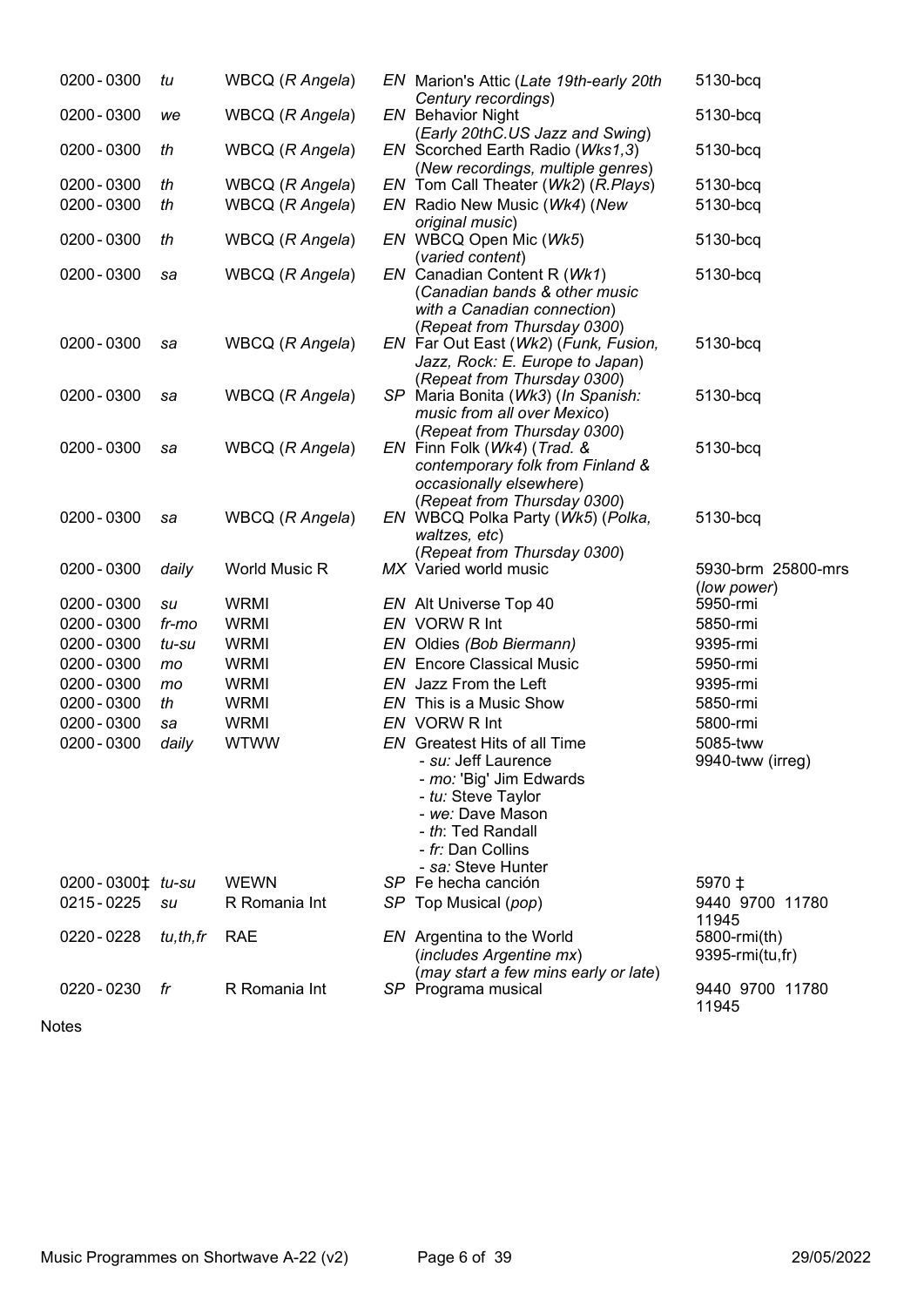| 0230 - 0240 | we       | R Romania Int      | SP Programa musical folclórico (Folk mx)                                        | 9440 9700 11780<br>11945                      |
|-------------|----------|--------------------|---------------------------------------------------------------------------------|-----------------------------------------------|
| 0230 - 0240 | th       | R Romania Int      | SP Música sinfónica rumana                                                      | 9440 9700 11780<br>11945                      |
| 0230 - 0240 | sa       | R Romania Int      | SP Música folclórica rumana (Folk mx)                                           | 9440 9700 11780<br>11945                      |
| 0230 - 0255 | we-sa    | V of Hope - KVOH   | EN Music & Ministry                                                             | 9975                                          |
| 0230 - 0300 | daily    | Denge Welat        | VV Often has Kurdish music                                                      | 9525-iss                                      |
| 0230 - 0300 | daily    | R Educacion        | SP Varied music programme                                                       | 6185                                          |
| 0230 - 0300 | mo       | R France Int       | FR L'épopée des musiques noires                                                 | 3965 (drm)                                    |
| 0230 - 0300 | fr       | WBCQ (R Angela)    | EN The Plain Old Doug Show (mostly                                              | 5130-bcq                                      |
|             |          |                    | early string band music) &                                                      |                                               |
|             |          |                    | Line Break (at 0255) (Poetry)                                                   |                                               |
| 0230 - 0300 | we       | <b>WRMI</b>        | EN Hobart R Int (DX px also inc mx)                                             | 9955-rmi                                      |
| 0232 - 0257 | su       | R Havana Cuba      | EN The Jazz Place                                                               | 6000 6165                                     |
|             |          |                    |                                                                                 |                                               |
| 0300        |          |                    |                                                                                 |                                               |
| 0300 - 0330 | mo       | R Prague Int       | <b>EN</b> Sunday Music Show                                                     | 9955-rmi                                      |
| 0300 - 0335 | daily    | R Educacion        | SP Varied music programme                                                       | 6185                                          |
| 0300 - 0350 | su       | <b>KBS World R</b> | KO Kim Hyung Joong's Music World                                                | 11810                                         |
| 0300 - 0400 | daily    | Charleston R       | GM Mostly music from 1920's & 1930's                                            | 5140-unlicenced                               |
| 0300 - 0400 | daily    | Denge Welat        | VV Often has Kurdish music                                                      | 9525-iss                                      |
| 0300 - 0400 | daily    | R Brasil Central   | PO mo-fr: Madrugada Musical<br>sa-su: Dawn Musical                              | 11815                                         |
| 0300 - 0400 | daily    | R Farda            | FS ME mx (some West mx & talk)                                                  | 5860-kwt 9370-lam<br>13860-udo 15690-udo      |
| 0300 - 0400 | sa       | R NewZealand Int   | EN Music 101 with Charlotte Ryan<br>(Hour 4)                                    | 15720                                         |
| 0300 - 0400 | daily    | R Progreso         | SP Mostly mx, some news                                                         | 4765                                          |
| 0300 - 0400 | daily    | R Rebelde          | SP Often has Cuban music, incl:                                                 | 5025                                          |
|             |          |                    | <i>su:</i> Todo Música                                                          |                                               |
| 0300 - 0400 | daily    | R Voz Missionária  | PT Talk and Brazilian/spiritual mx                                              | 5940v(irreg) 9665v                            |
| 0300 - 0400 | daily    | Radio 208          | MX Progressive, classic rock 60-80's                                            | 5970-hvi (low power)                          |
| 0300 - 0400 | daily    | Radio 4KZ          | EN Varied oldies/hits                                                           | 5055 (low power)                              |
| 0300 - 0400 | sa $(S)$ |                    | Scandinavian WE R Finn Varied schedule for each broadcast                       | 5980<br>alt: 6170                             |
|             |          |                    |                                                                                 | 11690 alt: 11720                              |
| 0300 - 0400 | sa       | Unique R           | EN John Farmery Decades (Hour 1)                                                | $(\S$ 4Jun, 2Jul, 8Oct)<br>5035USB (alt 3210) |
|             |          |                    |                                                                                 | (low power)                                   |
| 0300 - 0400 | su       | WBCQ (R Angela)    | EN Uncle Bill's Melting Pot (Music &                                            | 5130-bcq                                      |
|             |          |                    | comedy from different countries)                                                |                                               |
| 0300 - 0400 | mo       | WBCQ (R Angela)    | EN WBCQ Concert Hall (Hour 2)                                                   | 5130-bcq                                      |
| 0300 - 0400 | tu       | WBCQ (R Angela)    | (Long form classical, opera, etc)<br>EN Bluegrass State of Mind (Wks1,3)        | 5130-bcq                                      |
|             |          |                    | (WBCQ Archival)                                                                 |                                               |
| 0300 - 0400 | tu       | WBCQ (R Angela)    | EN Roots of Country (Wks 2,4,5)                                                 | 5130-bcq                                      |
|             |          |                    | (Bluegrass music)                                                               |                                               |
| 0300 - 0400 | we       | WBCQ (R Angela)    | EN Jetzt Geht's Los! (Here We Go!) (Early 5130-bcq<br>20thC.German Jazz, Swing) |                                               |

I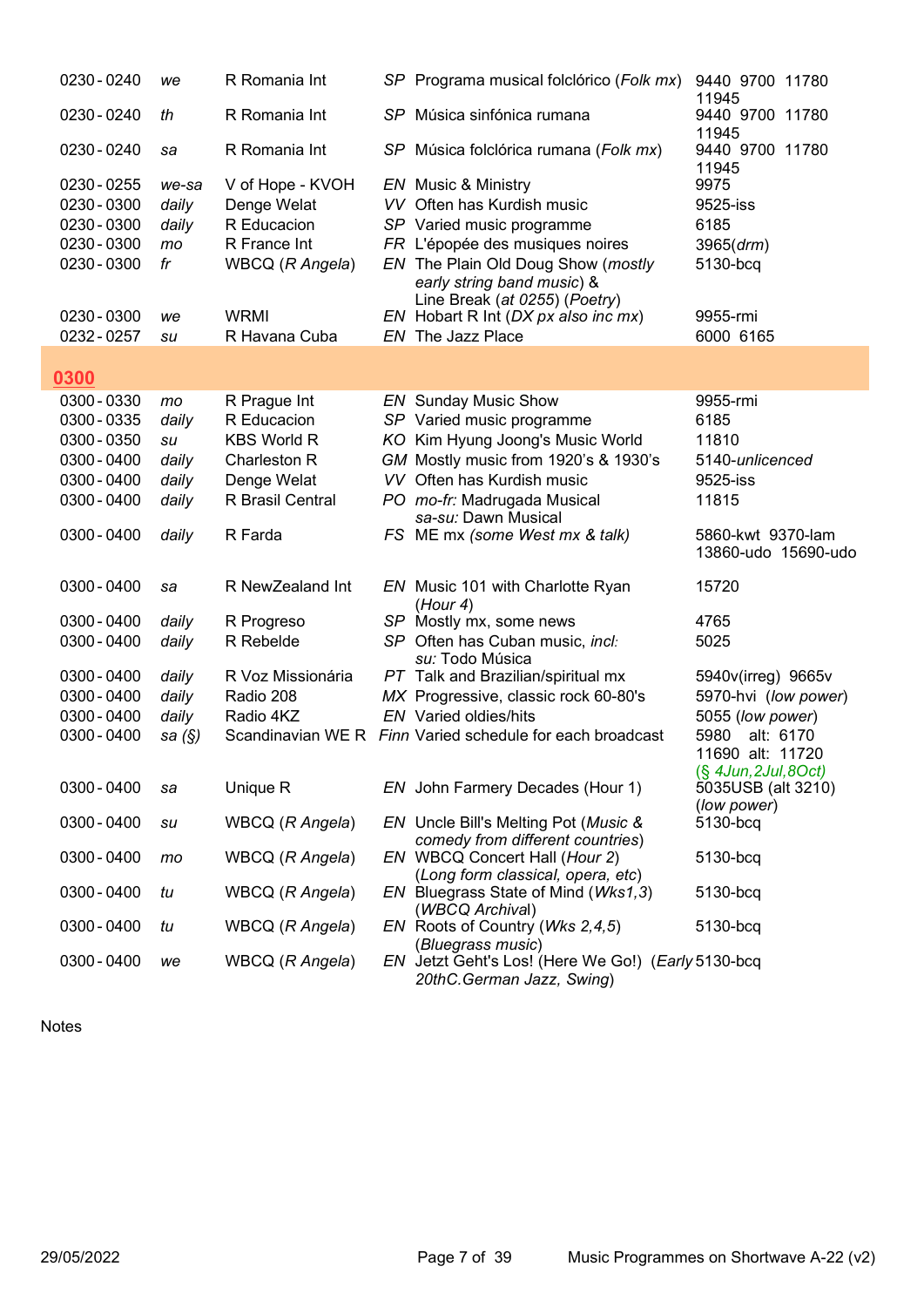| 0300 - 0400 | th    | WBCQ (R Angela)    | EN Canadian Content R (Wk1)<br>(Canadian bands & other music                                                                                                                                    | 5130-bcq                          |
|-------------|-------|--------------------|-------------------------------------------------------------------------------------------------------------------------------------------------------------------------------------------------|-----------------------------------|
| 0300 - 0400 | th    | WBCQ (R Angela)    | with a Canadian connection)<br>EN Far Out East (Wk2) (Funk, Fusion,                                                                                                                             | 5130-bcq                          |
| 0300 - 0400 | th    | WBCQ (R Angela)    | Jazz, Rock: E. Europe to Japan)<br>SP Maria Bonita (Wk3) (In Spanish:                                                                                                                           | 5130-bcq                          |
| 0300 - 0400 | th    | WBCQ (R Angela)    | music from all over Mexico)<br>EN Finn Folk (Wk4) (Trad. &<br>contemporary folk from Finland &<br>occasionally elsewhere)                                                                       | 5130-bcq                          |
| 0300 - 0400 | th    | WBCQ (R Angela)    | EN WBCQ Polka Party (Wk5) (Polka,<br>waltzes, etc)                                                                                                                                              | 5130-bcq                          |
| 0300 - 0400 | fr    | WBCQ (R Angela)    | EN Scorched Earth Radio (Wks 1,3)<br>(repeat from Thu 0200)<br>(New recordings, multiple genres)                                                                                                | 5130-bcq                          |
| 0300 - 0400 | fr    | WBCQ (R Angela)    | EN Columbian All Music (Wk2)<br>(The kaleidoscope of Columbian music                                                                                                                            | 5130-bcq                          |
| 0300 - 0400 | fr    | WBCQ (R Angela)    | genres)<br>EN Watch This Space (Wk4)<br>A Way with Words (Word origins) &                                                                                                                       | 5130-bcq                          |
| 0300 - 0400 | fr    | WBCQ (R Angela)    | Line Break (Poetry)<br>EN WBCQ's Comedy Ration (Wk5)                                                                                                                                            | 5130-bcq                          |
| 0300 - 0400 | sa    | WBCQ (R Angela)    | EN From the Isle of Music (Cuban mx)                                                                                                                                                            | 5130-bcq                          |
| 0300 - 0400 | daily | World Music R      | MX Varied world music                                                                                                                                                                           | 5930-brm 25800-mrs<br>(low power) |
| 0300 - 0400 | su    | <b>WRMI</b>        | <b>EN</b> Cruisin' The Decades                                                                                                                                                                  | 5950-rmi                          |
| 0300 - 0400 | daily | <b>WTWW</b>        | <b>EN</b> Greatest Hits of all Time<br>- su: Jeff Laurence<br>- mo: 'Big' Jim Edwards<br>- tu: Steve Taylor<br>- we: Dave Mason<br>- th: Ted Randall<br>- fr: Dan Collins<br>- sa: Steve Hunter | 5085-tww<br>9940-tww (irreg)      |
| 0310 - 0350 | daily | V of Türkiye       | EN Music (& short feature pgms)                                                                                                                                                                 | 6165 7275                         |
| 0315 - 0325 | mo    | R Slovakia Int     | <b>EN</b> Slovak Music feature                                                                                                                                                                  | 7730-rmi                          |
|             |       |                    | (part of Listeners Tribune)<br>EN All That Jazz                                                                                                                                                 |                                   |
| 0330 - 0340 | su    | R Romania Int      |                                                                                                                                                                                                 | 7375 9850 11825<br>15330 (drm)    |
| 0330 - 0340 | mo    | R Romania Int      | EN Music Time                                                                                                                                                                                   | 7375 9850 11825<br>15330 (drm)    |
| 0330 - 0340 | tu    | R Romania Int      | EN Your Music (Pop)                                                                                                                                                                             | 7375 9850 11825<br>15330 (drm)    |
| 0330 - 0340 | we,sa | R Romania Int      | EN Truly Romanian (Trad/folk mx)                                                                                                                                                                | 7375 9850 11825<br>15330 (drm)    |
| 0330 - 0340 | th    | R Romania Int      | EN Music of Romania (Trad/folk mx)                                                                                                                                                              | 7375 9850 11825<br>15330 (drm)    |
| 0330 - 0340 | fr    | R Romania Int      | EN Music Highlights (Classical mx)                                                                                                                                                              | 7375 9850 11825                   |
| 0330 - 0350 | th    | <b>KBS World R</b> | KO All right - Our Song                                                                                                                                                                         | 15330 (drm)<br>11810              |
| 0330 - 0357 | mo    | R Havana Cuba      | <b>EN</b> Cuban Music and Musicians                                                                                                                                                             | 6000 6165                         |
| 0330 - 0400 |       | R Prague Int       | <b>FR</b> Dimanche Musicale                                                                                                                                                                     | 9955-rmi                          |
| 0330 - 0400 | mo    | <b>WBCQ</b>        | EN Hobart R Int (DX px also inc mx)                                                                                                                                                             | 6160-bcq                          |
|             | mo    |                    |                                                                                                                                                                                                 |                                   |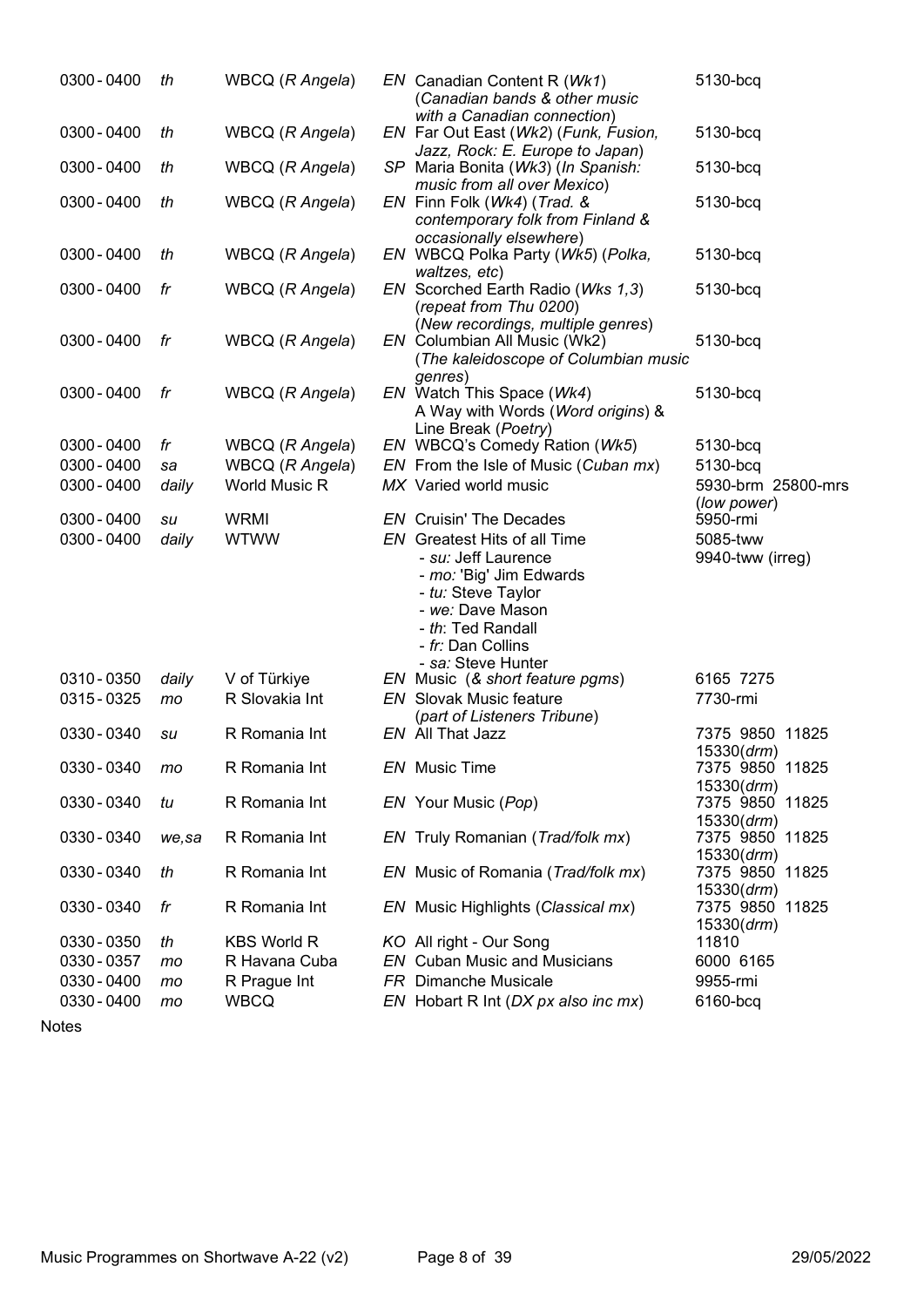| 0335 - 0359<br>0335 - 0359<br>0340 - 0357<br>0340 - 0400<br>0345 - 0357<br>0352 - 0356 | tu<br>th<br>su<br>th<br>tu<br>daily | R Taiwan Int<br>R Taiwan Int<br>R Havana Cuba<br>R Educacion<br>R Havana Cuba<br>R Romania Int | EN Jukebox Republic<br><b>EN</b> Behind the Beats<br>EN Music with a Message<br>SP Varied music programme<br>EN Focus on Africa (Music of Cuba)<br>EN Simply Folk (A traditional folk song) | 15320<br>15320<br>6000 6165<br>6185<br>6000 6165<br>7375 9850 11825<br>15330 (drm) |
|----------------------------------------------------------------------------------------|-------------------------------------|------------------------------------------------------------------------------------------------|---------------------------------------------------------------------------------------------------------------------------------------------------------------------------------------------|------------------------------------------------------------------------------------|
| 0400                                                                                   |                                     |                                                                                                |                                                                                                                                                                                             |                                                                                    |
| 0400 - 0415                                                                            | tu                                  | V of Hope - Africa                                                                             | EN Music                                                                                                                                                                                    | 9680 11680                                                                         |
| 0400 - 0430                                                                            | mo-fr                               | R Educacion                                                                                    | SP Varied music programme                                                                                                                                                                   | 6185 (tu: 0410-)                                                                   |
| 0400 - 0430                                                                            | mo                                  | R Prague Int                                                                                   | <b>EN</b> Sunday Music Show                                                                                                                                                                 | 5800-rmi                                                                           |
| 0400 - 0456                                                                            | daily                               | R Romania Int                                                                                  | RO Magazine (Talk & Music)                                                                                                                                                                  | 6015 7325                                                                          |
| 0400 - 0500                                                                            | daily                               | Charleston R                                                                                   | GM Mostly music from 1920's & 1930's                                                                                                                                                        | 5140-unlicenced                                                                    |
| 0400 - 0500                                                                            | daily                               | Denge Welat                                                                                    | VV Often has Kurdish music                                                                                                                                                                  | 7285-sof 9525-iss                                                                  |
| 0400 - 0500                                                                            | daily                               | R Brasil Central                                                                               | PO mo-fr: Madrugada Musical                                                                                                                                                                 | 11815                                                                              |
|                                                                                        |                                     |                                                                                                | sa-su: Dawn Musical                                                                                                                                                                         |                                                                                    |
| 0400 - 0500                                                                            | daily                               | R Farda                                                                                        | FS ME mx (some West mx & talk)                                                                                                                                                              | 5860-kwt 9370-lam                                                                  |
|                                                                                        |                                     |                                                                                                |                                                                                                                                                                                             | 13860-udo 15690-udo                                                                |
|                                                                                        |                                     |                                                                                                |                                                                                                                                                                                             |                                                                                    |
| 0400 - 0500                                                                            | su                                  | R Marti                                                                                        | SP Interferencia                                                                                                                                                                            | 6030-grv 7335-grv                                                                  |
| 0400 - 0500                                                                            |                                     | R NewZealand Int                                                                               |                                                                                                                                                                                             | 7435-grv<br>15720                                                                  |
|                                                                                        | sa                                  |                                                                                                | EN Music 101 with Charlotte Ryan<br>(Hour 5)                                                                                                                                                |                                                                                    |
| 0400 - 0500                                                                            | daily                               | R Rebelde                                                                                      | SP Often has Cuban music, incl:                                                                                                                                                             | 5025                                                                               |
|                                                                                        |                                     |                                                                                                | su: Todo Música                                                                                                                                                                             |                                                                                    |
| 0400 - 0500                                                                            | daily                               | R Voz Missionária                                                                              | PT Talk and Brazilian/spiritual mx                                                                                                                                                          | 5940v(irreg) 9665v                                                                 |
| 0400 - 0500                                                                            | daily                               | Radio 208                                                                                      | MX Progressive, classic rock 60-80's                                                                                                                                                        | 5970-hvi (low power)                                                               |
| 0400 - 0500                                                                            | daily                               | Radio 4KZ                                                                                      | <b>EN</b> Varied oldies/hits                                                                                                                                                                | 5055 (low power)                                                                   |
| 0400 - 0500                                                                            | sa $(\S)$                           |                                                                                                | Scandinavian WE R Finn Varied schedule for each broadcast                                                                                                                                   | alt: 6170<br>5980                                                                  |
|                                                                                        |                                     |                                                                                                |                                                                                                                                                                                             | 11690 alt: 11720                                                                   |
|                                                                                        |                                     |                                                                                                |                                                                                                                                                                                             | $(\S$ 4Jun, 2Jul, 8Oct)                                                            |
| 0400 - 0500                                                                            | su                                  | Unique R                                                                                       | <b>EN</b> Mark Bradley: Vinyl Raiders                                                                                                                                                       | 5035USB (alt 3210)                                                                 |
| 0400 - 0500                                                                            | sa                                  | Unique R                                                                                       | (Hour 1)<br>EN John Farmery Decades (Hour 2)                                                                                                                                                | (low power)<br>5035USB (alt 3210)                                                  |
|                                                                                        |                                     |                                                                                                |                                                                                                                                                                                             | (low power)                                                                        |
| 0400 - 0500                                                                            | sa, su                              | V of Hope - Africa                                                                             | EN Music                                                                                                                                                                                    | 9680 11680                                                                         |
| 0400 - 0500                                                                            | daily                               | V of Türkiye (TSR)                                                                             | TU Often has Turkish music                                                                                                                                                                  | 6040 9770                                                                          |
| 0400 - 0500                                                                            | daily                               | <b>World Music R</b>                                                                           | MX Varied world music                                                                                                                                                                       | 5930-brm 25800-mrs                                                                 |
|                                                                                        |                                     |                                                                                                |                                                                                                                                                                                             | (low power)                                                                        |
| 0400 - 0500                                                                            | daily                               | <b>WTWW</b>                                                                                    | <b>EN</b> Greatest Hits of all Time                                                                                                                                                         | 5085-tww                                                                           |
|                                                                                        |                                     |                                                                                                | - su: Jeff Laurence                                                                                                                                                                         | 9940-tww (irreg)                                                                   |
|                                                                                        |                                     |                                                                                                | - mo: 'Big' Jim Edwards<br>- tu: Steve Taylor                                                                                                                                               |                                                                                    |
|                                                                                        |                                     |                                                                                                | - we: Dave Mason                                                                                                                                                                            |                                                                                    |
|                                                                                        |                                     |                                                                                                | - th: Ted Randall                                                                                                                                                                           |                                                                                    |
|                                                                                        |                                     |                                                                                                | - fr: Dan Collins                                                                                                                                                                           |                                                                                    |
|                                                                                        |                                     |                                                                                                | - sa: Steve Hunter                                                                                                                                                                          |                                                                                    |
| 0400 - 0500                                                                            | su                                  | <b>WWCR</b>                                                                                    | <b>EN</b> Pat Boone Show                                                                                                                                                                    | 3215-wcr                                                                           |
|                                                                                        |                                     |                                                                                                | (Chat & Christian pop/rock music)                                                                                                                                                           |                                                                                    |
| 0400 - 0500                                                                            | mo                                  | <b>WWCR</b>                                                                                    | EN VORW R Int                                                                                                                                                                               | 4840-wcr                                                                           |
|                                                                                        |                                     |                                                                                                |                                                                                                                                                                                             |                                                                                    |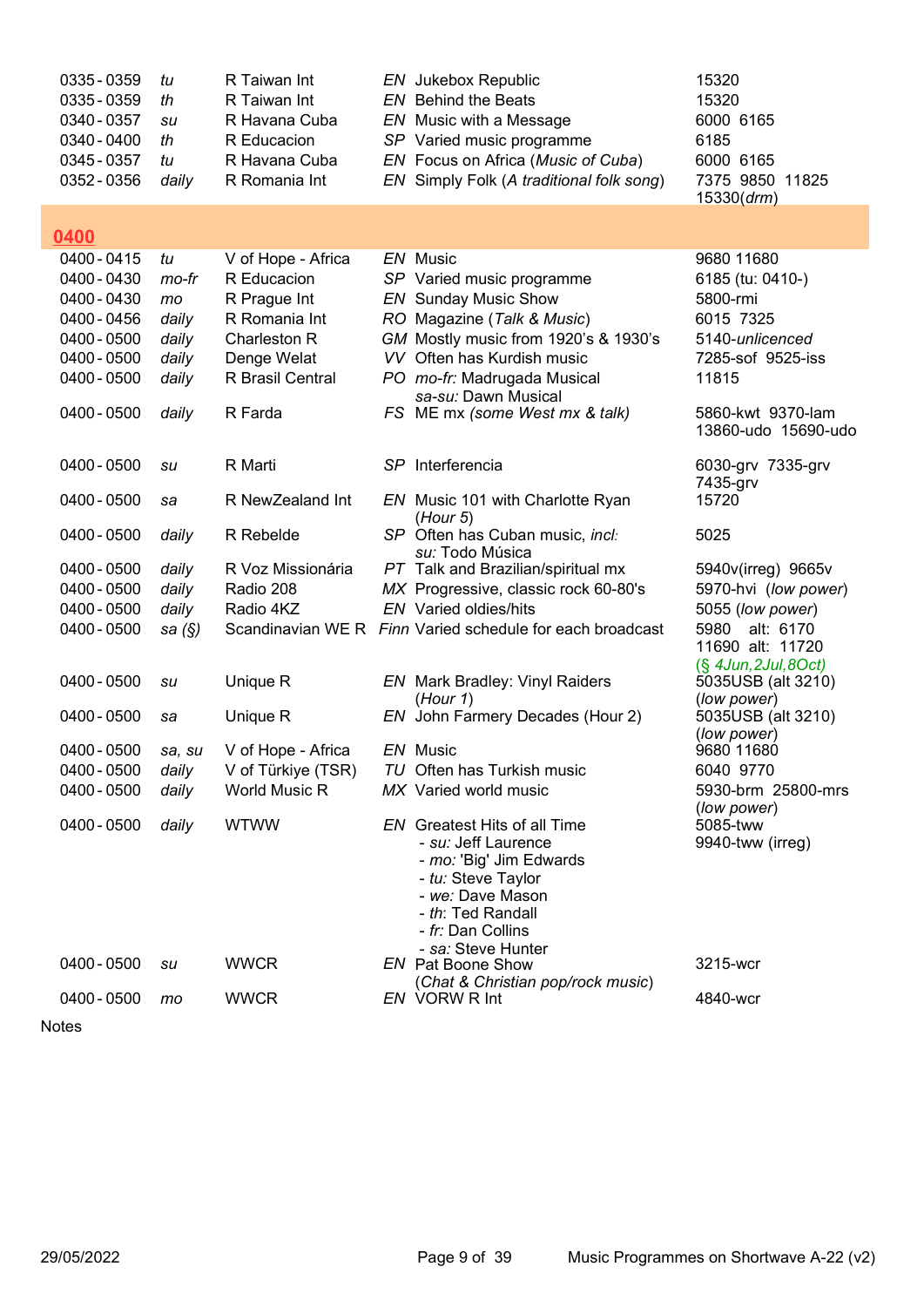| 0400-0500 <sup>±</sup> daily                             |                                  | Sunlite                                                               | DU Non-stop soft pop/easy listening mx                                                                                                 | 5955-icn $\ddagger$ (Temp off<br>air)                                                   |
|----------------------------------------------------------|----------------------------------|-----------------------------------------------------------------------|----------------------------------------------------------------------------------------------------------------------------------------|-----------------------------------------------------------------------------------------|
| 0430 - 0500                                              | sa-m,w                           | R Educacion                                                           | SP Varied music programme                                                                                                              | 6185 (su, mo: 0440 -;<br>We: -0440)                                                     |
| 0430 - 0500                                              | sa                               | V of America                                                          | EN Music Alley (different genres weekly)                                                                                               | 4930-bot 4960-sao<br>5925-bot 6080-sao<br>7375-wof                                      |
| 0430 - 0500‡ daily<br>0432 - 0457                        | su                               | R Northern Star<br>R Havana Cuba                                      | NO Classic Euro/NAm Pop/Rock<br>EN The Jazz Place                                                                                      | 5895-erd (low power) ‡<br>6000 6165                                                     |
| 0500                                                     |                                  |                                                                       |                                                                                                                                        |                                                                                         |
| 0500 - 0545                                              | mo-fr                            | V of Hope - Africa                                                    | EN Joyce Mwanza: Breakfast with<br>Joyce (Live)                                                                                        | 9680 11680                                                                              |
| 0500 - 0556<br>0500 - 0557<br>0500 - 0600<br>0500 - 0600 | daily<br>tu-su<br>daily<br>daily | V of Türkiye (TSR)<br>V of Hope - KVOH<br>Charleston R<br>Denge Welat | TU Often has Turkish music<br>EN Scott Martin: Song in the Night<br>GM Mostly music from 1920's & 1930's<br>VV Often has Kurdish music | 6040 9770<br>9975<br>5140-unlicenced<br>7285-sof<br>9525-iss(-0530)<br>11530-kch(0530-) |
| 0500 - 0600                                              | daily                            | R Brasil Central                                                      | PO mo-fr: Madrugada Musical<br>sa-su: Dawn Musical                                                                                     | 11815                                                                                   |
| 0500 - 0600                                              | daily                            | R Farda                                                               | FS ME mx (some West mx & talk)                                                                                                         | 5860-kwt 9370-lam<br>13860-udo 15690-udo(-<br>0530)<br>15690-bib(0530-)                 |
| 0500 - 0600                                              | daily                            | R Kuwait                                                              | <b>EN</b> Features and Western music                                                                                                   | 11970 (drm)<br>15530 (this freq drifting<br>down as far as 15420)                       |
| 0500 - 0600                                              | su                               | R Marti                                                               | SP Postmoderno                                                                                                                         | 6030-grv 7335-grv<br>7435-grv                                                           |
| 0500 - 0600                                              | daily                            | R Rebelde                                                             | SP Often has Cuban music, incl:<br>mo-sa: Nosotros (trad Cuban mx)<br>su: Todo Música                                                  | 5025                                                                                    |
| 0500 - 0600                                              | daily                            | R Voz Missionária                                                     | PT Talk and Brazilian/spiritual mx                                                                                                     | 5940v(irreg) 9665v                                                                      |
| 0500 - 0600<br>0500 - 0600                               | daily<br>daily                   | Radio 208<br>Radio 4KZ                                                | MX Progressive, classic rock 60-80's<br><b>EN</b> Varied oldies/hits                                                                   | 5970-hvi (low power)<br>5055 (low power)                                                |
| 0500 - 0600                                              | sa (§)                           |                                                                       | Scandinavian WE R Finn Varied schedule for each broadcast                                                                              | 5980<br>alt: 6170<br>11690 alt: 11720<br>$(\S$ 4Jun, 2Jul, 8Oct)                        |
| 0500 - 0600                                              | su                               | Unique R                                                              | <b>EN</b> Mark Bradley: Vinyl Raiders<br>(Hour 1)                                                                                      | 5035USB (alt 3210)<br>(low power)                                                       |
| 0500 - 0600                                              | sa                               | Unique R                                                              | EN John Farmery Decades (Hour 3)                                                                                                       | 5035USB (alt 3210)<br>(low power)                                                       |
| 0500 - 0600                                              | daily                            | World Music R                                                         | MX Varied world music                                                                                                                  | 5930-brm 25800-mrs<br>(low power)                                                       |
| 0500 - 0600 <sup><math>\pm</math></sup> daily            |                                  | R Northern Star                                                       | NO Classic Euro/NAm Pop/Rock                                                                                                           | 5895-erd (low power) $\ddagger$                                                         |
| 0500-0600‡ daily                                         |                                  | Sunlite                                                               | DU Non-stop soft pop/easy listening mx                                                                                                 | 5955-icn $\ddagger$ (Temp off<br>air)                                                   |
| 0505 - 0559                                              | su                               | OE1 Austria                                                           | <b>GM</b> Usually Classical music                                                                                                      | 6155                                                                                    |
| 0510 - 0530                                              | sa                               | NHK R Japan                                                           | EN J-MELO (irreg)                                                                                                                      | 7355-iss                                                                                |
| 0530 - 0545                                              | su                               | V of Hope - Africa                                                    | EN Music                                                                                                                               | 9680 11680                                                                              |
| 0530 - 0552                                              | daily                            | OE1 Austria                                                           | <b>GM</b> Usually Classical music                                                                                                      | 6155                                                                                    |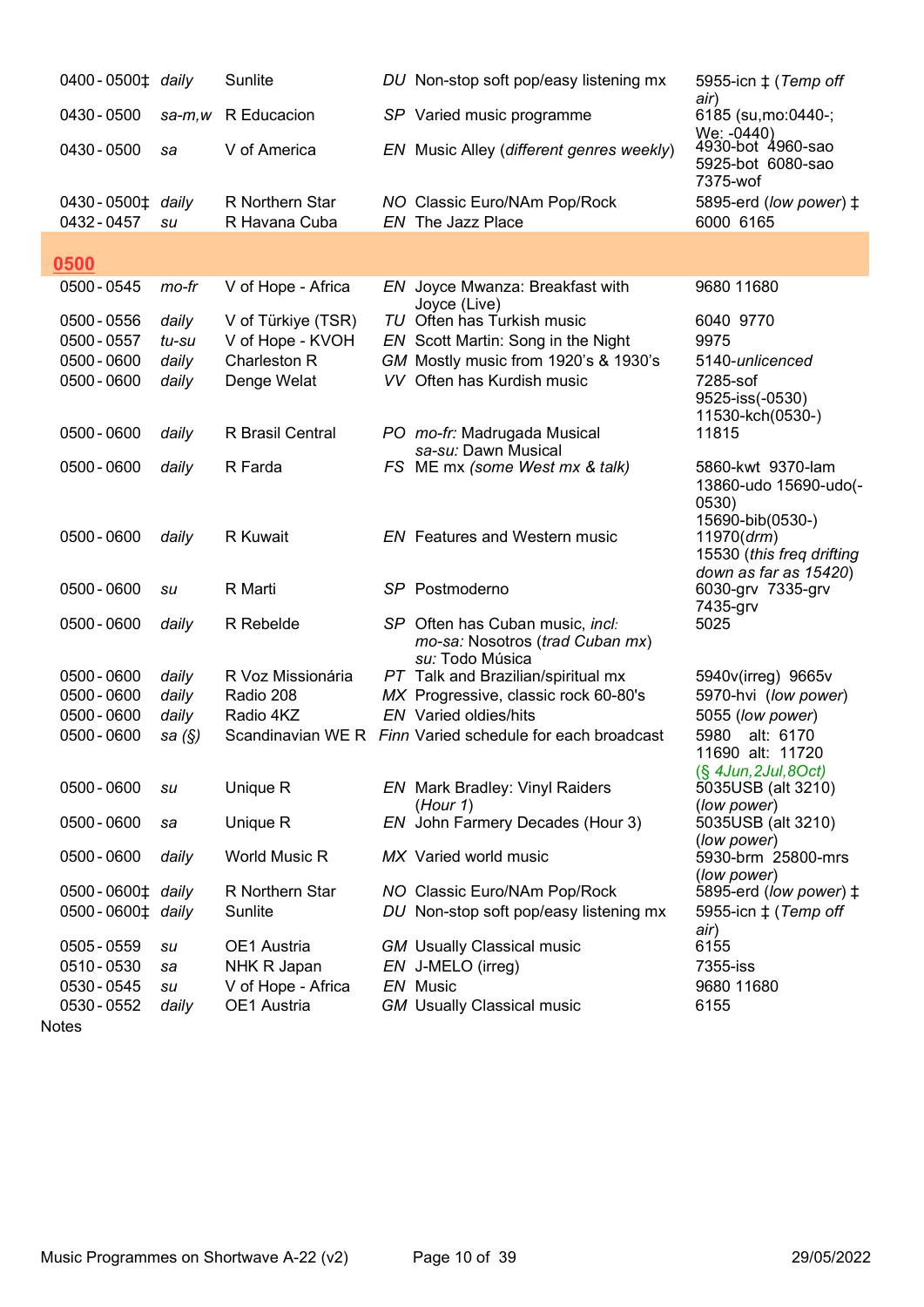| 0530 - 0557 | mo    | R Havana Cuba            | <b>EN</b> Cuban Music and Musicians                    | 5040 6000 6060 6100                                              |
|-------------|-------|--------------------------|--------------------------------------------------------|------------------------------------------------------------------|
| 0530 - 0600 | su    | CGTN R<br>(formerly CRI) | <i>EN</i> Music Talks                                  | 6165 (11760?)<br>11895 15350 15465<br>17510 17540 17730<br>17855 |
| 0530 - 0600 | daily | RTV du Mali              | VV Often includes local African music                  | 5995 (irreg)                                                     |
| 0540 - 0557 | su    | R Havana Cuba            | EN Music with a Message                                | 5040 6000 6060 6100                                              |
| 0545 - 0557 | tu    | R Havana Cuba            | EN Focus on Africa (Music of Cuba)                     | 6165 (11760?)<br>5040 6000 6060 6100                             |
|             |       |                          |                                                        | 6165 (11760?)                                                    |
| 0600        |       |                          |                                                        |                                                                  |
| 0600 - 0645 | mo-fr | V of Hope - Africa       | Joyce Mwanza: Breakfast with<br>EN.<br>۱۵۷٬۲۵ (۱ ۱۸۱٬۲ | 9680 11680                                                       |

| 0000 - 00 <del>1</del> 0 | ,,,,,,,,  | V UI HUPU - AIHUG    |    | LIV JOYCG IVIWAHZA. DIGANASI WILIT<br>Joyce (Live)        | טטטו ו טטט                                         |
|--------------------------|-----------|----------------------|----|-----------------------------------------------------------|----------------------------------------------------|
| 0600 - 0700              | su        | Channel 292          |    | FR R Waves Int                                            | 6070-roh                                           |
| 0600 - 0700              | sa        | Channel 292          |    | <b>GM RNI Goldrausch</b>                                  | 6070-roh                                           |
| 0600 - 0700              | daily     | Charleston R         |    | GM Mostly music from 1920's & 1930's                      | 5140-unlicenced                                    |
| 0600 - 0700              | daily     | Denge Welat          |    | VV Often has Kurdish music                                | 7285-sof 11530-kch                                 |
| 0600 - 0700              | daily     | R Brasil Central     |    | PO mo-fr: Madrugada Musical                               | 11815                                              |
|                          |           |                      |    | sa-su: Dawn Musical                                       |                                                    |
| 0600 - 0700              | daily     | R Farda              |    | FS ME mx (some West mx & talk)                            | 5860-kwt 9370-lam(-<br>0630) 9370-kwt(0630-)       |
|                          |           |                      |    |                                                           | 13860-udo 15690-bib                                |
| 0600 - 0700              | daily     | R Guinee             |    | FR Often includes local African music                     | 9650 (irreg?)                                      |
| 0600 - 0700              | daily     | R Kuwait             |    | <b>EN</b> Features and Western music                      | 11970 (drm)                                        |
|                          |           |                      |    |                                                           | 15530 (this freq drifting<br>down as far as 15420) |
| 0600 - 0700              | daily     | R Rebelde            |    | SP Often has Cuban music, incl:                           | 5025                                               |
|                          |           |                      |    | su: Todo Música                                           |                                                    |
| 0600 - 0700              | daily     | R Voz Missionária    |    | PT Talk and Brazilian/spiritual mx                        | 5940v(irreg) 9665v                                 |
| 0600 - 0700              | daily     | Radio 208            |    | MX Progressive, classic rock 60-80's                      | 5970-hvi (low power)                               |
| 0600 - 0700              | daily     | Radio 4KZ            |    | <b>EN</b> Varied oldies/hits                              | 5055 (low power)                                   |
| 0600 - 0700              | daily     | RTV du Mali          |    | VV Often includes local African music                     | 5995                                               |
| 0600 - 0700              | sa $(\S)$ |                      |    | Scandinavian WE R Finn Varied schedule for each broadcast | 5980<br>alt: 6170                                  |
|                          |           |                      |    |                                                           | 11690 alt: 11720                                   |
|                          |           |                      |    |                                                           | $(S$ 4Jun, 2Jul, 8Oct)                             |
| 0600 - 0700              | su        | Unique R             |    | EN Dave Marley: Classic Chart Rundown                     | 5035USB (alt 3210)<br>(low power)                  |
| 0600 - 0700              | daily     | V of Türkiye (TSR)   |    | TU Often has Turkish music                                | 11675 11750 13635                                  |
| 0600 - 0700              | daily     | <b>World Music R</b> |    | MX Varied world music                                     | 5930-brm 25800-mrs                                 |
|                          |           |                      |    |                                                           | (low power)                                        |
| 0600 - 0700              | su        | R Delta Int          |    | DU/ Good Morning Europe (oldies)                          | 6020-elb (alt:7340-elb)                            |
|                          |           |                      | EN |                                                           | (low power)                                        |
| 0600-0700± daily         |           | R Northern Star      |    | NO Classic Euro/NAm Pop/Rock                              | 5895-erd (low power) $\ddagger$                    |
| 0600-0700‡ daily         |           | Sunlite              |    | DU Non-stop soft pop/easy listening mx                    | 5955-icn $\pm$ (Temp off                           |
| 0600-0700‡ tu-sa         |           | <b>WEWN</b>          |    | SP Fe hecha canción                                       | air)<br>5970 ±                                     |
|                          |           |                      |    |                                                           |                                                    |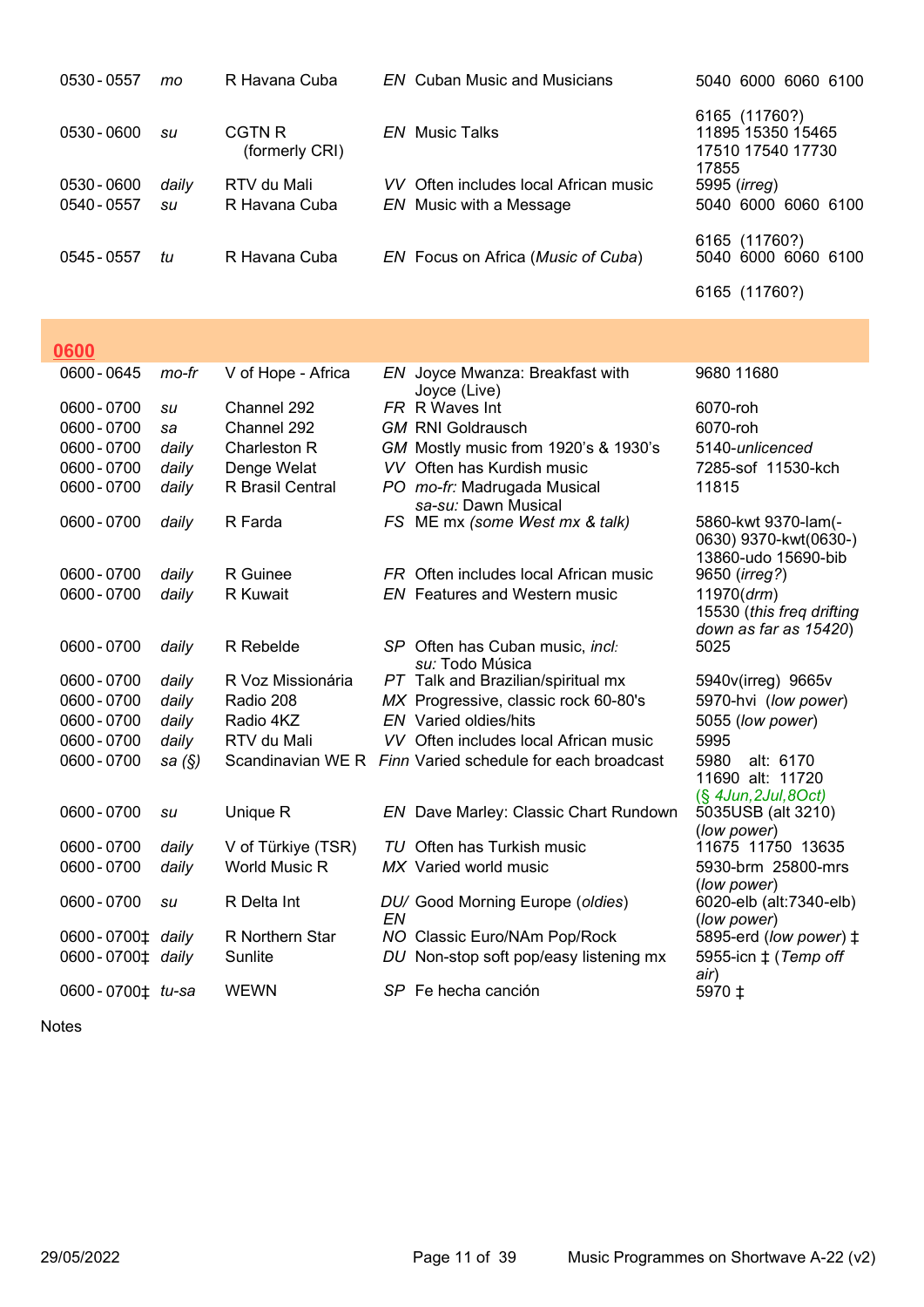| 0605 - 0700<br>0610 - 0627 | sa.su<br>th-tu | V of America<br>R Tirana |      | EN VOA1: The Hits<br>EN Modern or traditional music                            | 6080-sao 15580-bot<br>7730-rmi                                    |
|----------------------------|----------------|--------------------------|------|--------------------------------------------------------------------------------|-------------------------------------------------------------------|
| 0632 - 0657                | su             | R Havana Cuba            |      | EN The Jazz Place                                                              | 6060 6100 6165                                                    |
| 0700                       |                |                          |      |                                                                                |                                                                   |
| 0700 - 0800                | su             | Channel 292              |      | EN Crusader R (Christian mx)                                                   | 9670-roh                                                          |
| 0700 - 0800                | su             | Channel 292              |      | EN SuperClan R                                                                 | 6070-roh                                                          |
| 0700 - 0800                | sa             | Channel 292              |      | FR R Waves Int                                                                 | 6070-roh                                                          |
| 0700 - 0800                | daily          | Charleston R             |      | GM Mostly music from 1920's & 1930's                                           | 5140-unlicenced                                                   |
| 0700 - 0800                | daily          | Denge Welat              |      | VV Often has Kurdish music                                                     | 11530-kch 11775-sof                                               |
| 0700 - 0800                | daily          | Europa 24                |      | <b>GM</b> Mostly oldies                                                        | 6150-dat                                                          |
| 0700 - 0800                | su             | PBS Xizang               |      | EN Holy Tibet: Music Shangri La                                                | 4905 4920 6025 6110<br>6130 6200 9490<br>9580                     |
| 0700 - 0800                | daily          | R (Jong) Europe          |      | DU Pop and oldies                                                              | 6175-aar (low power)<br>(irreg)                                   |
| 0700 - 0800                | daily          | R Brasil Central         |      | PO mo-fr: Madrugada Musical                                                    | 11815                                                             |
| 0700 - 0800                | su             | R Delta Int              |      | sa-su: Dawn Musical<br>DU/ Finnish Requests                                    | 6020-elb (alt:7340-elb)                                           |
|                            |                |                          | Finn |                                                                                | (low power)                                                       |
| 0700 - 0800                | daily          | R Farda                  |      | FS ME mx (some West mx & talk)                                                 | 5860-kwt 9370-kwt                                                 |
|                            |                |                          |      |                                                                                | 13860-udo 15690-bib                                               |
| 0700 - 0800                | daily          | R Guinee                 |      | FR Often includes local African music                                          | 9650 ( <i>irreg?</i> )                                            |
| 0700 - 0800                | daily          | R Kuwait                 |      | <b>EN</b> Features and Western music                                           | 11970 (drm)<br>15530 (this freq drifting<br>down as far as 15420) |
| 0700 - 0800                | su             | R Mi Amigo Int           |      | MX Mi Amigo Musical Memories                                                   | 6085-kll                                                          |
| 0700 - 0800                | mo-fr          | R Mi Amigo Int           |      | MX Golden Era of Offshore Radio                                                | 6085-kll                                                          |
| 0700 - 0800                | sa             | R Mi Amigo Int           |      | FR Bruno Hantson: Retro Hit Box                                                | 6085-kll                                                          |
| 0700 - 0800                | daily          | R Onda                   |      | FR/ Pop oldies & Brazilian music                                               | 6140-mrg (low power)                                              |
| 0700 - 0800                | daily          | R PopEXPRESS             | PT   | GM Pop & Europop music                                                         | (irreg)<br>3985-kll                                               |
| 0700 - 0800                | daily          | Radio 208                |      | MX Progressive, classic rock 60-80's                                           | 5970-hvi (low power)                                              |
| 0700 - 0800                | daily          | Radio 4KZ                |      | <b>EN</b> Varied oldies/hits                                                   | 5055 (low power)                                                  |
| 0700 - 0800                | daily          | RTV du Mali              |      | VV Often includes local African music                                          | 5995                                                              |
| 0700 - 0800                | sa (§)         |                          |      | Scandinavian WE R Finn Varied schedule for each broadcast                      | 5980<br>alt: 6170<br>11690 alt: 11720                             |
| 0700 - 0800                | daily          | Shortwave Radio          |      | EN Various progs including Andy Walker<br>or Prog Milll or Stafford's World or | (§ 4Jun, 2Jul, 8Oct)<br>6160-win                                  |
|                            |                |                          |      | DX/media px                                                                    |                                                                   |
| 0700 - 0800                | su             | Unique R                 |      | EN Kenny Tosh: Radio Ship Revival                                              | 5035USB (alt 3210)                                                |
| 0700 - 0800                | we             | Unique R                 |      | Show (60s & 70s hits)<br>EN John Farmery: Seventies                            | (low power)<br>5035USB (alt 3210)<br>(low power)                  |
| 0700 - 0800                | th             | Unique R                 |      | <b>EN</b> John Farmery: Sixties                                                | 5035USB (alt 3210)<br>(low power)                                 |
| 0700 - 0800                | fr             | Unique R                 |      | EN Sandy M: Pop Decades                                                        | 5035USB (alt 3210)<br>(low power)                                 |
| 0700 - 0800                | mo-fr          | V of Hope - Africa       |      | EN Joyce Mwanza: Breakfast with<br>Joyce (Live)                                | 9680 11680                                                        |

Ī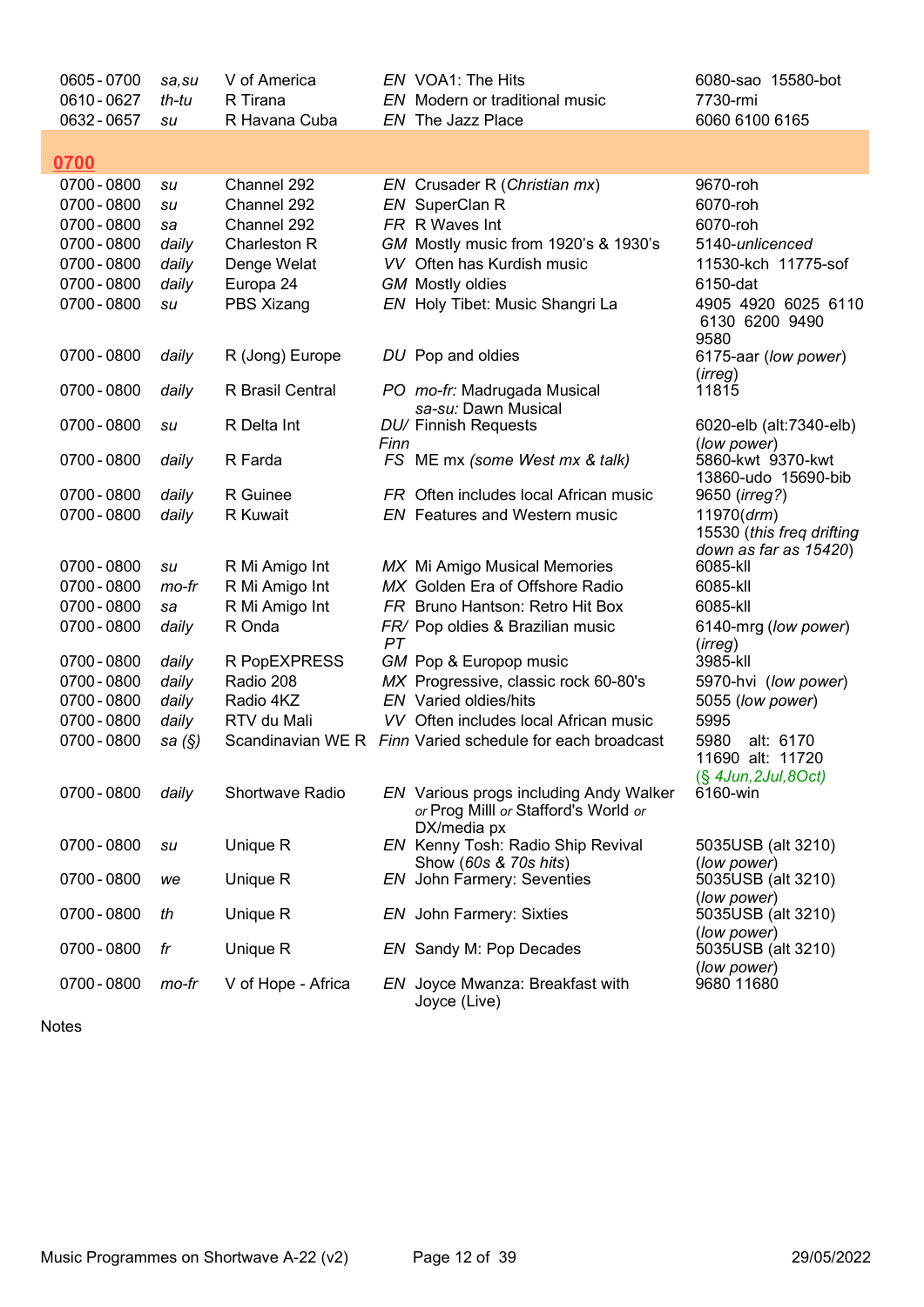| 0700 - 0800<br>0700 - 0800           | daily<br>daily | V of Türkiye (TSR)<br><b>World Music R</b> |    | TU Often has Turkish music<br>MX Varied world music                    | 11675 11750 13635<br>5930-brm 15790-<br>rnd(sa-su) 25800-mrs<br>(low power) |
|--------------------------------------|----------------|--------------------------------------------|----|------------------------------------------------------------------------|-----------------------------------------------------------------------------|
| 0700-0800‡ daily<br>0700-0800‡ daily |                | R Northern Star<br>Sunlite                 |    | NO Classic Euro/NAm Pop/Rock<br>DU Non-stop soft pop/easy listening mx | 5895-erd (low power) ‡<br>5955-icn $\ddagger$ (Temp off                     |
| 0706 - 0800                          | sa             | R NewZealand Int                           |    | EN Saturday Night with Phil O'Brien<br>(Hour 1)                        | air)<br>11725                                                               |
| 0710-0759<br>0730 - 0759             | su<br>th       | <b>KBS World R</b><br><b>KBS World R</b>   |    | KO Kim Hyung Joong's Music World<br>KO All right - Our Song            | 11620-wof<br>11620-wof                                                      |
| 0800                                 |                |                                            |    |                                                                        |                                                                             |
| 0800 - 0900                          | su             | Channel 292                                |    | <b>GM RNI Goldrausch</b>                                               | 6070-roh                                                                    |
| 0800 - 0900                          | su             | Channel 292                                |    | EN SuperClan R                                                         | 9670-roh                                                                    |
| 0800 - 0900                          | sa $(\S)$      | Channel 292                                |    | EN R City $(4th$ sa)                                                   | 6070-roh (§                                                                 |
|                                      |                |                                            |    |                                                                        | 25Jun, 22Jul,                                                               |
|                                      |                |                                            |    |                                                                        | 26Aug, 24Sep, 22Oct)                                                        |
| 0800 - 0900                          | sa $(\S)$      | Channel 292                                |    | FR Atlantic 2000 ( <i>irreg – usually</i> $2^{nd}$ sa)                 | 6070-roh 9670-roh                                                           |
|                                      |                |                                            |    |                                                                        | (§ 11 Jun, 9 Jul*, 13                                                       |
|                                      |                |                                            |    |                                                                        | $Aug^*)$<br>$(* = unconfirmed)$                                             |
| 0800 - 0900                          | sa $(\S)$      | Channel 292                                |    | EN Jake FM (Hour 1)                                                    | 6070-roh (§ 2Jul*,                                                          |
|                                      |                |                                            |    | (sat after $4th$ or last sun of month or )                             | 6Aug*, 3Sep* 1Oct*)                                                         |
|                                      |                |                                            |    |                                                                        | (*or prev week)                                                             |
| 0800 - 0900                          | daily          | Charleston R                               |    | GM Mostly music from 1920's & 1930's                                   | 5140-unlicenced                                                             |
| 0800 - 0900                          | daily          | Denge Welat                                |    | VV Often has Kurdish music                                             | 11530-kch 11775-sof                                                         |
| 0800 - 0900                          | daily          | Europa 24                                  |    | <b>GM</b> Mostly oldies                                                | 6150-dat                                                                    |
| 0800 - 0900                          | sa             | <b>IRRS</b>                                |    | EN Radio City (wkly, new edn: 3rd sa)                                  | 9510                                                                        |
| 0800 - 0900                          | daily          | R (Jong) Europe                            |    | DU Pop and oldies                                                      | 6175-aar (low power)                                                        |
| 0800 - 0900                          | daily          | R Farda                                    |    | FS ME mx (some West mx & talk)                                         | (irreg)<br>5860-kwt 9370-kwt<br>13860-udo 15690-bib                         |
|                                      |                |                                            |    |                                                                        | 17830-lam(0830-)                                                            |
| 0800 - 0900                          | daily          | R Guinee                                   |    | FR Often includes local African music                                  | 9650 (irreg?)                                                               |
| 0800 - 0900                          | su             | R Mi Amigo Int                             |    | EN Paul Graham: Mi Amigo Lounge                                        | 6085-kll                                                                    |
| 0800 - 0900                          | mo-fr          | R Mi Amigo Int                             |    | MX Golden Era of Offshore Radio                                        | 6085-kll                                                                    |
| 0800 - 0900                          | sa             | R Mi Amigo Int                             |    | EN Ron O'Quinn: Ron's Rewind                                           | 6085-kll                                                                    |
| 0800 - 0900                          | sa             | R NewZealand Int                           |    | (Hour 1)<br>EN Saturday Night with Phil O'Brien<br>(Hour 2)            | 9700(?)                                                                     |
| 0800 - 0900                          | daily          | R Onda                                     | PT | FR/ Pop oldies & Brazilian music                                       | 6140-mrg (low power)<br>(irreg)                                             |
| 0800 - 0900                          | fr-su          | R Piepzender                               |    | DU Varied pop (irreg)                                                  | 5940/6185/7425/7445-                                                        |
| 0800 - 0900                          | daily          | R PopEXPRESS                               |    | GM Pop & Europop music                                                 | zwo (low power) irreg<br>3985-kll                                           |
| 0800 - 0900                          | daily          | Radio 208                                  |    | MX Progressive, classic rock 60-80's                                   | 5970-hvi (low power)                                                        |
| 0800 - 0900                          | daily          | Radio 4KZ                                  |    | <b>EN</b> Varied oldies/hits                                           | 5055 (low power)                                                            |
| 0800 - 0900                          |                | dly-irreg RockPower                        |    | DU Rock/pop & "Offshore-era" oldies                                    | 7260-njm (low power)<br>(irreg)                                             |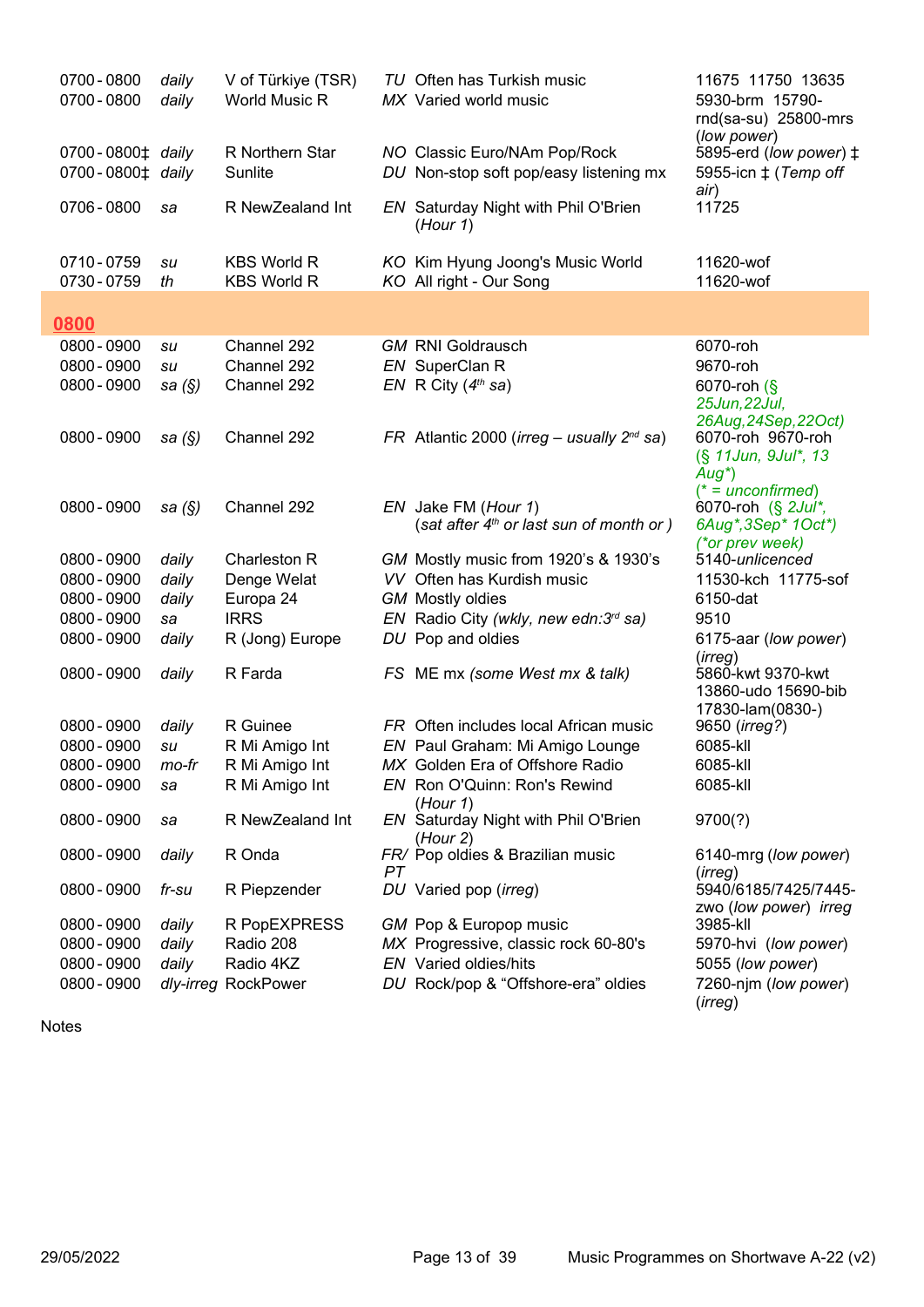| 0800 - 0900<br>0800 - 0900   | daily<br>sa $(\S)$ | RTV du Mali          | VV Often includes local African music<br>Scandinavian WE R Finn Varied schedule for each broadcast | 9635<br>5980<br>alt: 6170<br>11690 alt: 11720<br>$(\S$ 4Jun, 2Jul, 8Oct) |
|------------------------------|--------------------|----------------------|----------------------------------------------------------------------------------------------------|--------------------------------------------------------------------------|
| 0800 - 0900                  | daily              | Shortwave Radio      | EN Various progs including Andy Walker<br>or Prog Milll or Stafford's World or<br>DX/media px      | 6160-win                                                                 |
| 0800 - 0900                  | su                 | Unique R             | <b>EN</b> Melvin Jordan: Gospel Vibrations<br>(Gospel & inspirational mx) (Hr 1)                   | 5035USB (alt 3210)<br>(low power)                                        |
| 0800 - 0900                  | we                 | Unique R             | EN Kenny Tosh: Radio Ship Revival                                                                  | 5035USB (alt 3210)                                                       |
| 0800 - 0900                  | th                 | Unique R             | Show (60s & 70s hits) (Hour 1)<br>EN Danny Sun: Unique Show                                        | (low power)<br>5035USB (alt 3210)                                        |
| 0800 - 0900                  | fr                 | Unique R             | <b>EN</b> Emperor Rosko: Coast to Coast                                                            | (low power)<br>5035USB (alt 3210)                                        |
| 0800 - 0900                  | sa                 | Unique R             | Country (Hour 1)<br><b>EN</b> Emperor Rosko: LA Connection                                         | (low power)<br>5035USB (alt 3210)                                        |
| 0800 - 0900                  | daily              | V of Türkiye (TSR)   | (Hour 1)<br>TU Often has Turkish music                                                             | (low power)<br>11675 11750(-0856)                                        |
| 0800 - 0900                  | daily              | <b>World Music R</b> | MX Varied world music                                                                              | 13635<br>5930-brm 15790-<br>rnd(sa-su) 25800-mrs<br>(low power)          |
| 0800 - 0900                  | tu                 | <b>WRMI</b>          | EN VORW R Int                                                                                      | 5850-rmi 7780-rmi                                                        |
| 0800 - 0900                  | su                 | R Delta Int          | DU/ Hits from Germany (Schlagers and<br>EN German popsongs)                                        | 6020-elb (alt:7340-elb)<br>(low power)                                   |
| 0800-0900 <sup>+</sup> daily |                    | R Northern Star      | NO Classic Euro/NAm Pop/Rock                                                                       | 5895-erd (low power) ‡                                                   |
| 0800-0900‡ daily             |                    | Sunlite              | DU Non-stop soft pop/easy listening mx                                                             | 5955-icn ‡ ( <i>Temp off</i><br>air)                                     |
| 0800-0900# sa                |                    | R Delta Int          | DU/ Live on the Shelf (Requests & new                                                              | +6020-elb (alt:7340-                                                     |
| 0805 - 0820                  | 4 Jun              | R Northern Eur Int   | EN songs) (Hour 1)<br>EN RNEI - Mamma's Mest Metal                                                 | elb) (low power)<br>15430-nau (125Kw)                                    |
| 0806 - 0900                  | su                 | R NewZealand Int     | Special test<br><b>EN</b> Sunday Night Retro Show with                                             | (4 Jun only)<br>9700(?)                                                  |
| 0810 - 0859                  | su                 | <b>KBS World R</b>   | Phil O'Brien (Hour 1)<br>KO Kim Hyung Joong's Music World                                          | 9570                                                                     |
| 0810 - 0900                  | su                 | <b>KBS World R</b>   | EN1 Sunday Selection (Hour 1) (chat/mx)                                                            | 9770                                                                     |
| 0810 - 0900                  | mo-fr              | <b>KBS World R</b>   | EN1 Lena Park: One Fine Day (Hour 1)                                                               | 9770                                                                     |
| 0810 - 0900                  | sa                 | <b>KBS World R</b>   | EN1 Saturday Playlist (Hour 1)                                                                     | 9770                                                                     |
| 0830 - 0859                  | th                 | <b>KBS World R</b>   | KO All right - Our Song                                                                            | 9570                                                                     |
| 0830 - 0900                  | th                 | <b>WRMI</b>          | EN Hobart R Int (DX px also inc mx)                                                                | 5850-rmi 7780-rmi                                                        |
|                              |                    |                      |                                                                                                    |                                                                          |
| 0900                         |                    |                      |                                                                                                    |                                                                          |
| 0900 - 0930                  | su                 | V of Mongolia        | <b>EN</b> Sunday Music Programme                                                                   | 12085                                                                    |
| 0900 - 1000                  | su                 | Channel 292          | GM DARC (DX px includes mx)                                                                        | 6070-mos(100kW)                                                          |
| 0900 - 1000                  | we $(\S)$          | Channel 292          | GM Radio Rock AM (irreg)                                                                           | 9670-roh<br>6070-roh (§ irreg)                                           |
| 0900 - 1000                  | sa                 | Channel 292          | EN Jazz AM (irreg)                                                                                 | 6070-roh 9670-roh (§<br>Irreg broadcasts &<br>freqs)                     |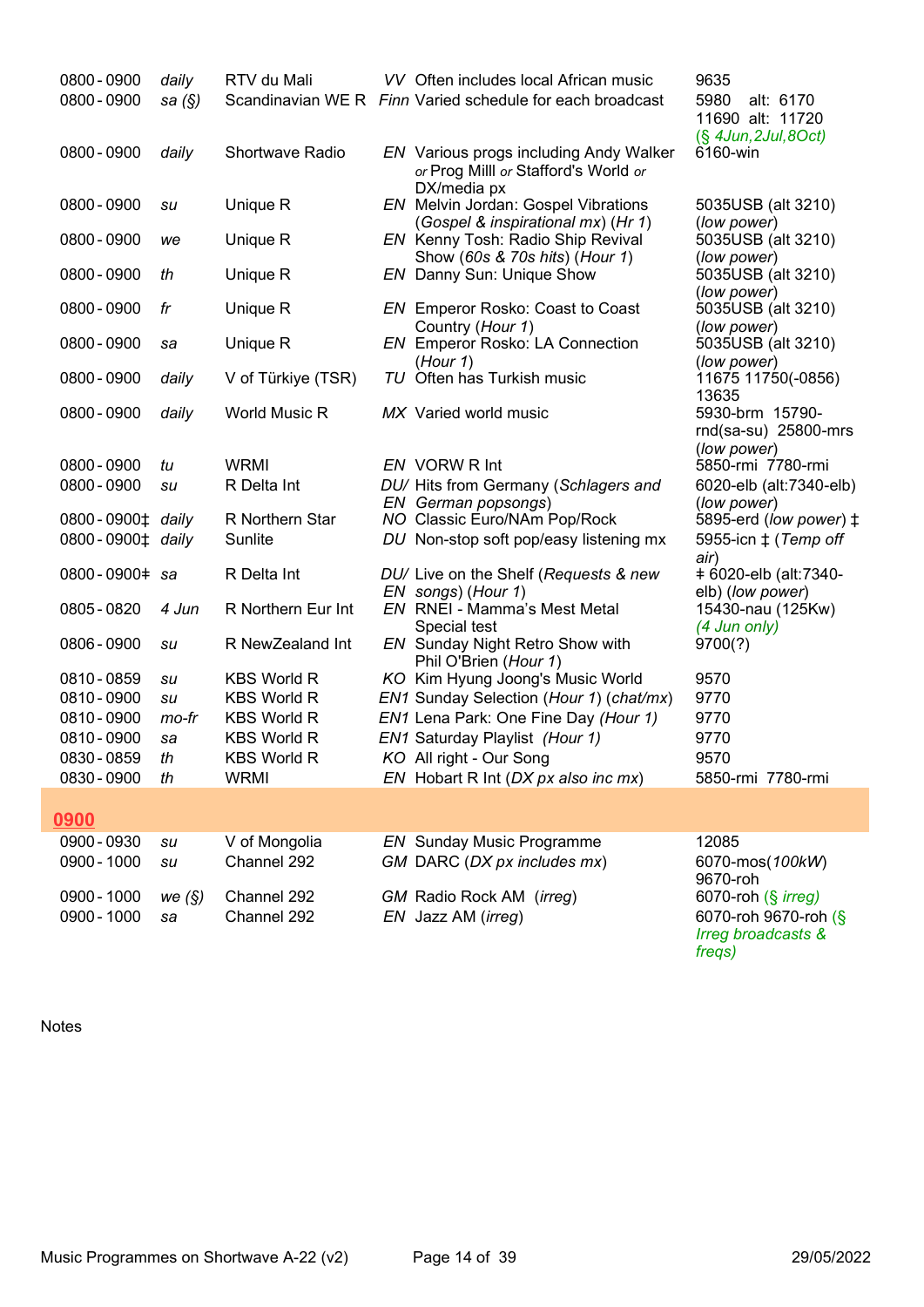| 0900 - 1000 | sa $(\S)$ | Channel 292         |    | <i>EN</i> Texas R Shortwave ( $3rd$ sa)<br>18 Jun: Bob Wills+TexasPlayboys<br>16 July: Clarence "Gatemouth"<br><b>Brown</b><br>20 Aug: Lightnin' Hopkins<br>17 Sep: Tanya Tucker<br>15 Oct: Robert Earl Keen | 6070-roh<br>(§ 21 May, 18 Jun, 16<br>July,<br>20 Aug, 17 Sept, 15 Oct) |
|-------------|-----------|---------------------|----|--------------------------------------------------------------------------------------------------------------------------------------------------------------------------------------------------------------|------------------------------------------------------------------------|
| 0900 - 1000 | sa $(\S)$ | Channel 292         |    | EN Jake FM (Hour 2)<br>(sat after 4 <sup>th</sup> or last sun of month)                                                                                                                                      | 6070-roh (§ 2Jul*,<br>6Aug*, 3Sep* 1Oct*)                              |
| 0900 - 1000 | daily     | Charleston R        |    | GM Mostly music from 1920's & 1930's                                                                                                                                                                         | (*or prev week)<br>5140-unlicenced                                     |
| 0900 - 1000 | daily     | Denge Welat         |    | VV Often has Kurdish music                                                                                                                                                                                   | 11530-kch 11775-sof                                                    |
| 0900 - 1000 | daily     | Europa 24           |    | <b>GM</b> Mostly oldies                                                                                                                                                                                      | 6150-dat                                                               |
| 0900 - 1000 | su        | <b>KBS World R</b>  |    | EN1 Sunday Selection (Hour 2) (chat/mx)                                                                                                                                                                      | 9770                                                                   |
| 0900 - 1000 | mo-fr     | <b>KBS World R</b>  |    | EN1 Lena Park: One Fine Day (Hour 2)                                                                                                                                                                         | 9770                                                                   |
| 0900 - 1000 | sa        | <b>KBS World R</b>  |    | EN1 Saturday Playlist (Hour 2)                                                                                                                                                                               | 9770                                                                   |
| 0900 - 1000 | daily     | R (Jong) Europe     |    | DU Pop and oldies                                                                                                                                                                                            | 6175-aar (low power)<br>(irreg)                                        |
| 0900 - 1000 | daily     | R Farda             |    | FS ME mx (some West mx & talk)                                                                                                                                                                               | 5860-kwt 9370-kwt<br>13860-udo(-0830)<br>15690-bib 17830-lam           |
| 0900 - 1000 | daily     | R Guinee            |    | FR Often includes local African music                                                                                                                                                                        | 9650 (irreg?)                                                          |
| 0900 - 1000 | su        | R Mi Amigo Int      |    | EN Johnny Lewis: Offshore R. Diaries                                                                                                                                                                         | 6085-kll                                                               |
| 0900 - 1000 | mo-fr     | R Mi Amigo Int      |    | MX Golden Era of Offshore Radio                                                                                                                                                                              | 6085-kll                                                               |
| 0900 - 1000 | sa        | R Mi Amigo Int      |    | EN Ron O'Quinn: Ron's Rewind<br>(Hour 2)                                                                                                                                                                     | 6085-kll                                                               |
| 0900 - 1000 | su        | R NewZealand Int    |    | EN Sunday Night Retro Show with<br>Phil O'Brien (Hour 2)                                                                                                                                                     | 9700(?)                                                                |
| 0900 - 1000 | sa        | R NewZealand Int    |    | EN Saturday Night with Phil O'Brien<br>(Hour 3)                                                                                                                                                              | 9700(?)                                                                |
| 0900 - 1000 | daily     | R Onda              | PT | FR/ Pop oldies & Brazilian music                                                                                                                                                                             | 6140-mrg (low power)<br>(irreg)                                        |
| 0900 - 1000 | fr-su     | R Piepzender        |    | DU Varied pop (irreg)                                                                                                                                                                                        | 5940/6185/7425/7445-<br>zwo (low power) irreg                          |
| 0900 - 1000 | daily     | R PopEXPRESS        |    | GM Pop & Europop music                                                                                                                                                                                       | 3985-kll                                                               |
| 0900 - 1000 | daily     | Radio 208           |    | MX Progressive, classic rock 60-80's                                                                                                                                                                         | 5970-hvi (low power)                                                   |
| 0900 - 1000 | daily     | Radio 4KZ           |    | EN Varied oldies/hits                                                                                                                                                                                        | 5055 (low power)                                                       |
| 0900 - 1000 |           | dly-irreg RockPower |    | DU Rock/pop & "Offshore-era" oldies                                                                                                                                                                          | 7260-njm ( <i>low power</i> )<br>(irreg)                               |
| 0900 - 1000 | daily     | RTV du Mali         |    | VV Often includes local African music                                                                                                                                                                        | 9635                                                                   |
| 0900 - 1000 | sa $(\S)$ |                     |    | Scandinavian WE R Finn Varied schedule for each broadcast                                                                                                                                                    | 5980<br>alt: 6170<br>11690 alt: 11720<br>$(S$ 4Jun, 2Jul, 8Oct)        |
| 0900 - 1000 | daily     | Shortwave Radio     |    | EN Various progs including Andy Walker<br>or Prog Milll or Stafford's World or<br>DX/media px                                                                                                                | 6160-win                                                               |
| 0900 - 1000 | su        | Unique R            |    | EN Melvin Jordan: Gospel Vibrations<br>(Gospel & inspirational mx) (Hr2)                                                                                                                                     | 5035USB (alt 3210)<br>(low power)                                      |
| 0900 - 1000 | we        | Unique R            |    | EN Kenny Tosh: Radio Ship Revival<br>Show (60s & 70s hits) (Hour 2)                                                                                                                                          | 5035USB (alt 3210)<br>(low power)                                      |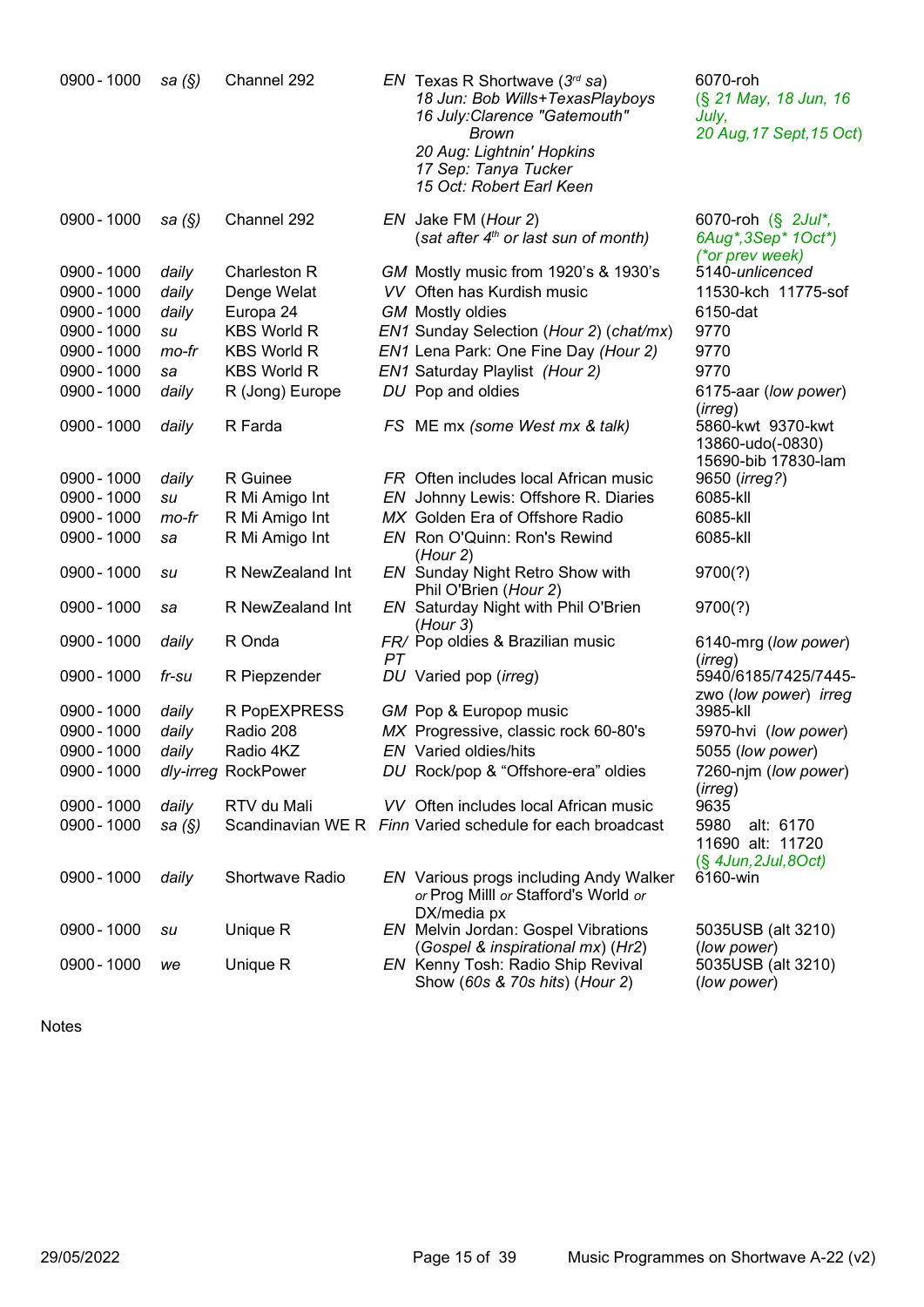| 0900 - 1000                                   | th             | Unique R                         |    | <b>EN</b> Dave Marley's Simply Series                                   | 5035USB (alt 3210)                     |
|-----------------------------------------------|----------------|----------------------------------|----|-------------------------------------------------------------------------|----------------------------------------|
| 0900 - 1000                                   | fr             | Unique R                         |    | (Mx from random year 1960-1999)<br>EN Emperor Rosko: Coast to Coast     | (low power)<br>5035USB (alt 3210)      |
|                                               |                |                                  |    | Country (Hour 2)                                                        | (low power)                            |
| 0900 - 1000                                   | sa             | Unique R                         |    | <b>EN</b> Emperor Rosko: LA Connection                                  | 5035USB (alt 3210)                     |
|                                               |                |                                  |    | (Hour 2)                                                                | (low power)                            |
| 0900 - 1000                                   | daily          | V of Türkiye (TSR)               |    | TU Often has Turkish music                                              | 11675 13635                            |
| 0900 - 1000                                   | daily          | <b>World Music R</b>             |    | MX Varied world music                                                   | 5930-brm 15790-                        |
|                                               |                |                                  |    |                                                                         | rnd(sa-su) 25800-mrs                   |
| 0900 - 1000                                   | su             | R Delta Int                      |    | DU/ Pure Dutch (Dutch pop & blues)                                      | (low power)                            |
|                                               |                |                                  | EN |                                                                         | 6020-elb (alt:7340-elb)<br>(low power) |
| 0900 - 1000 <sup><math>\pm</math></sup> daily |                | R Northern Star                  |    | NO Classic Euro/NAm Pop/Rock                                            | 5895-erd (low power) $\ddagger$        |
| 0900 - 1000 <sup><math>\pm</math></sup> daily |                | Sunlite                          |    | DU Non-stop soft pop/easy listening mx                                  | 5955-icn $\ddagger$ (Temp off          |
|                                               |                |                                  |    |                                                                         | air)                                   |
| 0900-1000# sa                                 |                | R Delta Int                      |    | DU/ Live on the Shelf (Requests & new                                   | +6020-elb (alt:7340-                   |
|                                               |                |                                  |    | EN songs) (Hour 2)                                                      | elb) (low power)                       |
| 0910 - 0959                                   | su             | <b>KBS World R</b>               |    | KO Kim Hyung Joong's Music World                                        | 7275 9570 15160                        |
| 0915 - 0925                                   | mo             | R Slovakia Int                   |    | <b>EN</b> Slovak Music feature                                          | 6005-kll                               |
| 0930 - 0959                                   | th             | <b>KBS World R</b>               |    | (part of Listeners Tribune)<br>KO All right - Our Song                  | 7275 9570 15160                        |
| 0930 - 1000                                   | mo             | R Prague Int                     |    | <b>GM MusikCzech</b>                                                    | 6005-kll                               |
| 0950 - 0958                                   | we, sa         | <b>RAE</b>                       |    | EN Argentina to the World                                               | 9455-rmi                               |
|                                               |                |                                  |    | (includes Argentine mx)                                                 |                                        |
|                                               |                |                                  |    | (may start a few mins early or late)                                    |                                        |
|                                               |                |                                  |    |                                                                         |                                        |
|                                               |                |                                  |    |                                                                         |                                        |
| 1000                                          |                |                                  |    |                                                                         |                                        |
| 1000 - 1010                                   | su             | <b>KBS World R</b>               |    | EN1 Sunday Selection (Hour 3) (chat/mx)                                 | 9770                                   |
| 1000 - 1010                                   | mo-fr          | <b>KBS World R</b>               |    | EN1 Lena Park: One Fine Day (Hour 3)                                    | 9770                                   |
| 1000 - 1010                                   | sa             | <b>KBS World R</b>               |    | EN1 Saturday Playlist (Hour 3)                                          | 9770                                   |
| 1000 - 1030                                   | tu             | <b>WRMI</b>                      |    | <b>EN</b> Blues Radio International                                     | 5850-rmi                               |
| 1000 - 1100                                   | su             | Channel 292                      |    | EN Valley FM                                                            | 6070-roh 9670-roh                      |
| 1000 - 1100                                   | th             | Channel 292                      |    | EN Alt Universe Top 40                                                  | 6070-roh                               |
| 1000 - 1100                                   | sa             | Channel 292                      |    | <b>EN</b> Encore Classical Music                                        | 6070-roh 9670-roh                      |
| 1000 - 1100                                   | daily          | Charleston R                     |    | GM Mostly music from 1920's & 1930's                                    | 5140-unlicenced                        |
| 1000 - 1100                                   | daily          | Denge Welat                      |    | VV Often has Kurdish music                                              | 11530-kch 11775-sof                    |
| 1000 - 1100                                   | daily          | Europa 24                        |    | <b>GM</b> Mostly oldies                                                 | 6150-dat                               |
| 1000 - 1100                                   | daily          | R (Jong) Europe                  |    | DU Pop and oldies                                                       | 6175-aar (low power)                   |
|                                               |                |                                  |    |                                                                         | (irreg)                                |
| 1000 - 1100                                   | su             | R Delta Int                      |    | DU/ DX Show (letters & music)                                           | 6020-elb (alt:7340-elb)                |
|                                               |                |                                  | ΕN |                                                                         | (low power)                            |
| 1000 - 1100                                   | daily          | R Farda                          |    | FS ME mx (some West mx & talk)                                          | 5860-kwt 9370-kwt                      |
| 1000 - 1100                                   |                | R Guinee                         |    | FR Often includes local African music                                   | 15690-bib 17830-lam                    |
| 1000 - 1100                                   | daily<br>su(S) | R Joystick                       |    | GM Charlie Prince show (pop/dance)                                      | 9650 ( <i>irreg?</i> )<br>7330-mos     |
|                                               |                |                                  |    | $(1^{st}$ SU)                                                           | (§ 5Jun, 3Jul,                         |
|                                               |                |                                  |    |                                                                         | 7Aug, 4Sep, 2Oct)                      |
| 1000 - 1100                                   | su             | R Mi Amigo Int                   |    | <b>EN</b> Paul Newman: Radio Shack                                      | 6085-kll                               |
| 1000 - 1100                                   | mo-th          | R Mi Amigo Int                   |    | MX Golden Era of Offshore Radio                                         | 6085-kll                               |
| 1000 - 1100<br>1000 - 1100                    | fr<br>sa       | R Mi Amigo Int<br>R Mi Amigo Int |    | <b>GM</b> Andy Gordon: Oldiethek<br>DU Johan Vermeer: Soundtrack of 70s | 6085-kll<br>6085-kll                   |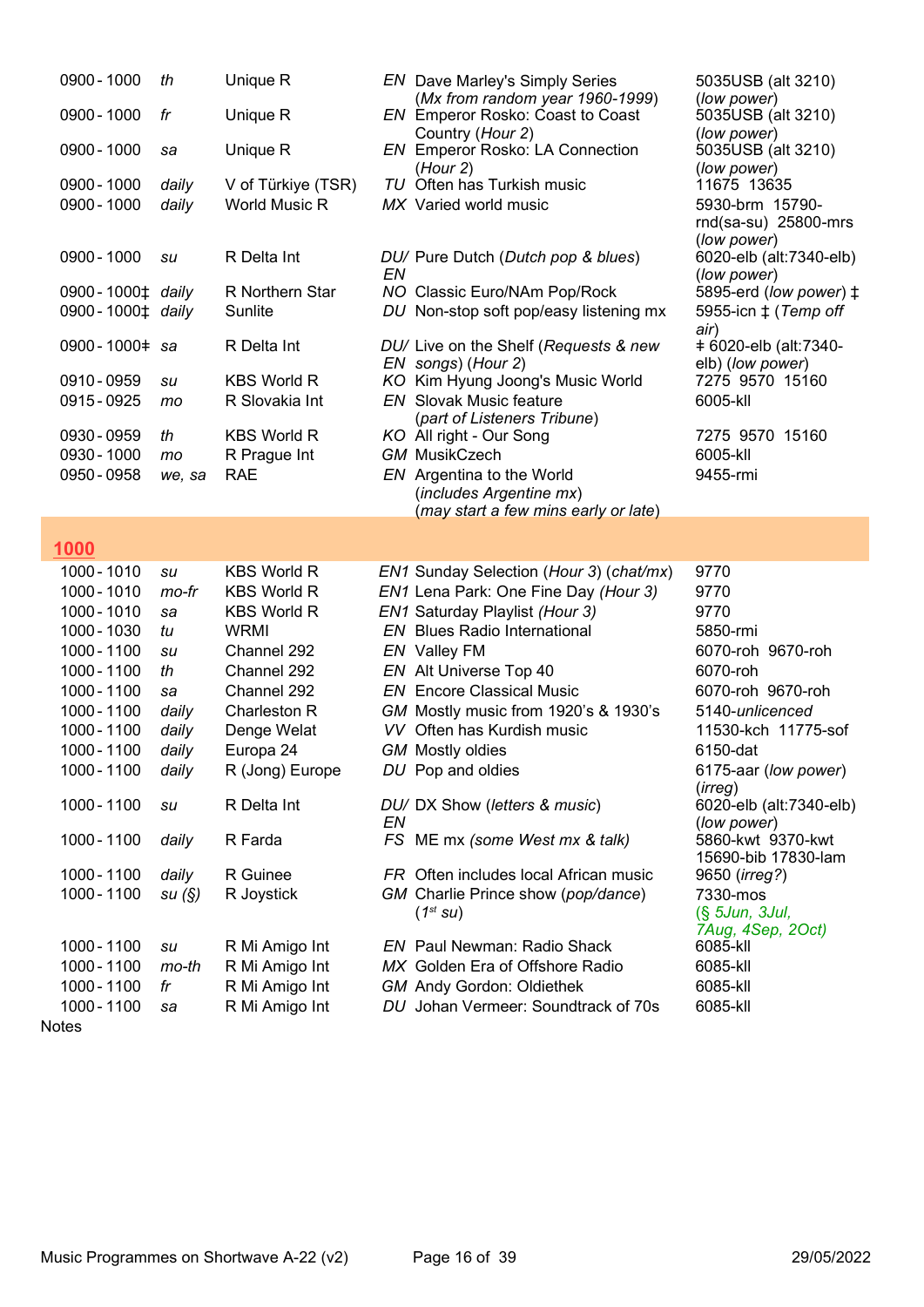| 1000 - 1100      | sa        | R NewZealand Int       |    | EN Saturday Night with Phil O'Brien<br>(Hour 4)                                               | 9700(?)                                       |
|------------------|-----------|------------------------|----|-----------------------------------------------------------------------------------------------|-----------------------------------------------|
| 1000 - 1100      | daily     | R Onda                 | PT | FR/ Pop oldies & Brazilian music                                                              | 6140-mrg (low power)<br>(irreg)               |
| 1000 - 1100      | fr-su     | R Piepzender           |    | DU Varied pop (irreg)                                                                         | 5940/6185/7425/7445-<br>zwo (low power) irreg |
| 1000 - 1100      | daily     | R PopEXPRESS           |    | GM Pop & Europop music                                                                        | 3985-kll                                      |
| 1000 - 1100      | su        | R Rebelde              |    | SP Memorias (Cuban music history)                                                             | 5025                                          |
| 1000 - 1100      | daily     | Radio 208              |    | MX Progressive, classic rock 60-80's                                                          | 5970-hvi (low power)                          |
| 1000 - 1100      | daily     | Radio 4KZ              |    | <b>EN</b> Varied oldies/hits                                                                  | 5055 (low power)                              |
| 1000 - 1100      | dly-irreg | RockPower              |    | DU Rock/pop & "Offshore-era" oldies                                                           | 7260-njm (low power)<br>(irreg)               |
| 1000 - 1100      | daily     | RTV du Mali            |    | VV Often includes local African music                                                         | 9635                                          |
| 1000 - 1100      | sa $(\S)$ |                        |    | Scandinavian WE R Finn Varied schedule for each broadcast                                     | 5980<br>alt: 6170<br>11690 alt: 11720         |
| 1000 - 1100      | daily     | <b>Shortwave Radio</b> |    | EN Various progs including Andy Walker<br>or Prog Milll or Stafford's World or<br>DX/media px | (§ 4Jun, 2Jul, 8Oct)<br>6160-win              |
| 1000 - 1100      | su        | Unique R               |    | EN Dave Marley Experience (Soul, jazz,<br>Latino, house mx) (Hour 1)                          | 5035USB (alt 3210)<br>(low power)             |
| 1000 - 1100      | fr        | Unique R               |    | EN Danny Sun: Overflow Rock Show                                                              | 5035USB (alt 3210)<br>(low power)             |
| 1000 - 1100      | sa        | Unique R               |    | EN DJ Key: On This Day 80's (Music from<br>1980's)                                            | 5035USB (alt 3210)<br>(low power)             |
| 1000 - 1100      | daily     | V of Türkiye (TSR)     |    | TU Often has Turkish music                                                                    | 11675 13635                                   |
| 1000 - 1100      | daily     | World Music R          |    | MX Varied world music                                                                         | 5930-brm 15790-<br>rnd(sa-su) 25800-mrs       |
| 1000 - 1100      | th        | <b>WRMI</b>            |    | EN VORW R Int                                                                                 | (low power)<br>5850-rmi                       |
| 1000-1100‡ daily |           | R Northern Star        |    | NO Classic Euro/NAm Pop/Rock                                                                  | 5895-erd (low power) ‡                        |
| 1000-1100‡ daily |           | Sunlite                |    | DU Non-stop soft pop/easy listening mx                                                        | 5955-icn $\ddagger$ (Temp off<br>air)         |
| 1000-1100# sa    |           | R Delta Int            |    | DU/ Live on the Shelf (Requests & new                                                         | +6020-elb (alt:7340-                          |
|                  |           |                        |    | EN songs) (Hour 3)                                                                            | elb) (low power)                              |
| 1010 - 1025      | su,th,f   | <b>KBS World R</b>     |    | EN1 Sounds of Korea                                                                           | 9770                                          |
| 1015 - 1025      | su        | V of Vietnam           |    | <b>EN</b> Vietnamese Contemporary Music                                                       | 9840 12020                                    |
| 1015 - 1025      | sa        | V of Vietnam           |    | <b>EN</b> Weekend Music                                                                       | 9840 12020                                    |
| 1015 - 1100      | mo-fr     | R NewZealand Int       |    | EN Lately with Karyn Hay<br>(News & music)                                                    | 9700                                          |
| 1030 - 1045      | su        | R Romania Int          |    | $FR$ Programme musical – jazz                                                                 | 11650 13790 15130<br>15150                    |
| 1030 - 1045      | mo        | R Romania Int          |    | FR Les tubes du moment                                                                        | 11650 13790 15130<br>15150                    |
| 1030 - 1045      | tu        | R Romania Int          |    | FR Musique traditionnelle roumaine                                                            | 11650 13790 15130<br>15150                    |
| 1030 - 1045      | we        | R Romania Int          |    | FR Musique classique roumaine                                                                 | 11650 13790 15130<br>15150                    |
| 1030 - 1045      | fr        | R Romania Int          |    | FR Programme musical                                                                          | 11650 13790 15130<br>15150                    |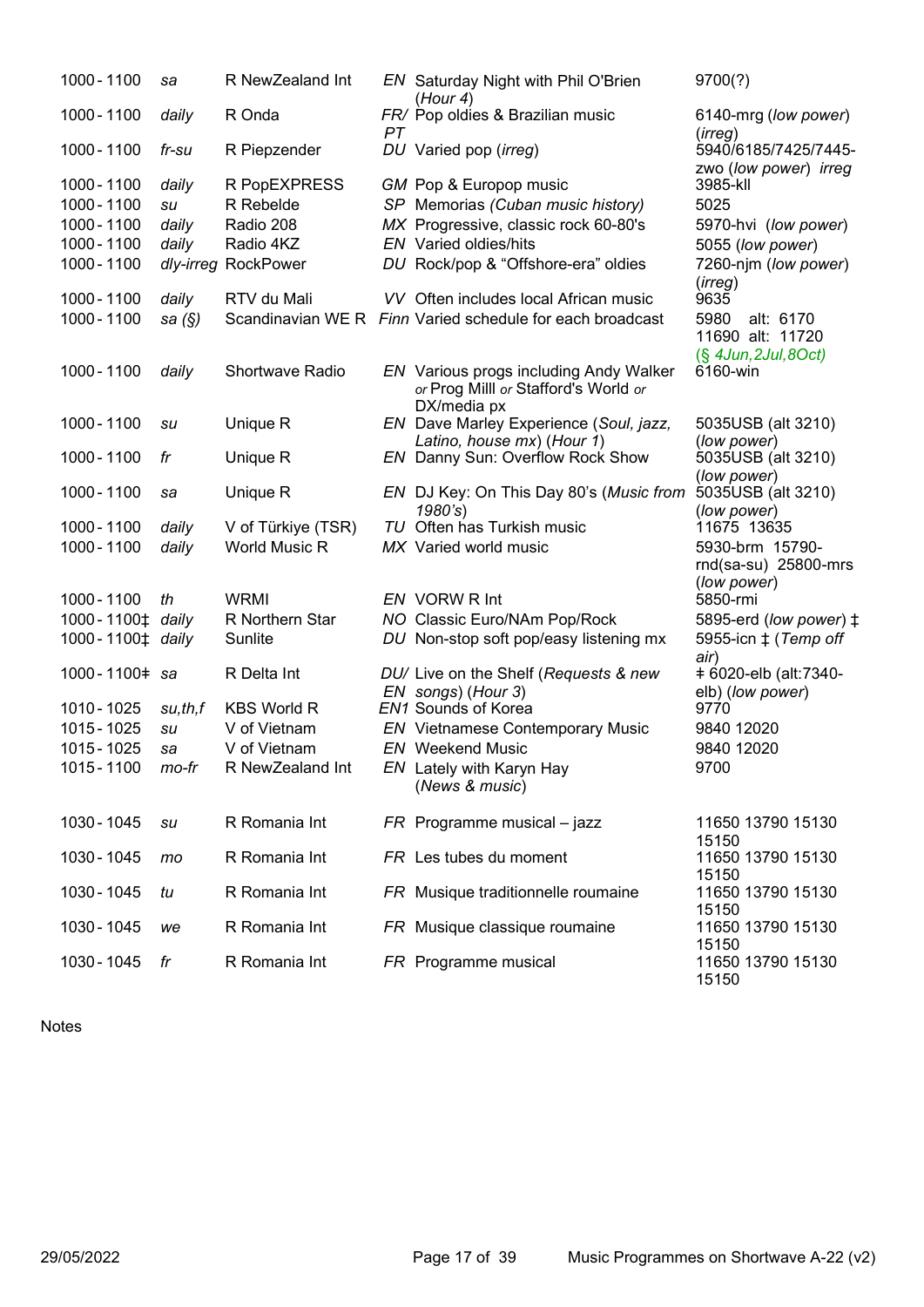| 1030 - 1045 | sa     | R Romania Int                   |    | FR Musique traditionnelle roumaine                                      | 11650 13790 15130                                                             |
|-------------|--------|---------------------------------|----|-------------------------------------------------------------------------|-------------------------------------------------------------------------------|
| 1030 - 1100 | sa     | <b>CGTN R</b><br>(formerly CRI) |    | <b>EN</b> Music Talks                                                   | 15150<br>11635 11895 11905<br>13570 13580 13590<br>13720 15350 17490<br>17750 |
|             |        |                                 |    |                                                                         |                                                                               |
| 1100        |        |                                 |    |                                                                         |                                                                               |
| 1100 - 1130 | su(S)  | Channel 292                     |    | EN R Northern Europe Int $(1^{st} su)$<br>(Music from Northern Europe)  | 6070-roh (§ 5Jun,<br>3Jul, 7Aug, 4Sep, 2Oct)                                  |
| 1100 - 1130 | su(S)  | Channel 292                     |    | $EN$ R Northern Europe Int ( $2nd su$ )<br>(Music from Northern Europe) | 9670-roh (§ 12Jun,<br>10Jul, 14Aug,<br>11Sep, 9Oct)                           |
| 1100 - 1157 | su     | <b>KBS World R</b>              |    | SP Melodías de Corea                                                    | 11795                                                                         |
| 1100 - 1200 | su(S)  | Channel 292                     |    | EN Jazz AM ( <i>irreg</i> )                                             | 6070-roh 9670-roh (§                                                          |
|             |        |                                 |    |                                                                         | Irreg broadcasts &<br>freqs)                                                  |
| 1100 - 1200 | su(S)  | Channel 292                     |    | $EN$ Radio Six (1 <sup>st</sup> su)                                     | 3955-roh 9670-roh<br>(§ 15Jun, 3Jul,                                          |
|             |        |                                 |    |                                                                         | 7Aug, 4Sep, 2Oct)                                                             |
| 1100 - 1200 | su(S)  | Channel 292                     |    | GM SM R Dessau $(2^{nd}$ su)                                            | 6070-roh (§                                                                   |
|             |        |                                 |    |                                                                         | 12Jun, 10Jul,                                                                 |
|             |        |                                 |    |                                                                         | 14Aug, 11Sep, 9Oct)                                                           |
| 1100 - 1200 | su(S)  | Channel 292                     |    | GM Welle 370 Radiotag $(4th su)$                                        | $6070$ -roh $\left(\frac{6}{5}\right)$                                        |
|             |        |                                 |    | (Media talk & some music)                                               | 26Jun, 24Jul,                                                                 |
| 1100 - 1200 | we     | Channel 292                     |    | GM Cruisin' The Decades (A song per<br>decade from 1910s-2020s)         | 28Aug, 24Oct)<br>6070-roh                                                     |
| 1100 - 1200 | sa     | Channel 292                     |    | EN Alt Universe Top 40                                                  | 6070-roh 9670-roh                                                             |
| 1100 - 1200 | daily  | Charleston R                    |    | GM Mostly music from 1920's & 1930's                                    | 5140-unlicenced                                                               |
| 1100 - 1200 | daily  | Denge Welat                     |    | VV Often has Kurdish music                                              | 11530-kch 11775-sof                                                           |
| 1100 - 1200 | daily  | Europa 24                       |    | <b>GM</b> Mostly oldies                                                 | 6150-dat                                                                      |
| 1100 - 1200 | daily  | R (Jong) Europe                 |    | DU Pop and oldies                                                       | 6175-aar (low power)<br>(irreg)                                               |
| 1100 - 1200 | su     | R Delta Int                     |    | DU/ Music from 6020 (varied music mix)                                  | 6020-elb (alt:7340-elb)                                                       |
| 1100 - 1200 | daily  | R Farda                         |    | EN (Hour 1)<br>FS ME mx (some West mx & talk)                           | (low power)<br>5860-kwt 7435-kwt                                              |
|             |        |                                 |    |                                                                         | 9370-lam 12005-lam<br>15690-bib 17830-lam                                     |
| 1100 - 1200 | daily  | R Guinee                        |    | FR Often includes local African music                                   | 9650 ( <i>irreg?</i> )                                                        |
| 1100 - 1200 | sa     | R Marti                         |    | SP Postmoderno                                                          | 6030-grv 7335-grv                                                             |
|             |        |                                 |    |                                                                         | 9805-grv                                                                      |
| 1100 - 1200 | su     | R Mi Amigo Int                  |    | DU Lion Keezer: Hello to the World                                      | 6085-kll                                                                      |
| 1100 - 1200 | mo-th  | R Mi Amigo Int                  |    | MX Golden Era of Offshore Radio                                         | 6085-kll                                                                      |
| 1100 - 1200 | fr     | R Mi Amigo Int                  |    | FR Bruno Hantson: Retro Hit Box                                         | 6085-kll                                                                      |
| 1100 - 1200 | sa     | R Mi Amigo Int                  |    | DU Lion Keezer: Hello to the World                                      | 6085-kll                                                                      |
| 1100 - 1200 | sa     | R NewZealand Int                |    | EN Saturday Night with Phil O'Brien                                     | 9700                                                                          |
|             |        |                                 |    | (Hour 5)                                                                |                                                                               |
| 1100 - 1200 | daily  | R Onda                          | PТ | FR/ Pop oldies & Brazilian music                                        | 6140-mrg (low power)<br>(irreg)                                               |
| 1100 - 1200 | sa, su | R OZ-Viola                      |    | Dan Oldies/pop                                                          | 6055-hil (low power)                                                          |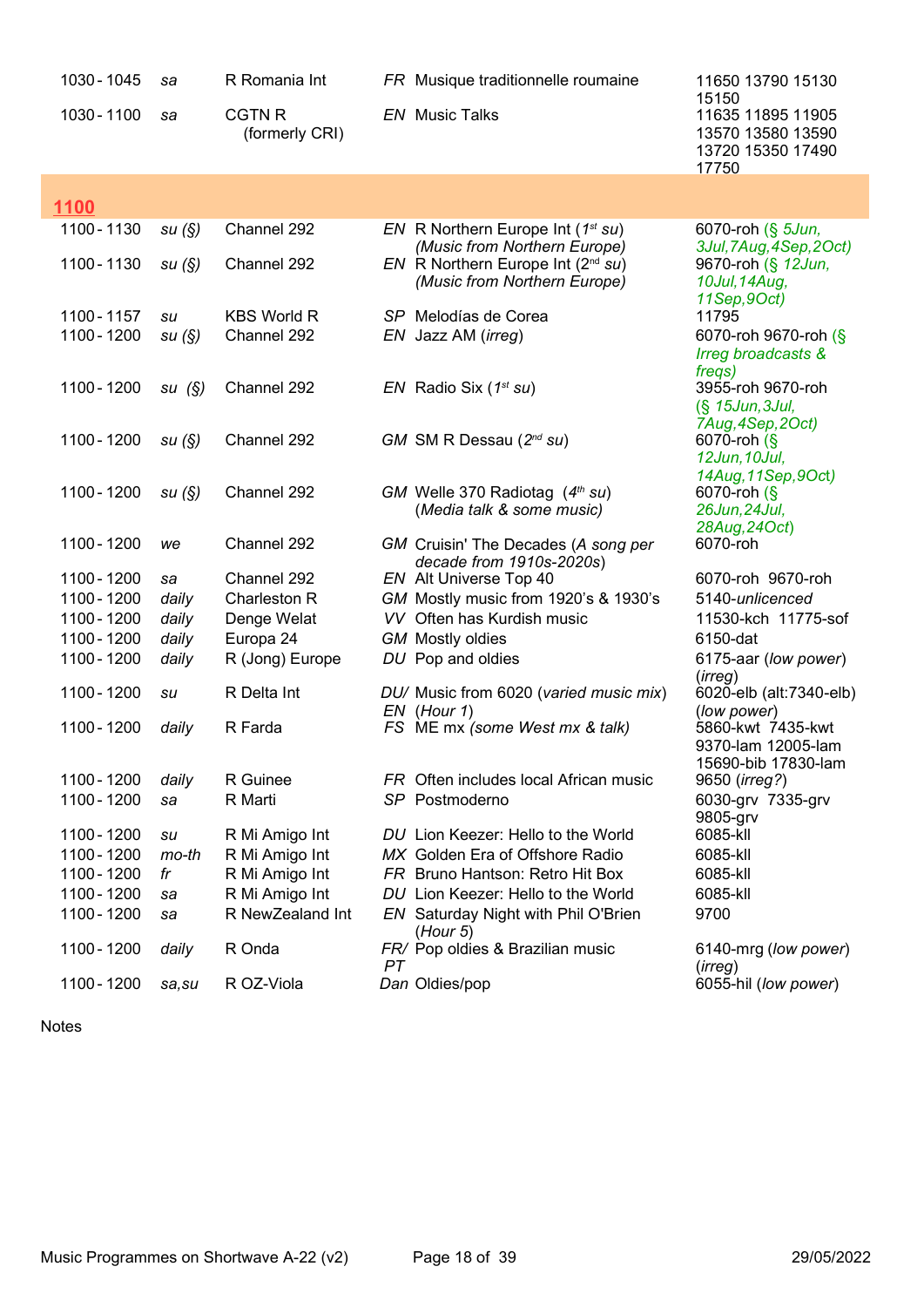| 1100 - 1200      | fr-su     | R Piepzender       |    | DU Varied pop (irreg)                                                                         | 5940/6185/7425/7445-<br>zwo (low power) irreg                   |
|------------------|-----------|--------------------|----|-----------------------------------------------------------------------------------------------|-----------------------------------------------------------------|
| 1100 - 1200      | daily     | R PopEXPRESS       |    | GM Pop & Europop music                                                                        | 3985-kll                                                        |
| 1100 - 1200      | su        | R Rebelde          |    | SP Memorias (Cuban music history)                                                             | 5025                                                            |
| 1100 - 1200      | daily     | Radio 208          |    | MX Progressive, classic rock 60-80's                                                          | 5970-hvi (low power)                                            |
| 1100 - 1200      | daily     | Radio 4KZ          |    | <b>EN</b> Varied oldies/hits                                                                  | 5055 (low power)                                                |
|                  |           |                    |    |                                                                                               |                                                                 |
| 1100 - 1200      | dly-irreg | RockPower          |    | DU Rock/pop & "Offshore-era" oldies<br>VV Often includes local African music                  | 7260-njm (low power)<br>(irreg)<br>9635                         |
| 1100 - 1200      | daily     | RTV du Mali        |    |                                                                                               |                                                                 |
| 1100 - 1200      | sa $(S)$  |                    |    | Scandinavian WE R Finn Varied schedule for each broadcast                                     | 5980<br>alt: 6170<br>11690 alt: 11720<br>$(S$ 4Jun, 2Jul, 8Oct) |
| 1100 - 1200      | daily     | Shortwave Radio    |    | EN Various progs including Andy Walker<br>or Prog Milll or Stafford's World or<br>DX/media px | 6160-win                                                        |
| 1100 - 1200      | su        | Unique R           |    | EN Dave Marley Experience (Soul, jazz,                                                        | 5035USB (alt 3210)                                              |
|                  |           |                    |    | Latino, house mx) (Hour 2)                                                                    | (low power)                                                     |
| 1100 - 1200      | we        | Unique R           |    | EN Emperor Rosko: Coast to Coast                                                              | 5035USB (alt 3210)                                              |
|                  |           |                    |    | Country (Hour 1)                                                                              | (low power)                                                     |
| 1100 - 1200      | th        | Unique R           |    | EN John Farmery 80's                                                                          | 5035USB (alt 3210)                                              |
|                  |           |                    |    | (Music from 1980s)                                                                            | (low power)                                                     |
| 1100 - 1200      | fr        | Unique R           |    | EN Bill Smith: The 'Big' 20 (New songs in                                                     | 5035USB (alt 3210)                                              |
|                  |           |                    |    | all genres) (Hour 1)                                                                          | (low power)                                                     |
| 1100 - 1200      | sa        | Unique R           |    | EN DJ Key: On This Day 80's (Music from                                                       | 5035USB (alt 3210)                                              |
| 1100 - 1200      | daily     | V of Türkiye (TSR) |    | 1980's<br>TU Often has Turkish music                                                          | (low power)<br>11675(-1156) 13635                               |
| 1100 - 1200      |           | World Music R      |    | MX Varied world music                                                                         | 5930-brm 15790-                                                 |
|                  | daily     |                    |    |                                                                                               | rnd(sa-su) 25800-mrs                                            |
|                  |           |                    |    |                                                                                               | (low power)                                                     |
| 1100 - 1200      | su        | <b>WWCR</b>        |    | <b>EN</b> Pat Boone Show                                                                      | 15825-wcr                                                       |
|                  |           |                    |    | (Chat & Christian pop/rock music)                                                             |                                                                 |
| 1100-1200‡ daily |           | R Northern Star    |    | NO Classic Euro/NAm Pop/Rock                                                                  | 5895-erd (low power) ‡                                          |
| 1100-1200‡ daily |           | Sunlite            |    | DU Non-stop soft pop/easy listening mx                                                        | 5955-icn ± (Temp off                                            |
|                  |           |                    |    |                                                                                               | air)                                                            |
| 1100-1200# sa    |           | R Delta Int        |    | DU/ Black Gold (varied music mix) (Hour 1)                                                    | + 6020-elb (alt:7340-                                           |
|                  |           |                    | EN |                                                                                               | elb) (low power)                                                |
| 1104 - 1200      | su        | R NewZealand Int   |    | <b>EN</b> Retro Cocktail Hour                                                                 | 9700                                                            |
| 1110 - 1159      | su        | <b>KBS World R</b> |    | KO Kim Hyung Joong's Music World                                                              | 7275                                                            |
| 1120 - 1128      | th        | <b>RAE</b>         |    | EN Argentina to the World                                                                     | 15770-rmi                                                       |
|                  |           |                    |    | (includes Argentine mx)                                                                       |                                                                 |
|                  |           |                    |    | (may start a few mins early or late)                                                          |                                                                 |
| 1130 - 1140      | su        | R Romania Int      |    | EN All That Jazz                                                                              | 13750 15130 15320                                               |
| 1130 - 1140      | mo        | R Romania Int      |    | EN Music Time                                                                                 | 17670<br>13750 15130 15320                                      |
|                  |           |                    |    |                                                                                               | 17670                                                           |
| 1130 - 1140      | tu        | R Romania Int      |    | EN Your Music (Pop)                                                                           | 13750 15130 15320                                               |
|                  |           |                    |    |                                                                                               | 17670                                                           |
| 1130 - 1140      | we,sa     | R Romania Int      |    | EN Truly Romanian (Trad/folk mx)                                                              | 13750 15130 15320                                               |
|                  |           |                    |    |                                                                                               | 17670                                                           |
| 1130 - 1140      | th        | R Romania Int      |    | EN Music of Romania (Trad/folk mx)                                                            | 13750 15130 15320                                               |
|                  |           |                    |    |                                                                                               | 17670                                                           |
| 1130 - 1140      | fr        | R Romania Int      |    | EN Music Highlights (Classical mx)                                                            | 13750 15130 15320                                               |
|                  |           |                    |    |                                                                                               | 17670                                                           |

Notes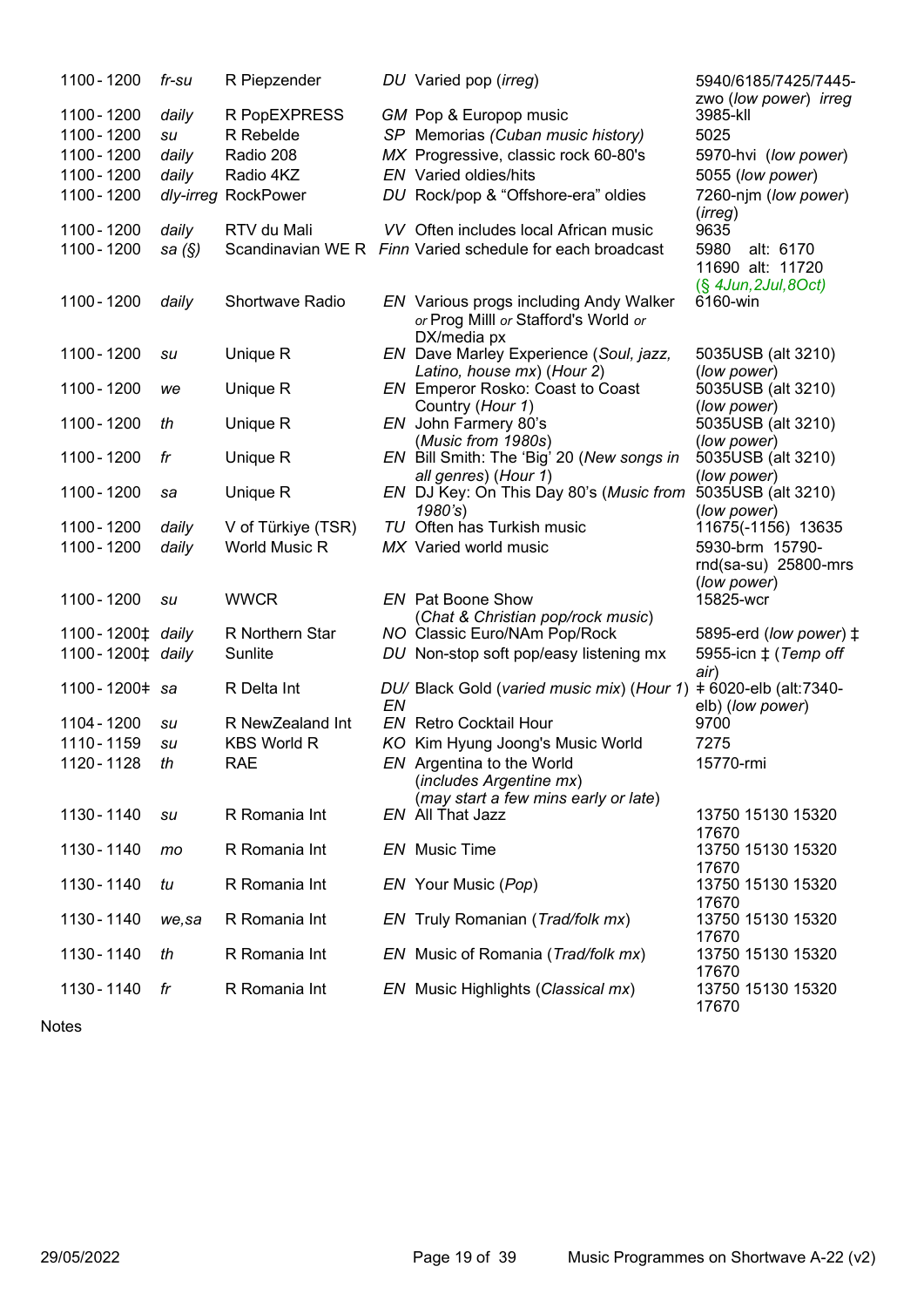| 1130 - 1159 | th        | <b>KBS World R</b> | KO Kim Hyung Joong's Music World                                                 | 7275                                                                                    |
|-------------|-----------|--------------------|----------------------------------------------------------------------------------|-----------------------------------------------------------------------------------------|
| 1130 - 1200 | su(S)     | Channel 292        | EN This is Music Show Express ( $1^{st}$ su)                                     | 6070-roh (§ 5Jun, 3Jul,<br>7Aug, 4Sep, 2Oct)                                            |
| 1130 - 1200 | su(S)     | Channel 292        | EN This is Music Show Express $(2^{nd} su)$                                      | 9670-roh (§ 12Jun,<br>10Jul, 14Aug, 11Sep,                                              |
| 1130 - 1200 | su        | <b>IRRS</b>        | <b>EN</b> 16 Gwendoline Street                                                   | 9Oct)<br>9510                                                                           |
| 1130 - 1200 | su        | R France Int       | FR L'épopée des musiques noires                                                  | 3965 (drm)                                                                              |
| 1140 - 1200 | daily     | V of Türkiye       | GM Music (& short feature pgms)                                                  | 15350                                                                                   |
| 1145 - 1155 | su        | V of Vietnam       | <b>EN</b> Vietnamese Contemporary Music                                          | 9840 12020                                                                              |
| 1145 - 1155 | sa        | V of Vietnam       | <b>EN</b> Weekend Music                                                          | 9840 12020                                                                              |
| 1150 - 1158 | fr        | <b>RAE</b>         | EN Argentina to the World<br>(includes Argentine mx)                             | 15770-rmi                                                                               |
| 1152 - 1156 | daily     | R Romania Int      | (may start a few mins early or late)<br>EN Simply Folk (A traditional folk song) | 13750 15130 15320<br>17670                                                              |
|             |           |                    |                                                                                  |                                                                                         |
| 1200        |           |                    |                                                                                  |                                                                                         |
| 1200 - 1220 | daily     | V of Türkiye       | GM Music (& short feature pgms)                                                  | 15350                                                                                   |
| 1200 - 1230 | su        | Channel 292        | EN WMRI Europe (Barnaby Wild: Sixties                                            | 9670-roh                                                                                |
| 1200 - 1230 | sa        | R Marti            | Slice' - 60s music)<br>SP Arte Express (Art, culture, music)                     | 6030-grv 7335-grv<br>9805-grv                                                           |
| 1200 - 1256 | mo-fr     | R Romania Int      | RO Magazine (Talk & Music)                                                       | 9490                                                                                    |
| 1200 - 1256 | sa        | R Romania Int      | RO Verba Manent (Hour 1)                                                         | 9490                                                                                    |
| 1200 - 1256 | daily     | V of Türkiye (TSR) | TU Often has Turkish music                                                       | 13635                                                                                   |
| 1200 - 1300 | su(S)     | Channel 292        | GM Korches R $(2^{nd}$ & $3^{rd}$ su)                                            | 6070-roh (§ 12,19Jun,<br>10,17Jul, 14,21Aug,<br>11,18Sep, 9,16Oct)<br>(all unconfirmed) |
| 1200 - 1300 | su(S)     | Channel 292        | EN Grooveline Series $(1^{st} su)$                                               | 6070-roh (§ 5Jun, 3Jul,<br>7Aug, 4Sep, 2Oct)                                            |
| 1200 - 1300 | su(S)     | Channel 292        | EN Jake FM (Hour 1) $(4th$ or last sun)                                          | 6070-roh (§ 26Jun,<br>31 Jul*, 28 Aug, 24 Oct)                                          |
| 1200 - 1300 |           | Channel 292        | GM R PowerRumpel $(3rd$ [or2 <sup>nd</sup> ] fr)                                 | (*or prev week)<br>6070-roh                                                             |
|             | fr $(S)$  |                    |                                                                                  | (§17Jun, 15Jul,                                                                         |
|             |           |                    |                                                                                  | 19Aug, 16Sep, 21Oct)                                                                    |
| 1200 - 1300 | sa        | Channel 292        | GM Cruisin' The Decades (A song per                                              | 9670-roh                                                                                |
|             |           |                    | decade from 1910s-2020s)                                                         |                                                                                         |
| 1200 - 1300 | sa $(\S)$ | Channel 292        | GM RNI Diamonds (3rd sa)                                                         | 6070-roh (§ 18Jun,<br>16Jul, 20Aug, 17Sep,<br>15Oct)                                    |
| 1200 - 1300 | daily     | Charleston R       | GM Mostly music from 1920's & 1930's                                             | 5140-unlicenced                                                                         |
| 1200 - 1300 | daily     | Denge Welat        | VV Often has Kurdish music                                                       | 11530-kch 11775-sof                                                                     |
| 1200 - 1300 | daily     | Europa 24          | <b>GM</b> Mostly oldies                                                          | 6150-dat                                                                                |
| 1200 - 1300 | daily     | R (Jong) Europe    | DU Pop and oldies                                                                | 6175-aar (low power)                                                                    |
|             |           |                    |                                                                                  | (irreg)                                                                                 |
| 1200 - 1300 | su        | R Amathusia        | DU Talk and oldies music                                                         | 6005-kll                                                                                |
| 1200 - 1300 | su        | R Delta Int        | DU/ Music from 6020 (varied music mix)<br>EN (Hour 2)                            | 6020-elb (alt:7340-elb)<br>(low power)                                                  |

I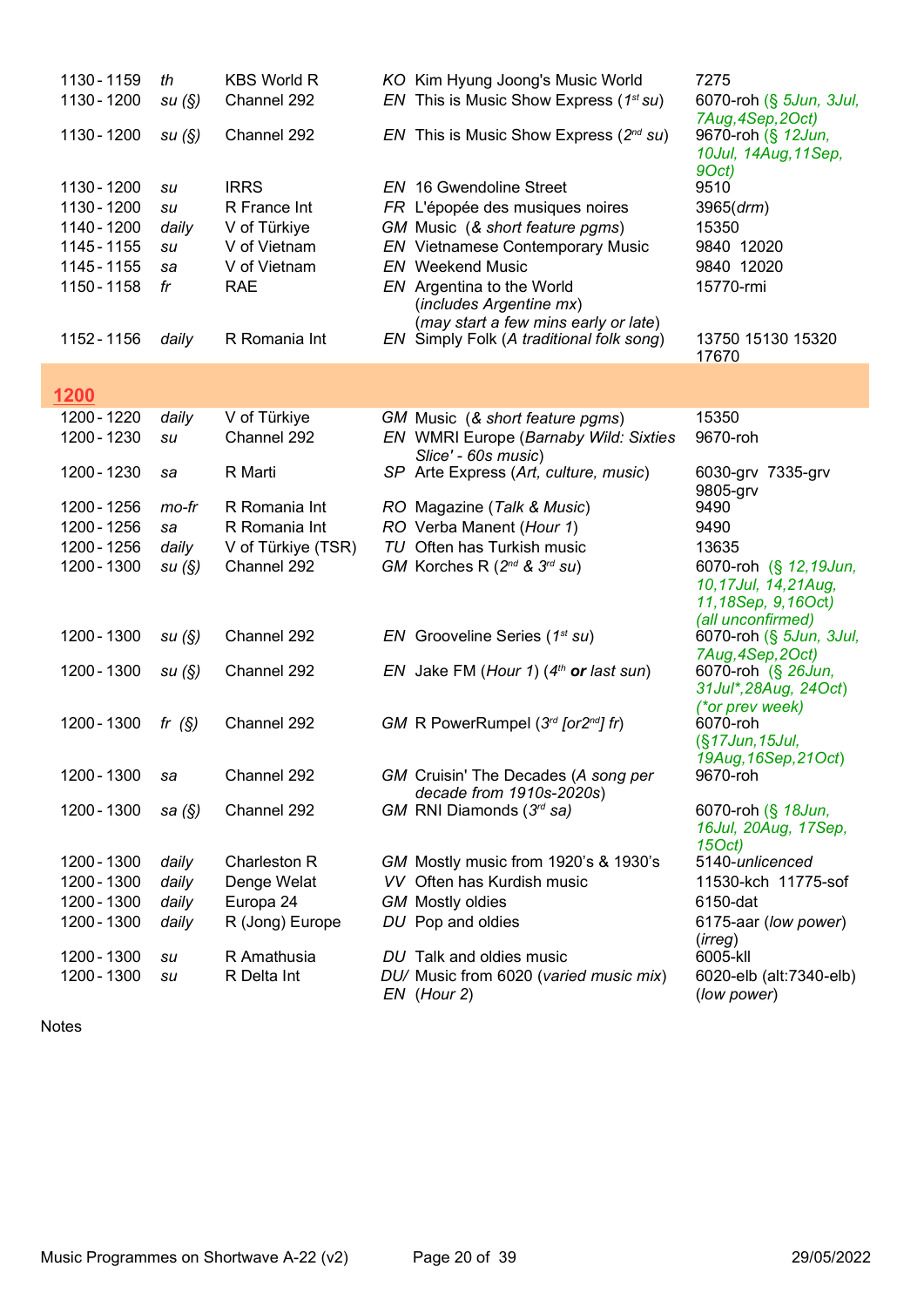| 1200 - 1300                  | daily     | R Farda                |           | FS ME mx (some West mx & talk)                              | 5860-kwt 7435-kwt<br>9370-lam(-1230)<br>12005-lam 15690-bib |
|------------------------------|-----------|------------------------|-----------|-------------------------------------------------------------|-------------------------------------------------------------|
| 1200 - 1300                  | daily     | R Guinee               |           | FR Often includes local African music                       | 17830-lam<br>9650 ( <i>irreg?</i> )                         |
| 1200 - 1300                  | su        | R Mi Amigo Int         |           | DU Johan Vermeer: Soundtrack of 70s                         | 6085-kll                                                    |
| 1200 - 1300                  | mo        | R Mi Amigo Int         |           | EN/ Bruno Hantson: Soul Box                                 | 6085-kll                                                    |
|                              |           |                        | <b>FR</b> |                                                             |                                                             |
| 1200 - 1300                  | tu        | R Mi Amigo Int         |           | EN Johnny Lewis: Offshore R. Diaries                        | 6085-kll                                                    |
| 1200 - 1300                  | we        | R Mi Amigo Int         |           | EN Paul Graham: Soundtrack of 60s                           | 6085-kll                                                    |
| 1200 - 1300                  | th        | R Mi Amigo Int         |           | DU Lion Keezer: Hello Europe!                               | 6085-kll                                                    |
| 1200 - 1300                  | fr        | R Mi Amigo Int         |           | FR Eric Coullet: Seven Eighties                             | 6085-kll                                                    |
| 1200 - 1300                  | sa        | R Mi Amigo Int         |           | <b>EN</b> Paul Newman: Radio Shack                          | 6085-kll                                                    |
| 1200 - 1300                  | daily     | R Onda                 |           | FR/ Pop oldies & Brazilian music                            | 6140-mrg (low power)                                        |
|                              |           |                        | PT        |                                                             | (irreg)                                                     |
| 1200 - 1300                  | sa, su    | R OZ-Viola             |           | Dan Oldies/pop                                              | 6055-hil (low power)                                        |
| 1200 - 1300                  | fr-su     | R Piepzender           |           | DU Varied pop (irreg)                                       | 5940/6185/7425/7445-                                        |
| 1200 - 1300                  | daily     | R PopEXPRESS           |           | GM Pop & Europop music                                      | zwo (low power) irreg<br>3985-kll                           |
| 1200 - 1300                  | su        | R Rebelde              |           | SP Memorias (Cuban music history)                           | 5025                                                        |
| 1200 - 1300                  | daily     | Radio 208              |           | MX Progressive, classic rock 60-80's                        | 5970-hvi (low power)                                        |
| 1200 - 1300                  | daily     | Radio 4KZ              |           | <b>EN</b> Varied oldies/hits                                | 5055 (low power)                                            |
| 1200 - 1300                  |           | dly-irreg RockPower    |           | DU Rock/pop & "Offshore-era" oldies                         | 7270-njm (low power)                                        |
|                              |           |                        |           |                                                             | (irreg)                                                     |
| 1200 - 1300                  | daily     | RTV du Mali            |           | VV Often includes local African music                       | 9635                                                        |
| 1200 - 1300                  | sa $(\S)$ |                        |           | Scandinavian WE R Finn Varied schedule for each broadcast   | 5980<br>alt: 6170                                           |
|                              |           |                        |           |                                                             | 11690 alt: 11720                                            |
|                              |           |                        |           |                                                             | $(\S$ 4Jun, 2Jul, 8Oct)                                     |
| 1200 - 1300                  | daily     | <b>Shortwave Radio</b> |           | <b>EN</b> Various progs including Andy Walker               | 6160-win                                                    |
|                              |           |                        |           | or Prog Milll or Stafford's World or                        |                                                             |
| 1200 - 1300                  | su        | Unique R               |           | DX/media px<br>EN Melvin Jordan: The Heavystorm             | 5035USB (alt 3210)                                          |
|                              |           |                        |           | $(R&B)$ (Hour 1)                                            | (low power)                                                 |
| 1200 - 1300                  | we        | Unique R               |           | EN Emperor Rosko: Coast to Coast                            | 5035USB (alt 3210)                                          |
|                              |           |                        |           | Country (Hour 2)                                            | (low power)                                                 |
| 1200 - 1300                  | th        | Unique R               |           | EN Jen's Eclectic Views & Real Deal                         | 5035USB (alt 3210)                                          |
|                              |           |                        |           | (Rock classics & garage rock)(Hour1)                        | (low power)                                                 |
| 1200 - 1300                  | fr        | Unique R               |           | EN Bill Smith: The 'Big' 20 (New songs in                   | 5035USB (alt 3210)                                          |
| 1200 - 1300                  | sa        | Unique R               |           | all genres) (Hour 2)<br>EN Danny Sun: Laidback Show (Hour1) | (low power)<br>5035USB (alt 3210)                           |
|                              |           |                        |           |                                                             | (low power)                                                 |
| 1200 - 1300                  | daily     | World Music R          |           | MX Varied world music                                       | 5930-brm 15790-                                             |
|                              |           |                        |           |                                                             | rnd(sa-su) 25800-mrs                                        |
|                              |           |                        |           |                                                             | (low power)                                                 |
| 1200-1300 <sup>±</sup> daily |           | R Northern Star        |           | NO Classic Euro/NAm Pop/Rock                                | 5895-erd (low power) ‡                                      |
| 1200-1300 <sup>±</sup> daily |           | Sunlite                |           | DU Non-stop soft pop/easy listening mx                      | 5955-icn $\ddagger$ (Temp off                               |
| 1200-1300 = sa               |           | R Delta Int            |           | DU/ Black Gold (varied music mix) (Hour 2)                  | air)<br>+6020-elb (alt:7340-                                |
|                              |           |                        | EN        |                                                             | elb) (low power)                                            |
| 1230 - 1300                  | daily     | All India R            |           | VV Mostly mx (plus a nx bulletin)                           | 11560 (Pashto)                                              |
| 1230 - 1300                  | su        | Channel 292            |           | EN WMRI Europe (Bex Carter)                                 | 9670-roh                                                    |
|                              |           |                        |           |                                                             |                                                             |

Notes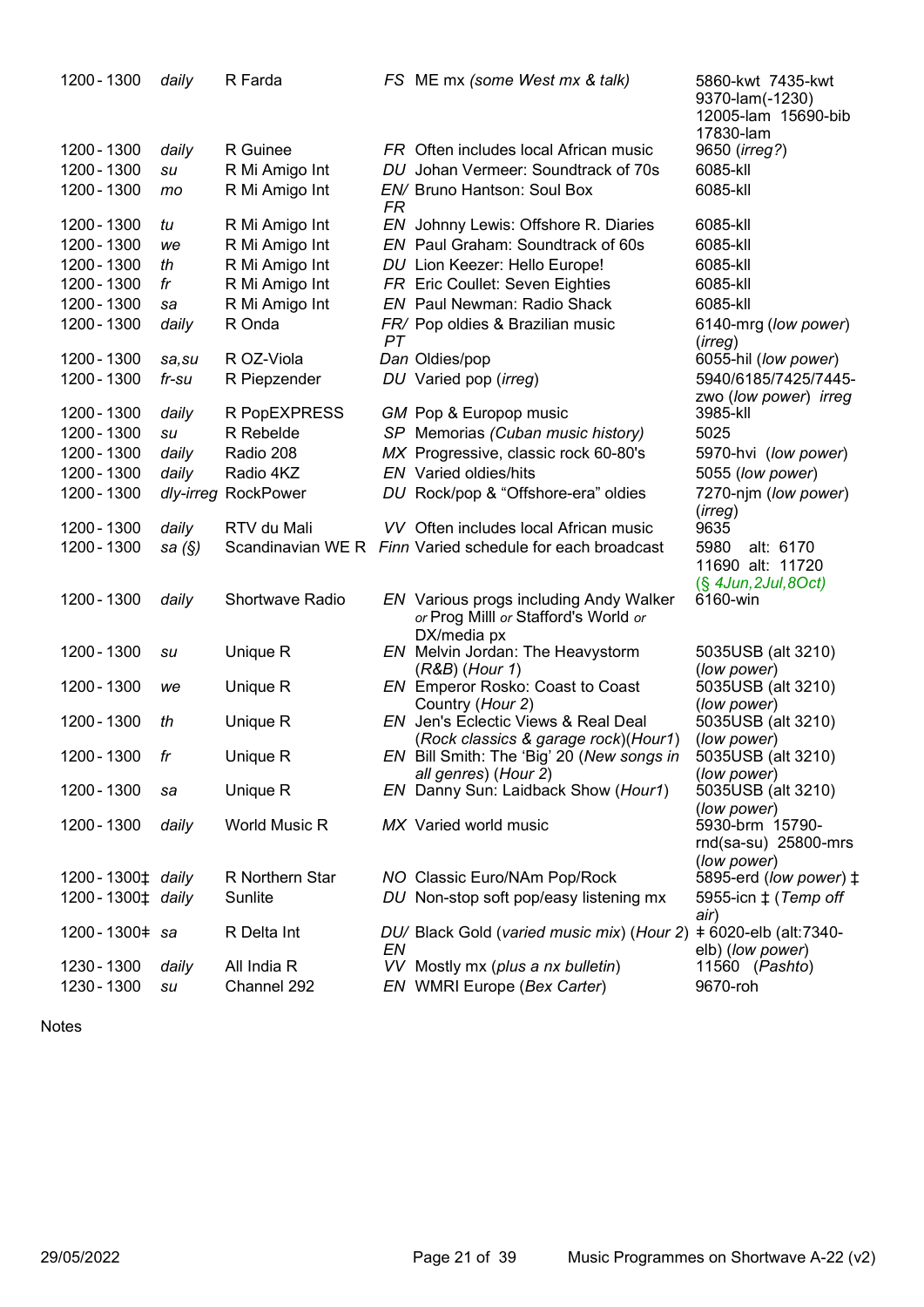| 1230 - 1300                | su             | R Marti                       |    | SP Arte Express (Art, culture, music)                 | 6030-grv 7335-grv<br>9805-grv           |
|----------------------------|----------------|-------------------------------|----|-------------------------------------------------------|-----------------------------------------|
| 1230-1300v mo-fr           |                | ERT V of Greece               |    | <b>GK</b> Often varied Greek mx                       | 9420 (-31May?)                          |
| 1240 - 1257                | mo-sa          | R Tirana                      |    | EN Modern or traditional music                        | 6005-kll                                |
| 1240 - 1300                | daily          | V of Türkiye                  |    | EN Music (& short feature pgms)                       | 15450                                   |
| 1245 - 1255                | su             | V of Vietnam                  |    | <b>EN</b> Vietnamese Contemporary Music               | 9840 12020                              |
| 1245 - 1255                | sa             | V of Vietnam                  |    | <b>EN</b> Weekend Music                               | 9840 12020                              |
|                            |                |                               |    |                                                       |                                         |
| 1300                       |                |                               |    |                                                       |                                         |
| 1300 - 1320                | daily          | V of Türkiye                  |    | EN Music (& short feature pgms)                       | 15450                                   |
| 1300 - 1330                | su             | Channel 292                   |    | EN WMRI Europe (Bex Carter)                           | 9670-roh                                |
| 1300 - 1330                | th             | <b>WRMI</b>                   |    | EN R Northern Europe Int                              | 15770-rmi                               |
|                            |                |                               |    | (Music from Northern Europe)                          |                                         |
|                            |                |                               |    | (except 2 June:<br>Japanese Music Special)            |                                         |
| 1300 - 1400                | daily          | All India R                   |    | VV Mostly mx (plus a nx bulletin)                     | 11560 (Pashto)                          |
| 1300 - 1400                | su(S)          | Channel 292                   |    | GM R PowerRumpel (2 <sup>nd</sup> su)                 | 6070-roh (§ 12Jun,                      |
|                            |                |                               |    |                                                       | 10Jul, 14Aug, 11Sep, 9O                 |
|                            |                |                               |    |                                                       | ct)                                     |
| 1300 - 1400                | su(S)          | Channel 292                   |    | EN Jake FM (Hour 2) $(4th$ or last sun)               | 6070-roh (§ 26Jun,                      |
|                            |                |                               |    |                                                       | 31 Jul*, 28 Aug, 24 Oct)                |
| 1300 - 1400                | 19Jun          | Channel 292                   |    | GM Steelguitar (irreg)                                | (*or prev week)<br>6070-roh (§ irreg 19 |
|                            |                |                               |    |                                                       | Jun)                                    |
| 1300 - 1400                | fr             | Channel 292                   |    | GM R Ohne Namen: Jetzt geht's los! (Here 6070-roh     |                                         |
|                            |                |                               |    | We Go!) (Pre-war German big-band &                    |                                         |
|                            |                |                               |    | jazz mx)                                              |                                         |
| 1300 - 1400                | daily          | Charleston R                  |    | GM Mostly music from 1920's & 1930's                  | 5140-unlicenced                         |
| 1300 - 1400<br>1300 - 1400 | daily<br>daily | Denge Welat<br>Europa 24      |    | VV Often has Kurdish music<br><b>GM</b> Mostly oldies | 11530-kch 11775-sof<br>6150-dat         |
| 1300 - 1400                | su             | <b>KBS World R</b>            |    | EN4 Sunday Selection (chat/mx)                        | 9570 15575                              |
| 1300 - 1400                | sa             | <b>KBS World R</b>            |    | <b>EN4 Saturday Playlist</b>                          | 9570 15575                              |
| 1300 - 1400                | daily          | R (Jong) Europe               |    | DU Pop and oldies                                     | 6175-aar (low power)                    |
|                            |                |                               |    |                                                       | (irreq)                                 |
| 1300 - 1400                | su             | R Delta Int                   |    | DU/ Music from 6020 (varied music mix)                | 6020-elb (alt:7340-elb)                 |
|                            |                |                               |    | $EN$ (Hour 3)                                         | (low power)                             |
| 1300 - 1400                | daily          | R Farda                       |    | FS ME mx (some West mx & talk)                        | 5860-kwt 7435-kwt                       |
|                            |                |                               |    |                                                       | 12005-wof 15690-bib<br>17830-lam        |
| 1300 - 1400                | daily          | R Guinee                      |    | FR Often includes local African music                 | 9650 (irreg?)                           |
| 1300 - 1400                | su             | R Mi Amigo Int                |    | DU Paul Graham: Soundtrack of 60s                     | 6085-kll                                |
| 1300 - 1400                | mo-th          | R Mi Amigo Int                |    | MX Golden Era of Offshore Radio                       | 6085-kll                                |
| 1300 - 1400                | fr             | R Mi Amigo Int                |    | EN Johnny Lewis: Offshore R. Diaries                  | 6085-kll                                |
| 1300 - 1400                | sa             | R Mi Amigo Int                |    | EN Paul Graham: Soundtrack of 60s                     | 6085-kll                                |
| 1300 - 1400                | daily          | R Onda                        |    | FR/ Pop oldies & Brazilian music                      | 6140-mrg (low power)                    |
|                            |                |                               | PT |                                                       | (irreg)                                 |
| 1300 - 1400                | fr-su          | R Piepzender                  |    | DU Varied pop (irreg)                                 | 5940/6185/7425/7445-                    |
|                            |                |                               |    |                                                       | zwo (low power) irreg                   |
| 1300 - 1400                | daily          | R PopEXPRESS<br>R Romania Int |    | GM Pop & Europop music                                | 3985-kll                                |
| 1300 - 1400                | mo-fr          |                               |    | RO Magazine (Talk & Music)                            | 11950 15340                             |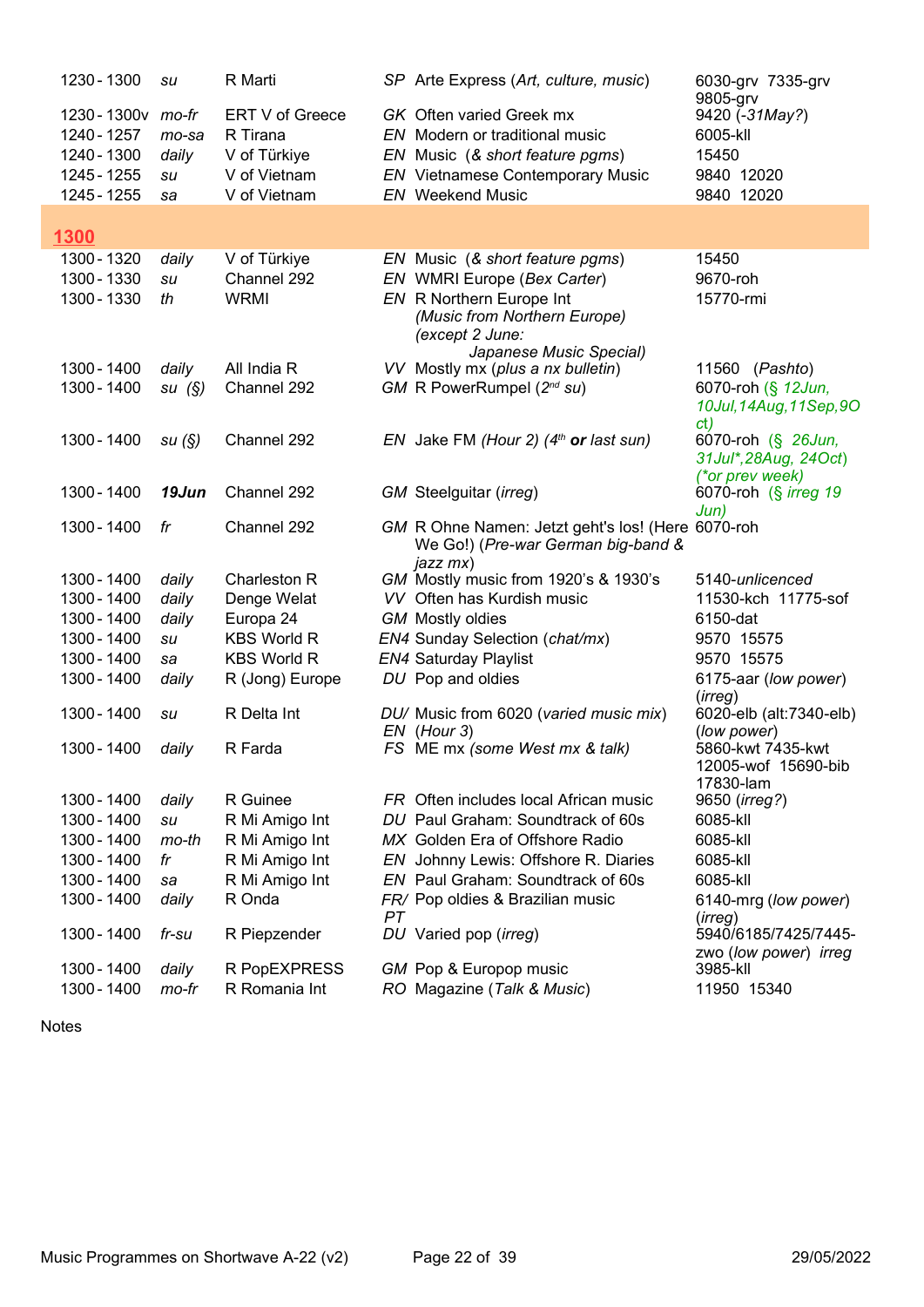| 1300 - 1400 |                                             | sa        | R Romania Int        |    | RO Verba Manent (Hour 2)                                                                      | 11950 15340                                      |
|-------------|---------------------------------------------|-----------|----------------------|----|-----------------------------------------------------------------------------------------------|--------------------------------------------------|
| 1300 - 1400 |                                             | daily     | Radio 208            |    | MX Progressive, classic rock 60-80's                                                          | 5970-hvi (low power)                             |
| 1300 - 1400 |                                             | daily     | Radio 4KZ            |    | EN Varied oldies/hits                                                                         | 5055 (low power)                                 |
| 1300 - 1400 |                                             |           | dly-irreg RockPower  |    | DU Rock/pop & "Offshore-era" oldies                                                           | 7270-njm (low power)<br>(irreg)                  |
| 1300 - 1400 |                                             | daily     | RTV du Mali          |    | VV Often includes local African music                                                         | 9635                                             |
| 1300 - 1400 |                                             | sa $(\S)$ |                      |    | Scandinavian WE R Finn Varied schedule for each broadcast                                     | 5980<br>alt: 6170<br>11690 alt: 11720            |
| 1300 - 1400 |                                             | daily     | Shortwave Radio      |    | EN Various progs including Andy Walker<br>or Prog Milll or Stafford's World or<br>DX/media px | $(\S$ 4Jun, 2Jul, 8Oct)<br>6160-win              |
| 1300 - 1400 |                                             | su        | Unique R             |    | EN Melvin Jordan: The Heavystorm<br>(R&B) (Hour 1)                                            | 5035USB (alt 3210)<br>(low power)                |
| 1300 - 1400 |                                             | we        | Unique R             |    | EN Radio serena (90's music)                                                                  | 5035USB (alt 3210)<br>(low power)                |
| 1300 - 1400 |                                             | th        | Unique R             |    | <b>EN</b> Jen's Eclectic Views & Real Deal                                                    | 5035USB (alt 3210)                               |
| 1300 - 1400 |                                             | fr        | Unique R             |    | (Rock classics & garage rock)(Hour2)<br><b>EN</b> Radio Northern Europe Int                   | (low power)<br>5035USB (alt 3210)<br>(low power) |
| 1300 - 1400 |                                             | sa        | Unique R             |    | EN Danny Sun: Laidback Show (Hour2)                                                           | 5035USB (alt 3210)                               |
| 1300 - 1400 |                                             | daily     | V of Türkiye (TSR)   |    | TU Often has Turkish music                                                                    | (low power)<br>15375                             |
| 1300 - 1400 |                                             | daily     | <b>World Music R</b> |    | MX Varied world music                                                                         | 5930-brm 15790-                                  |
|             |                                             |           |                      |    |                                                                                               | rnd(sa-su) 25800-mrs                             |
|             |                                             |           |                      |    |                                                                                               | (low power)                                      |
| 1300 - 1400 |                                             | tu        | <b>WRMI</b>          |    | <b>EN</b> Encore Classical Music                                                              | 15770-rmi                                        |
|             | 1300-1400 <sup><math>\pm</math></sup> daily |           | R Northern Star      |    | NO Classic Euro/NAm Pop/Rock                                                                  | 5895-erd (low power) ‡                           |
|             | 1300-1400‡ daily                            |           | Sunlite              |    | DU Non-stop soft pop/easy listening mx                                                        | 5955-icn $\ddagger$ (Temp off                    |
|             |                                             |           |                      |    |                                                                                               | air)                                             |
|             | 1300 - 1400 v mo-fr                         |           | ERT V of Greece      |    | GK Often varied Greek mx                                                                      | 9420 (-31May?)                                   |
|             | 1300-1400 = sa                              |           | R Delta Int          | EN | DU/ Black Gold (varied music mix) (Hour 3)                                                    | +6020-elb (alt:7340-<br>elb) (low power)         |
| 1330 - 1400 |                                             | daily     | All India R          |    | VV Mostly mx (plus a nx bulletin)                                                             | 9950 15030 (Dari)                                |
| 1330 - 1400 |                                             | sa        | <b>CGTN R</b>        |    | <b>EN</b> Music Talks                                                                         | 5955 9500 9730 9765                              |
|             |                                             |           | (formerly CRI)       |    |                                                                                               | 9800 9870 11760<br>11910 11980 13670             |
|             |                                             |           |                      |    |                                                                                               | 13755 15590                                      |
|             | 1330-1400 th                                |           | <b>WRMI</b>          |    | EN R Northern Europe Int xtra                                                                 | 15770-rmi                                        |
|             |                                             |           |                      |    | -xx30: Mamas Mest Metal                                                                       |                                                  |
|             |                                             |           |                      |    | -xx45: Stephen's Feature                                                                      |                                                  |
| 1345 - 1355 |                                             | su        | V of Vietnam         |    | <b>EN</b> Vietnamese Contemporary Music                                                       | 9840 12020                                       |
| 1345 - 1355 |                                             | sa        | V of Vietnam         |    | <b>EN</b> Weekend Music                                                                       | 9840 12020                                       |
|             |                                             |           |                      |    |                                                                                               |                                                  |
| 1400        |                                             |           |                      |    |                                                                                               |                                                  |
| 1400 - 1430 |                                             | we        | R Marti              |    | SP Arte Express (Art, culture, music)                                                         | 11860-grv 11930-grv                              |
| 1400 - 1445 |                                             | mo-fr     | R Havana Cuba        |    | SP Sonido Cubano                                                                              | 13605-grv<br>9535 9710 11760                     |
|             |                                             |           |                      |    |                                                                                               | 13700 15140 15230                                |
| 1400 - 1445 |                                             | mo-fr     | V of Hope - Africa   |    | <b>EN</b> Lombe Machilika: Afternoon                                                          | 6065 9680                                        |
|             |                                             |           |                      |    | Drivetime (Live)                                                                              |                                                  |
| 1400 - 1456 |                                             | su        | R Romania Int        |    | RO Departe De Acasă                                                                           | 11950 15340                                      |
|             |                                             |           |                      |    |                                                                                               |                                                  |

Г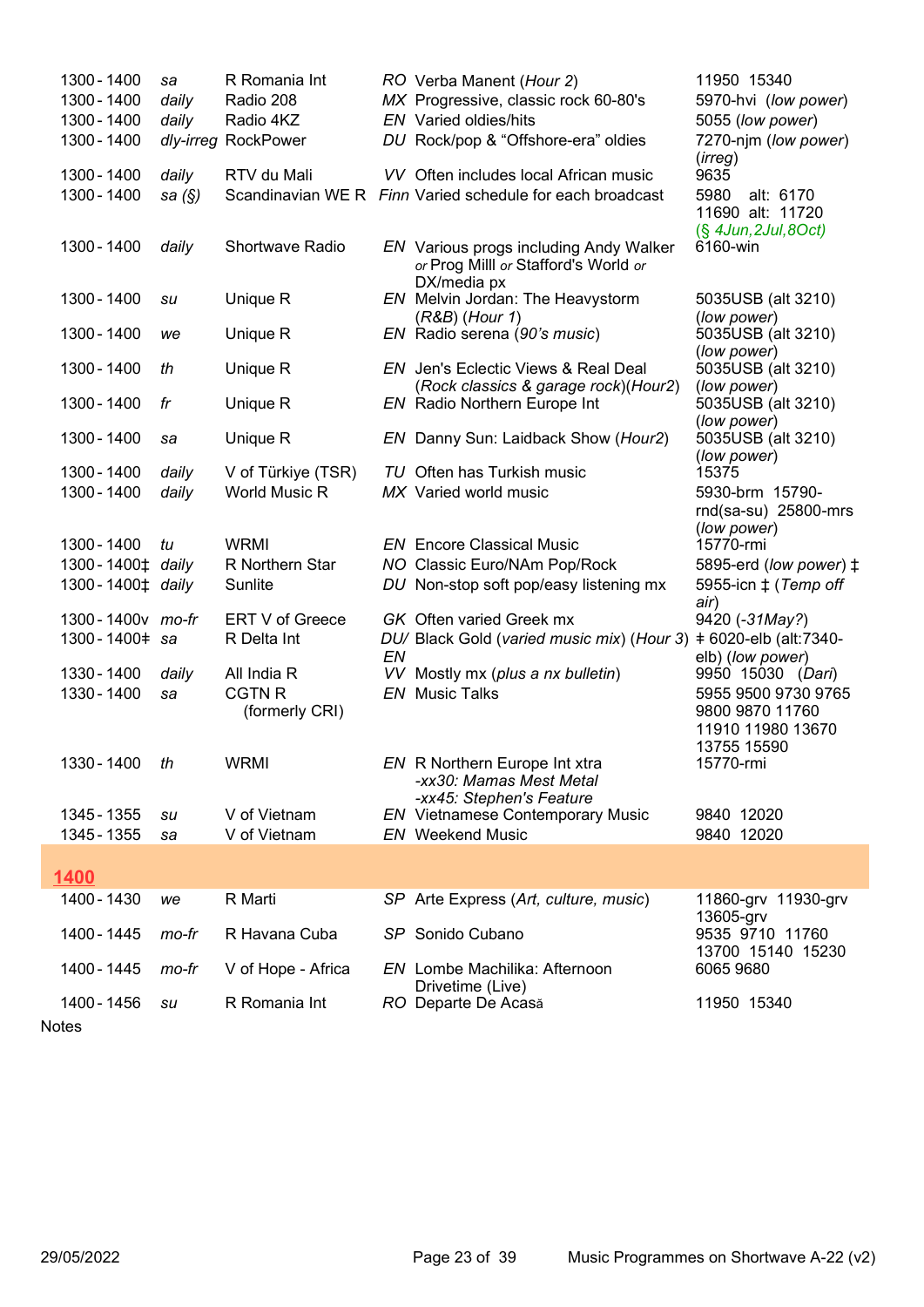| 1400 - 1456                                   | mo-fr           | R Romania Int        |    | RO Magazine (Talk & Music)                                                     | 11950 15340                                   |
|-----------------------------------------------|-----------------|----------------------|----|--------------------------------------------------------------------------------|-----------------------------------------------|
| 1400 - 1500                                   | daily           | All India R          |    | VV Mostly mx (plus a nx bulletin)                                              | 9950 15030 (Dari)                             |
| 1400 - 1500                                   | su              | Channel 292          |    | EN WMRI Europe (Rick Slick:Classic<br>Rock)                                    | 9670-roh                                      |
| 1400 - 1500                                   | daily           | Charleston R         |    | GM Mostly music from 1920's & 1930's                                           | 5140-unlicenced                               |
| 1400 - 1500                                   | daily           | Denge Welat          |    | VV Often has Kurdish music                                                     | 11530-kch 11775-sof                           |
| 1400 - 1500                                   | mo-fr           | ERT V of Greece      |    | GK Often varied Greek mx                                                       | 9420 (-31May?)                                |
| 1400 - 1500                                   | daily           | Europa 24            |    | <b>GM</b> Mostly oldies                                                        | 6150-dat                                      |
| 1400 - 1500                                   | su              | <b>KBS World R</b>   |    | EN2 Sunday Selection (Hour 1) (chat/mx)                                        | 9785                                          |
| 1400 - 1500                                   | sa              | <b>KBS World R</b>   |    | EN2 Saturday Playlist (Hour 1)                                                 | 9785                                          |
| 1400 - 1500                                   | daily           | R (Jong) Europe      |    | DU Pop and oldies                                                              | 6175-aar (low power)<br>(irreg)               |
| 1400 - 1500                                   | su              | R Delta Int          |    | DU/ Music from 6020 (varied music mix)<br>$EN$ (Hour 4)                        | 6020-elb (alt:7340-elb)<br>(low power)        |
| 1400 - 1500                                   | daily           | R Farda              |    | FS ME mx (some West mx & talk)                                                 | 5860-kwt 12005-wof<br>15690-bib 17830-lam     |
| 1400 - 1500                                   | daily           | R Guinee             |    | FR Often includes local African music                                          | 9650 ( <i>irreg?</i> )                        |
| 1400 - 1500                                   | fr              | R Marti              |    | SP Postmoderno                                                                 | 11860-grv 11930-grv<br>13605-grv              |
| 1400 - 1500                                   | su              | R Mi Amigo Int       |    | EN Ron O'Quinn: Ron's Rewind<br>(Hour 1)                                       | 6085-kll                                      |
| 1400 - 1500                                   | mo-th           | R Mi Amigo Int       |    | MX Golden Era of Offshore Radio                                                | 6085-kll                                      |
| 1400 - 1500                                   | fr              | R Mi Amigo Int       |    | <b>EN</b> Emperor Rosko: LA Connection<br>(Hour 1)                             | 6085-kll                                      |
| 1400 - 1500                                   | sa              | R Mi Amigo Int       |    | <b>EN</b> Emperor Rosko: LA Connection<br>(Hour 2)                             | 6085-kll                                      |
| 1400 - 1500                                   | daily           | R Onda               | PT | FR/ Pop oldies & Brazilian music                                               | 6140-mrg (low power)<br>(irreg)               |
| 1400 - 1500                                   | fr-su           | R Piepzender         |    | DU Varied pop (irreg)                                                          | 5940/6185/7425/7445-<br>zwo (low power) irreg |
| 1400 - 1500                                   | daily           | R PopEXPRESS         |    | GM Pop & Europop music                                                         | 3985-kll                                      |
| 1400 - 1500                                   | daily           | Radio 208            |    | MX Progressive, classic rock 60-80's                                           | 5970-hvi (low power)                          |
| 1400 - 1500                                   | dly-irreg       | RockPower            |    | DU Rock/pop & "Offshore-era" oldies                                            | 7270-njm (low power)<br>(irreg)               |
| 1400 - 1500                                   | daily           | RTV du Mali          |    | VV Often includes local African music                                          | 9635                                          |
| 1400 - 1500                                   | sa $(S)$        |                      |    | Scandinavian WE R Finn Varied schedule for each broadcast                      | 5980<br>alt: 6170<br>11690 alt: 11720         |
|                                               |                 |                      |    |                                                                                | (§ 4Jun, 2Jul, 8Oct)                          |
| 1400 - 1500                                   | daily           | Shortwave Radio      |    | EN Various progs including Andy Walker<br>or Prog Milll or Stafford's World or | 6160-win                                      |
| 1400 - 1500                                   |                 | V of Hope - Africa   |    | DX/media px<br>EN Rachel Kalapa: Weekend (Live)                                | 6065 9680 (su: -1445)                         |
| 1400 - 1500                                   | sa, su<br>daily | V of Türkiye (TSR)   |    | TU Often has Turkish music                                                     | 15375                                         |
| 1400 - 1500                                   | daily           | <b>World Music R</b> |    | MX Varied world music                                                          | 5930-brm 15790-                               |
|                                               |                 |                      |    |                                                                                | rnd(sa-su) 25800-mrs<br>(low power)           |
| 1400 - 1500 <sup><math>\pm</math></sup> daily |                 | R Northern Star      |    | NO Classic Euro/NAm Pop/Rock                                                   | 5895-erd (low power) ‡                        |
| 1400 - 1500 <sup>+</sup> daily                |                 | Sunlite              |    | DU Non-stop soft pop/easy listening mx                                         | 5955-icn $\ddagger$ (Temp off<br>air)         |
| 1400-1500 = sa                                |                 | R Delta Int          | EN | DU/ Black Gold (varied music mix) (Hour 4)                                     | +6020-elb (alt:7340-<br>elb) (low power)      |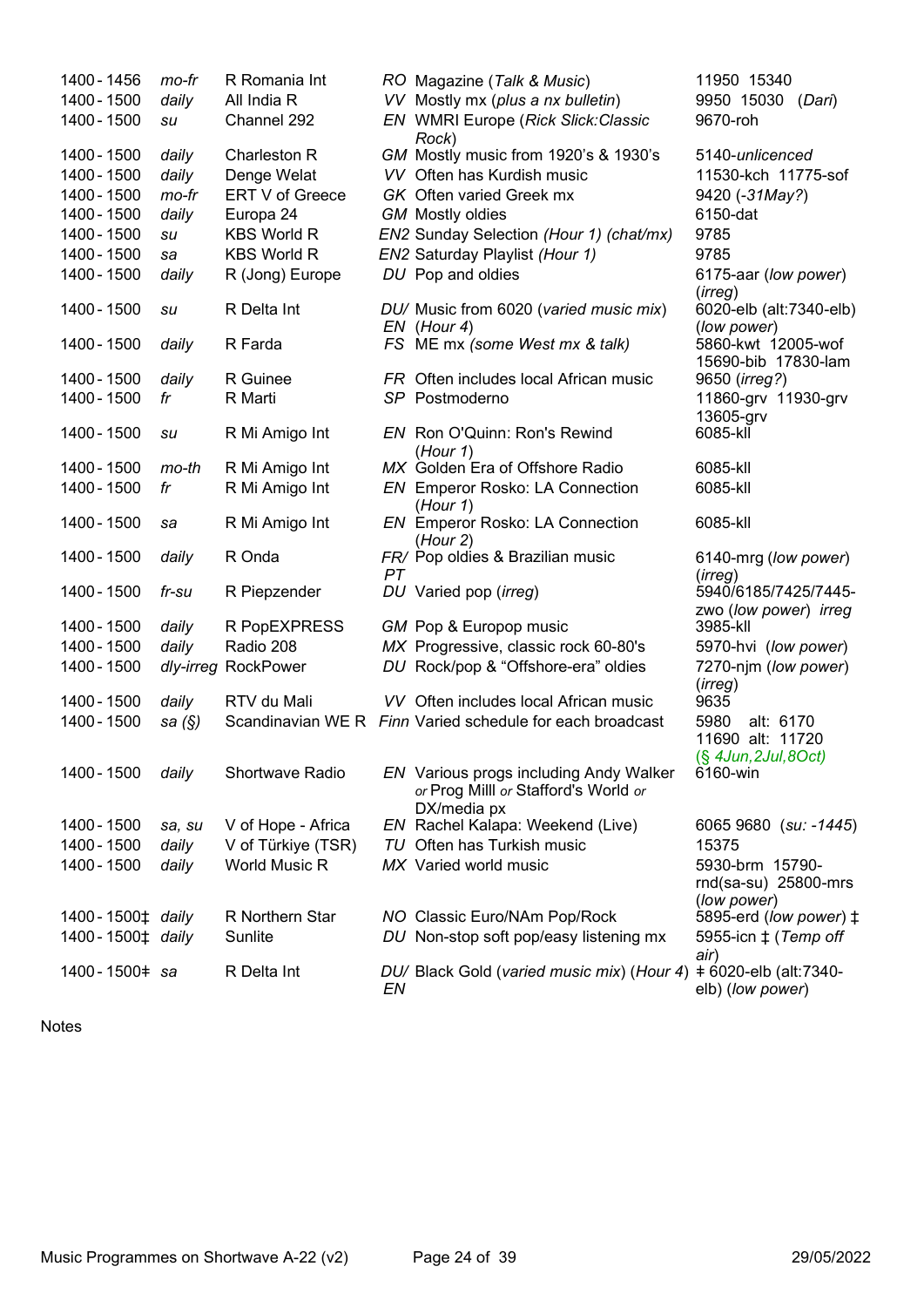| 1405 - 1500 | daily | V of America       | EN VOA1: The Hits                                             | 4930-bot 5940-bot<br>15580-bot |
|-------------|-------|--------------------|---------------------------------------------------------------|--------------------------------|
| 1410 - 1430 | sa    | NHK R Japan        | EN J-MELO (irreg)                                             | 11815-yam                      |
| 1410 - 1459 | su    | <b>KBS World R</b> | KO Kim Hyung Joong's Music World                              | 15575                          |
| 1410 - 1500 | mo-fr | <b>KBS World R</b> | EN2 K-POP Connection (Hour 1)                                 | 9785                           |
| 1425 - 1440 | su    | R Romania Int      | GM Jazz Universe                                              | 9600 11880                     |
| 1425 - 1440 | tu    | R Romania Int      | GM Aus den Konzertsälen (From The<br>Concert Halls)           | 9600 11880                     |
| 1425 - 1440 | we,th | R Romania Int      | GM Volksmusik aus Rumänien (Folk<br>music)                    | 9600 11880                     |
| 1425 - 1440 | fr    | R Romania Int      | <b>GM</b> Jazz Universe                                       | 9600 11880                     |
| 1425 - 1440 | sa    | R Romania Int      | GM Hits der rumänischen Popmusik                              | 9600 11880                     |
| 1430 - 1459 | th    | <b>KBS World R</b> | KO All right - Our Song                                       | 15575                          |
| 1430 - 1500 | su    | V of Mongolia      | <b>EN</b> Sunday Music Programme                              | 12015                          |
| 1445 - 1455 | su    | R Slovakia Int     | <b>EN</b> Slovak Music feature<br>(part of Listeners Tribune) | 6005-kll                       |

# $1500$

| 1500 - 1510 | mo-fr   | <b>KBS World R</b> | EN2 K-POP Connection (Hour 2)                      | 9785                                          |
|-------------|---------|--------------------|----------------------------------------------------|-----------------------------------------------|
| 1500 - 1556 | daily   | V of Türkiye (TSR) | TU Often has Turkish music                         | 15375                                         |
| 1500 - 1600 | su      | Channel 292        | EN WMRI Europe (Mario Marconi)                     | 9670-roh                                      |
| 1500 - 1600 | mo      | Channel 292        | GM DARC (DX px includes mx)                        | 6070-roh 9670-roh                             |
| 1500 - 1600 | sa      | Channel 292        | <b>GM SM R Dessau</b>                              | 6070-roh                                      |
| 1500 - 1600 | daily   | Charleston R       | GM Mostly music from 1920's & 1930's               | 5140-unlicenced                               |
| 1500 - 1600 | daily   | Denge Welat        | VV Often has Kurdish music                         | 11530-kch 11775-sof                           |
| 1500 - 1600 | mo-fr   | ERT V of Greece    | GK Often varied Greek mx                           | 9420 (-31May?)                                |
| 1500 - 1600 | daily   | Europa 24          | <b>GM</b> Mostly oldies                            | 6150-dat                                      |
| 1500 - 1600 | su      | <b>KBS World R</b> | EN2 Sunday Selection (Hour 2) (chat/mx)            | 9785                                          |
| 1500 - 1600 | su      | <b>KBS World R</b> | EN3 Sunday Selection (Hour 1) (chat/mx)            | 9515                                          |
| 1500 - 1600 | sa      | <b>KBS World R</b> | EN2 Saturday Playlist (Hour 2)                     | 9785                                          |
| 1500 - 1600 | sa      | <b>KBS World R</b> | EN3 Saturday Playlist (Hour 1)                     | 9515                                          |
| 1500 - 1600 | daily   | R (Jong) Europe    | DU Pop and oldies                                  | 6175-aar (low power)                          |
| 1500 - 1600 | daily   | R Farda            | FS ME mx (some West mx & talk)                     | (irreg)<br>5860-kwt 12005-wof<br>15690-bib    |
| 1500 - 1600 | daily   | R Guinee           | FR Often includes local African music              | 17830-lam(-1530)<br>9650 (irreg?)             |
| 1500 - 1600 | su      | R Mi Amigo Int     | EN Ron O'Quinn: Ron's Rewind                       | 6085-kll                                      |
|             |         |                    | (Hour 2)                                           |                                               |
| 1500 - 1600 | $mo-th$ | R Mi Amigo Int     | MX Golden Era of Offshore Radio                    | 6085-kll                                      |
| 1500 - 1600 | fr      | R Mi Amigo Int     | <b>EN</b> Emperor Rosko: LA Connection<br>(Hour 1) | 6085-kll                                      |
| 1500 - 1600 | sa      | R Mi Amigo Int     | Emperor Rosko: LA Connection<br>EN.<br>(Hour 2)    | 6085-kll                                      |
| 1500 - 1600 | daily   | R Onda             | FR/ Pop oldies & Brazilian music<br>PT             | 6140-mrg (low power)<br>(irreg)               |
| 1500 - 1600 | fr-su   | R Piepzender       | DU Varied pop (irreg)                              | 5940/6185/7425/7445-<br>zwo (low power) irreg |
| 1500 - 1600 | daily   | Radio 208          | MX Progressive, classic rock 60-80's               | 5970-hvi (low power)                          |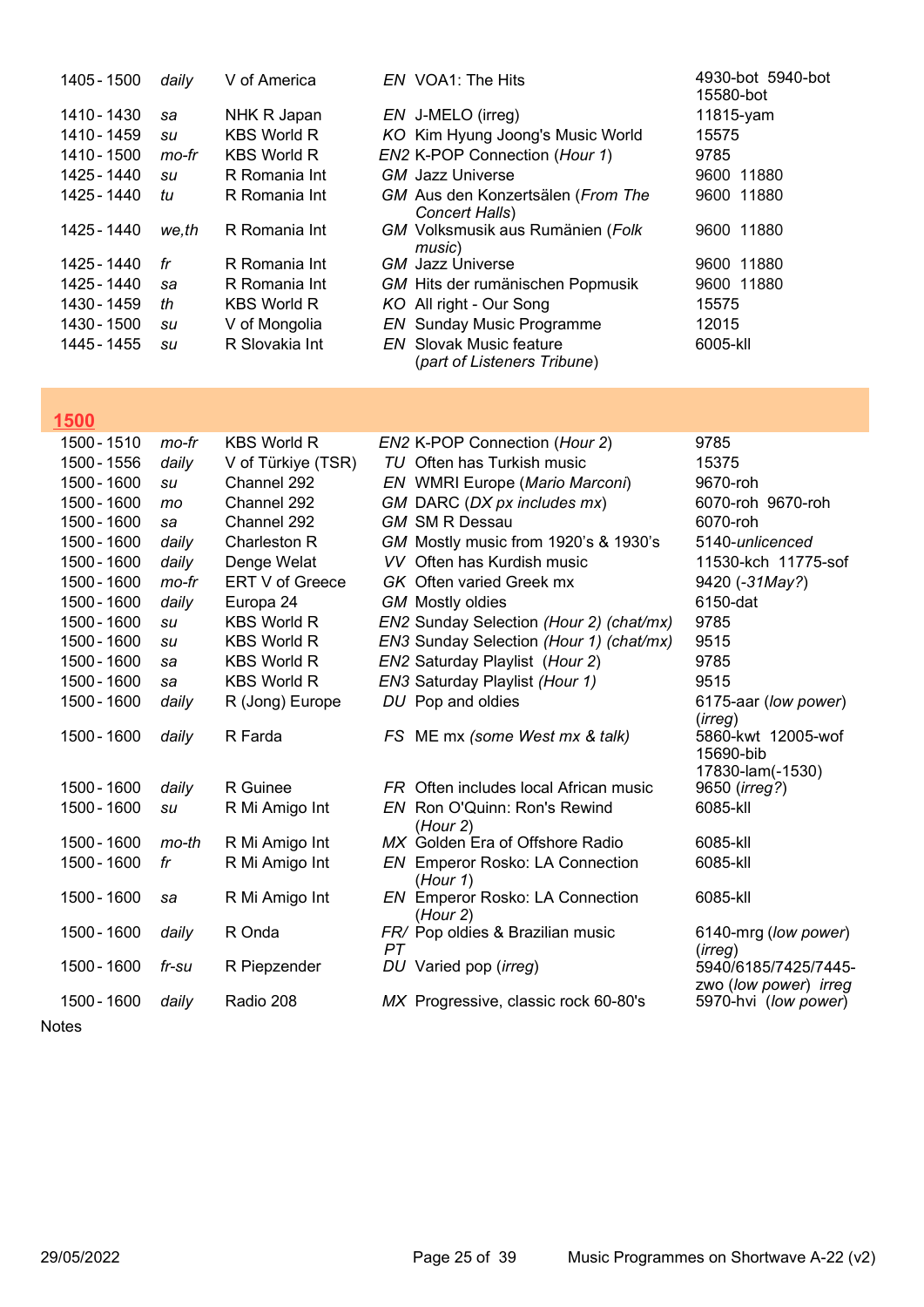| 1500 - 1600                    |        | dly-irreg RockPower    | DU Rock/pop & "Offshore-era" oldies                       | 7270-njm (low power)                           |
|--------------------------------|--------|------------------------|-----------------------------------------------------------|------------------------------------------------|
| 1500 - 1600                    | daily  | RTV du Mali            | VV Often includes local African music                     | (irreg)<br>9635                                |
| 1500 - 1600                    | sa (§) |                        | Scandinavian WE R Finn Varied schedule for each broadcast | 5980<br>alt: 6170                              |
|                                |        |                        |                                                           | 11690 alt: 11720                               |
|                                |        |                        |                                                           | $(\S$ 4Jun, 2Jul, 8Oct)                        |
| 1500 - 1600                    | daily  | <b>Shortwave Radio</b> | EN Various progs including Andy Walker                    | 6160-win                                       |
|                                |        |                        | or Prog Milll or Stafford's World or                      |                                                |
| 1500 - 1600                    | sa, su | V of Hope - Africa     | DX/media px<br>EN Rachel Kalapa: Weekend (Live)           | 6065 9680                                      |
| 1500 - 1600                    | mo-fr  | V of Hope - Africa     | EN Lombe Machilika: Afternoon                             | 6065 9680                                      |
|                                |        |                        | Drivetime (Live)                                          |                                                |
| 1500 - 1600                    | daily  | V of Vietnam           | VT Magazine pgm (chat/local music)                        | 7220                                           |
| 1500 - 1600                    | daily  | World Music R          | MX Varied world music                                     | 5930-brm 15790-                                |
|                                |        |                        |                                                           | rnd(sa-su) 25800-mrs                           |
| 1500 - 1600‡ daily             |        | R Northern Star        | NO Classic Euro/NAm Pop/Rock                              | (low power)<br>5895-erd (low power) $\ddagger$ |
| 1500 - 1600 <sup>±</sup> daily |        | Sunlite                | DU Non-stop soft pop/easy listening mx                    | 5955-icn $\ddagger$ (Temp off                  |
|                                |        |                        |                                                           | air)                                           |
| 1505 - 1600                    | sa, su | V of America           | <b>EN</b> Music Time in Africa                            | 4930-bot 5940-bot                              |
|                                |        |                        |                                                           | 15580-bot 17530-bot                            |
| 1505 - 1600                    | mo-fr  | V of America           | <b>EN</b> Border Crossings                                | 4930-bot 5940-bot<br>15580-bot 17530-bot       |
| 1506 - 1600                    | su     | <b>BBC WS</b>          | <b>EN</b> Music Life                                      | 9410-sla 12025-sng                             |
| 1510 - 1600                    | mo-fr  | <b>KBS World R</b>     | EN3 K-POP Connection (Hour 1)                             | 9515                                           |
| 1515 - 1525                    | su     | V of Vietnam           | <b>EN</b> Vietnamese Contemporary Music                   | 9840 12020                                     |
| 1515 - 1525                    | sa     | V of Vietnam           | <b>EN</b> Weekend Music                                   | 9840 12020                                     |
| 1545 - 1555                    | su     | R Slovakia Int         | <b>EN</b> Slovak Music feature                            | 6005-kll                                       |
|                                |        |                        | (part of Listeners Tribune)                               |                                                |
|                                |        |                        |                                                           |                                                |
| 1600                           |        |                        |                                                           |                                                |
| 1600 - 1600                    | mo-sa  | <b>WEWN</b>            | SP Fe hecha canción                                       | 12050                                          |
| 1600 - 1610                    | mo-fr  | <b>KBS World R</b>     | EN3 K-POP Connection (Hour 2)                             | 9515                                           |
| 1600 - 1700                    | su     | Channel 292            | <b>EN</b> Encore Classical Music                          | 9670-roh                                       |
| 1600 - 1700                    | su     | Channel 292            | FR R Waves Int                                            | 3955-roh                                       |
| 1600 - 1700                    | mo     | Channel 292            | <b>GM</b> artistRadio Germany                             | 3955-roh 6070-roh                              |
| 1600 - 1700                    | we     | Channel 292            | EN Pop Shop R Show                                        | 3955-roh 6070-roh                              |
| 1600 - 1700                    | fr     | Channel 292            | EN VORW R Int                                             | 9670-mos(100kW)                                |
| 1600 - 1700                    | daily  | Charleston R           | GM Mostly music from 1920's & 1930's                      | 5140-unlicenced                                |
| 1600 - 1700                    | daily  | Denge Welat            | VV Often has Kurdish music                                | 11530-iss 11775-sof                            |
| 1600 - 1700                    | su     | <b>KBS World R</b>     | EN3 Sunday Selection (Hour 2) (chat/mx)                   | 9515                                           |
| 1600 - 1700                    | su     | <b>KBS World R</b>     | EN4 Sunday Selection (chat/mx)                            | 9640                                           |
| 1600 - 1700                    | sa     | <b>KBS World R</b>     | EN3 Saturday Playlist (Hour 2)                            | 9515                                           |
| 1600 - 1700                    | sa     | <b>KBS World R</b>     | <b>EN4 Saturday Playlist</b>                              | 9640                                           |
| 1600 - 1700                    | su     | PBS Xizang             | EN Holy Tibet: Music Shangri La                           | 4905 4920 6025 6110<br>6130 6200 7255<br>7385  |
| 1600 - 1700                    | daily  | R (Jong) Europe        | DU Pop and oldies                                         | 6175-aar (low power)                           |

1600 - 1700 daily R Farda **FS ME mx** (some West mx & talk) 5860-kwt 12005-wof

Notes

(*irreg*)<br>5860-kwt 12005-wof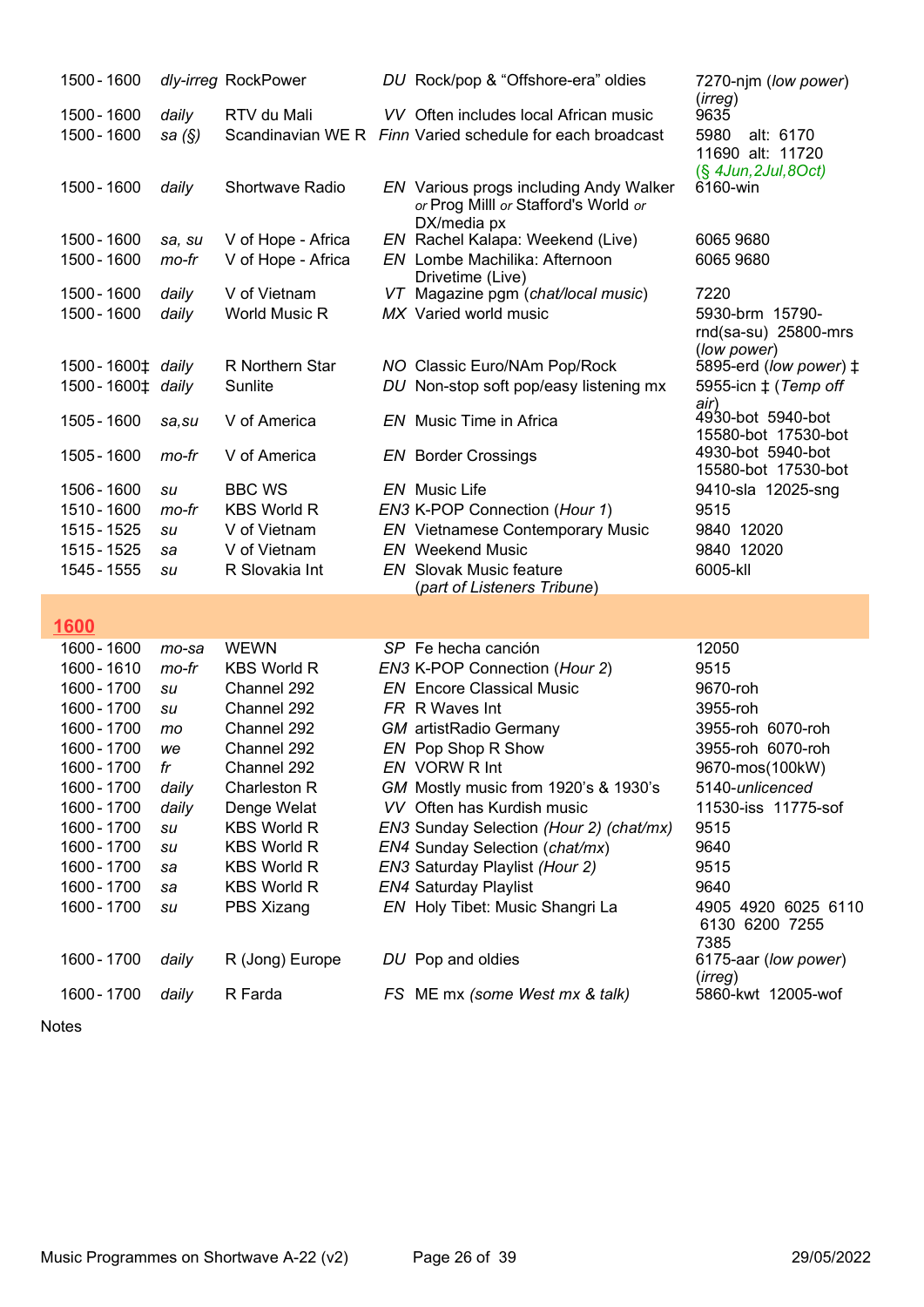| 1600 - 1700                                   | daily     | R Guinee               |           | FR Often includes local African music                                          | 9650 (irreg?)                                                    |
|-----------------------------------------------|-----------|------------------------|-----------|--------------------------------------------------------------------------------|------------------------------------------------------------------|
| 1600 - 1700                                   | su        | R Mi Amigo Int         |           | FR Bruno Hantson: Retro Hit Box                                                | 6085-kll                                                         |
| 1600 - 1700                                   | mo-th     | R Mi Amigo Int         |           | MX Golden Era of Offshore Radio                                                | 6085-kll                                                         |
| 1600 - 1700                                   | fr        | R Mi Amigo Int         | FR        | EN/ Bruno Hantson: Soul Box                                                    | 6085-kll                                                         |
| 1600 - 1700                                   | sa        | R Mi Amigo Int         | <b>FR</b> | EN/ Bruno Hantson: Soul Box                                                    | 6085-kll                                                         |
| 1600 - 1700                                   | daily     | R Onda                 | PT        | FR/ Pop oldies & Brazilian music                                               | 6140-mrg (low power)<br>(irreg)                                  |
| 1600 - 1700                                   | fr-su     | R Piepzender           |           | DU Varied pop (irreg)                                                          | 5940/6185/7425/7445-<br>zwo (low power) irreg                    |
| 1600 - 1700                                   | daily     | Radio 208              |           | MX Progressive, classic rock 60-80's                                           | 5970-hvi (low power)                                             |
| 1600 - 1700                                   | dly-irreg | <b>RockPower</b>       |           | DU Rock/pop & "Offshore-era" oldies                                            | 7270-njm (low power)<br>(irreg)                                  |
| 1600 - 1700                                   | daily     | RTV du Mali            |           | VV Often includes local African music                                          | 9635                                                             |
| 1600 - 1700                                   | sa (§)    |                        |           | Scandinavian WE R Finn Varied schedule for each broadcast                      | 5980<br>alt: 6170<br>11690 alt: 11720<br>$(\S$ 4Jun, 2Jul, 8Oct) |
| 1600 - 1700                                   | daily     | <b>Shortwave Radio</b> |           | EN Various progs including Andy Walker<br>or Prog Milll or Stafford's World or | 3975-win 6160-win                                                |
| 1600 - 1700                                   | sa, su    | V of Hope - Africa     |           | DX/media px<br>EN Rachel Kalapa: Weekend (Live)                                | 4965 6065                                                        |
| 1600 - 1700                                   | mo-fr     | V of Hope - Africa     |           | EN Lombe Machilika: Afternoon                                                  | 4965 6065                                                        |
|                                               |           |                        |           | Drivetime (Live)                                                               |                                                                  |
| 1600 - 1700                                   | daily     | V of Türkiye (TSR)     |           | TU Often has Turkish music                                                     | 5960 9460                                                        |
| 1600 - 1700                                   | daily     | <b>World Music R</b>   |           | MX Varied world music                                                          | 5930-brm 15790-<br>rnd(sa-su) 25800-mrs<br>(low power)           |
| 1600 - 1700 <sup><math>\pm</math></sup> daily |           | R Northern Star        |           | NO Classic Euro/NAm Pop/Rock                                                   | 5895-erd (low power) ‡                                           |
| 1600-1700‡ daily                              |           | Sunlite                |           | DU Non-stop soft pop/easy listening mx                                         | 5955-icn $\ddagger$ (Temp off<br>air)                            |
| 1600 - 1700 v mo-fr                           |           | ERT V of Greece        |           | <b>GK</b> Often varied Greek mx                                                | 9420 (-31May?)                                                   |
| 1610 - 1659                                   | sa        | <b>KBS World R</b>     |           | KO Kim Hyung Joong's Music World                                               | 7275 9740                                                        |
| 1615 - 1625                                   | su        | V of Vietnam           |           | <b>EN</b> Vietnamese Contemporary Music                                        | 7220 9730 11885                                                  |
| 1615 - 1625                                   | sa        | V of Vietnam           |           | <b>EN</b> Weekend Music                                                        | 7220 9730 11885                                                  |
| 1630 - 1645                                   | su        | R Romania Int          |           | $FR$ Programme musical – jazz                                                  | 9500 11975                                                       |
| 1630 - 1645                                   | mo        | R Romania Int          |           | FR Les tubes du moment                                                         | 9500 11975                                                       |
| 1630 - 1645                                   | tu        | R Romania Int          |           | FR Musique traditionnelle roumaine                                             | 9500 11975                                                       |
| 1630 - 1645                                   | we        | R Romania Int          |           | FR Musique classique roumaine                                                  | 9500 11975                                                       |
| 1630 - 1645                                   | fr        | R Romania Int          |           | FR Programme musical                                                           | 9500 11975                                                       |
| 1630 - 1645                                   | sa        | R Romania Int          |           | FR Musique traditionnelle roumaine                                             | 9500 11975                                                       |
| 1630 - 1650                                   | sa, su    | V of America           |           | EN Nightline Africa - Music from Africa                                        | 4930-bot 5940-bot<br>15580-bot                                   |
| 1630 - 1659                                   | we        | <b>KBS World R</b>     |           | KO All right - Our Song                                                        | 7275 9740                                                        |
| 1630 - 1700                                   | daily     | All India R            |           | VV Mostly mx (plus nx commentary)                                              | 9620 (Farsi)                                                     |
| 1630 - 1700                                   | su        | R France Int           |           | FR L'épopée des musiques noires                                                | 3965 (drm)                                                       |
| 1630 - 1700                                   | daily     | <b>SLBC City FM</b>    |           | S/ Mostly Sri Lankan mx                                                        | 11750 (irreg)                                                    |
| 1630 - 1700                                   | sa        | <b>WWCR</b>            |           | <b>EN</b> Martha Garvin: Musical Memories                                      | 12160-wcr                                                        |
| 1635 - 1659                                   | mo        | R Taiwan Int           |           | EN Jukebox Republic                                                            | 6100                                                             |
| 1635 - 1659                                   | we        | R Taiwan Int           |           | <b>EN</b> Behind the Beats                                                     | 6100                                                             |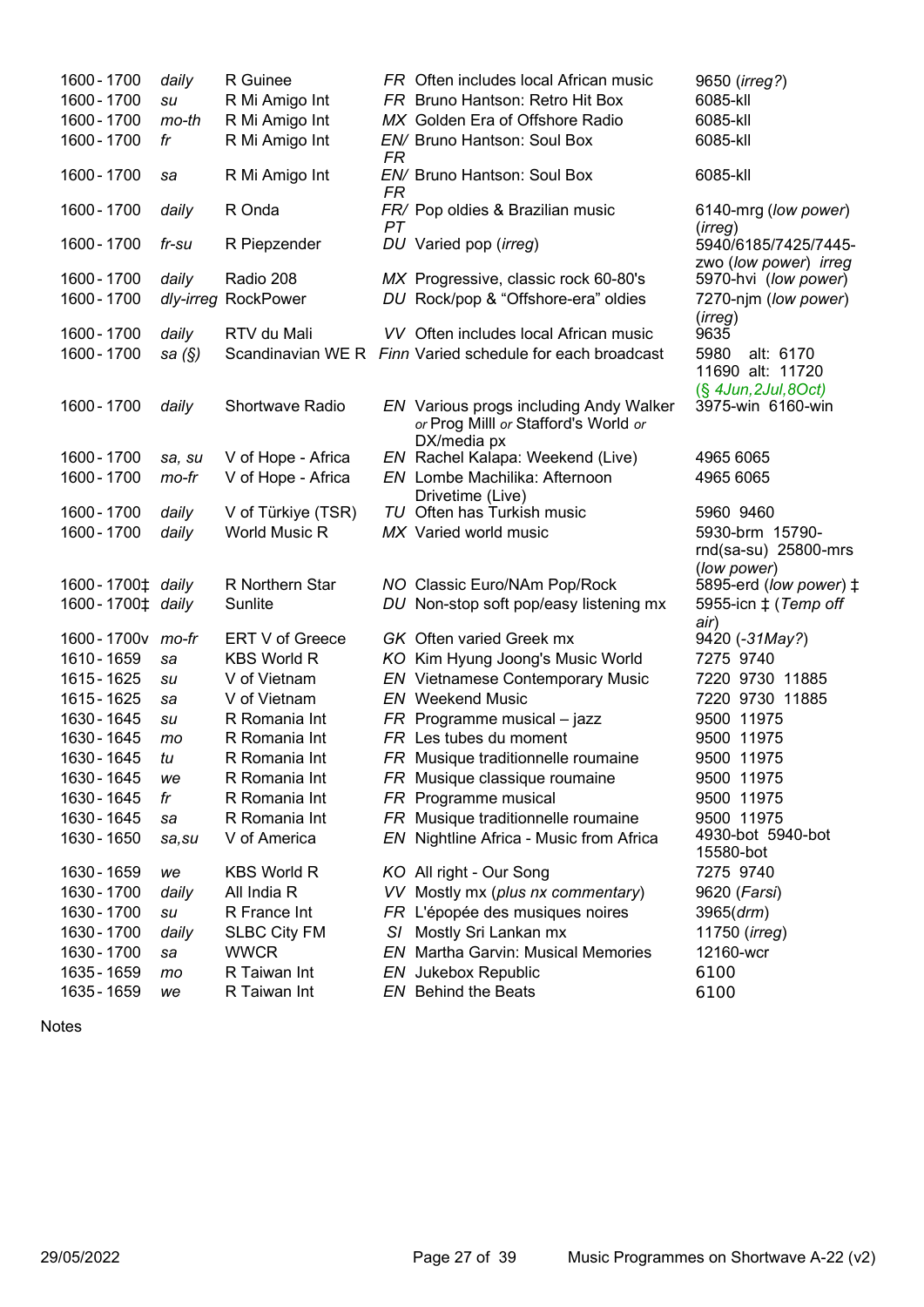| 1640 - 1700<br>1640 - 1700                    | daily<br>daily | V of Türkiye<br>V of Türkiye |    | EN Music (& short feature pgms)<br>SP Music (& short feature pgms)                                  | 11660<br>11930                                              |
|-----------------------------------------------|----------------|------------------------------|----|-----------------------------------------------------------------------------------------------------|-------------------------------------------------------------|
| <b>1700</b>                                   |                |                              |    |                                                                                                     |                                                             |
| 1700 - 1720                                   | daily          | V of Türkiye                 |    | EN Music (& short feature pgms)                                                                     | 11660                                                       |
| 1700 - 1720                                   | daily          | V of Türkiye                 |    | SP Music (& short feature pgms)                                                                     | 11930                                                       |
| 1700 - 1730                                   | daily          | All India R                  |    | VV Mostly mx (plus nx commentary)                                                                   | 9620 (Farsi)                                                |
| 1700 - 1730                                   | sa             | <b>WWCR</b>                  |    | EN Talking Machine Show (early records)                                                             | 12160-wcr                                                   |
| 1700 - 1800                                   | mo             | Channel 292                  |    | GM R Ohne Namen: Jetzt geht's los! (Here 3955-roh<br>We Go!) (Pre-war German big-band &<br>jazz mx) |                                                             |
| 1700 - 1800                                   | fr             | Channel 292                  |    | EN Bobs 60s Splash                                                                                  | 3955-roh 6070-roh<br>9670-roh                               |
| 1700 - 1800                                   | sa $(\S)$      | Channel 292                  |    | GM R Sylvia (Hour 1) (1 <sup>st</sup> sa)                                                           | 3955-roh 6070-roh<br>$(\S$ 4Jun, 2Jul,<br>6Aug, 3Sep, 1Oct) |
| 1700 - 1800                                   | daily          | Charleston R                 |    | GM Mostly music from 1920's & 1930's                                                                | 5140-unlicenced                                             |
| 1700 - 1800                                   | daily          | Denge Welat                  |    | VV Often has Kurdish music                                                                          | 5935-sof 11530-kch                                          |
| 1700 - 1800                                   | daily          | R (Jong) Europe              |    | DU Pop and oldies                                                                                   | 6175-aar (low power)<br>(irreg)                             |
| 1700 - 1800                                   | daily          | R Farda                      |    | FS ME mx (some West mx & talk)                                                                      | 5860-kwt 12005-wof                                          |
| 1700 - 1800                                   | daily          | R Guinee                     |    | FR Often includes local African music                                                               | 9650 ( <i>irreg?</i> )                                      |
| 1700 - 1800                                   | daily          | R Onda                       | PT | FR/ Pop oldies & Brazilian music                                                                    | 6140-mrg (low power)<br>(irreg)                             |
| 1700 - 1800                                   | fr-su          | R Piepzender                 |    | DU Varied pop (irreg)                                                                               | 5940/6185/7425/7445-<br>zwo (low power) irreg               |
| 1700 - 1800                                   | daily          | Radio 208                    |    | MX Progressive, classic rock 60-80's                                                                | 5970-hvi (low power)                                        |
| 1700 - 1800                                   |                | dly-irreg RockPower          |    | DU Rock/pop & "Offshore-era" oldies                                                                 | 7270-njm (low power)<br>(irreg)                             |
| 1700 - 1800                                   | daily          | RTV du Mali                  |    | VV Often includes local African music                                                               | 9635                                                        |
| 1700 - 1800                                   | sa $(\S)$      |                              |    | Scandinavian WE R Finn Varied schedule for each broadcast                                           | 5980<br>alt: 6170<br>11690 alt: 11720                       |
| 1700 - 1800                                   | daily          | Shortwave Radio              |    | EN Various progs including Andy Walker<br>or Prog Milll or Stafford's World or<br>DX/media px       | $(S$ 4Jun, 2Jul, 8Oct)<br>3975-win 6160-win                 |
| 1700 - 1800 daily                             |                | <b>SLBC City FM</b>          |    | S/ Mostly Sri Lankan mx                                                                             | 11750 (irreg)                                               |
| 1700 - 1800                                   | su             | V of Hope - Africa           |    | EN Pat Conrad: Swing Shift                                                                          | 4965 6065                                                   |
| 1700 - 1800                                   | sa             | V of Hope - Africa           |    | EN Pat Conrad: Jazz Session                                                                         | 4965 6065                                                   |
| 1700 - 1800                                   | daily          | V of Türkiye (TSR)           |    | TU Often has Turkish music                                                                          | 5960 9460                                                   |
| 1700 - 1800                                   | daily          | V of Vietnam                 |    | VT Magazine pgm (chat/local music)                                                                  | 9730 11885                                                  |
| 1700 - 1800                                   | daily          | World Music R                |    | MX Varied world music                                                                               | 5930-brm 15790-<br>$rnd(sa-su)$ 25800-mrs<br>(low power)    |
| 1700 - 1800 <sup><math>\pm</math></sup> daily |                | R Northern Star              |    | NO Classic Euro/NAm Pop/Rock                                                                        | 5895-erd (low power) ‡                                      |
| 1705 - 1800                                   | su             | R Romania Int                |    | RO Music 100%                                                                                       | 9500 11975                                                  |
| 1705 - 1800                                   | sa             | R Romania Int                |    | RO As We Like! (Hour 1) (Club/party)                                                                | 9500 11975                                                  |
| 1707 - 1757                                   | su-fr          | NHK R Japan                  |    | JJ Often varied Western or Japanese<br>modern & vintage mx                                          | 7375-yam 9780-iss<br>11945-iss                              |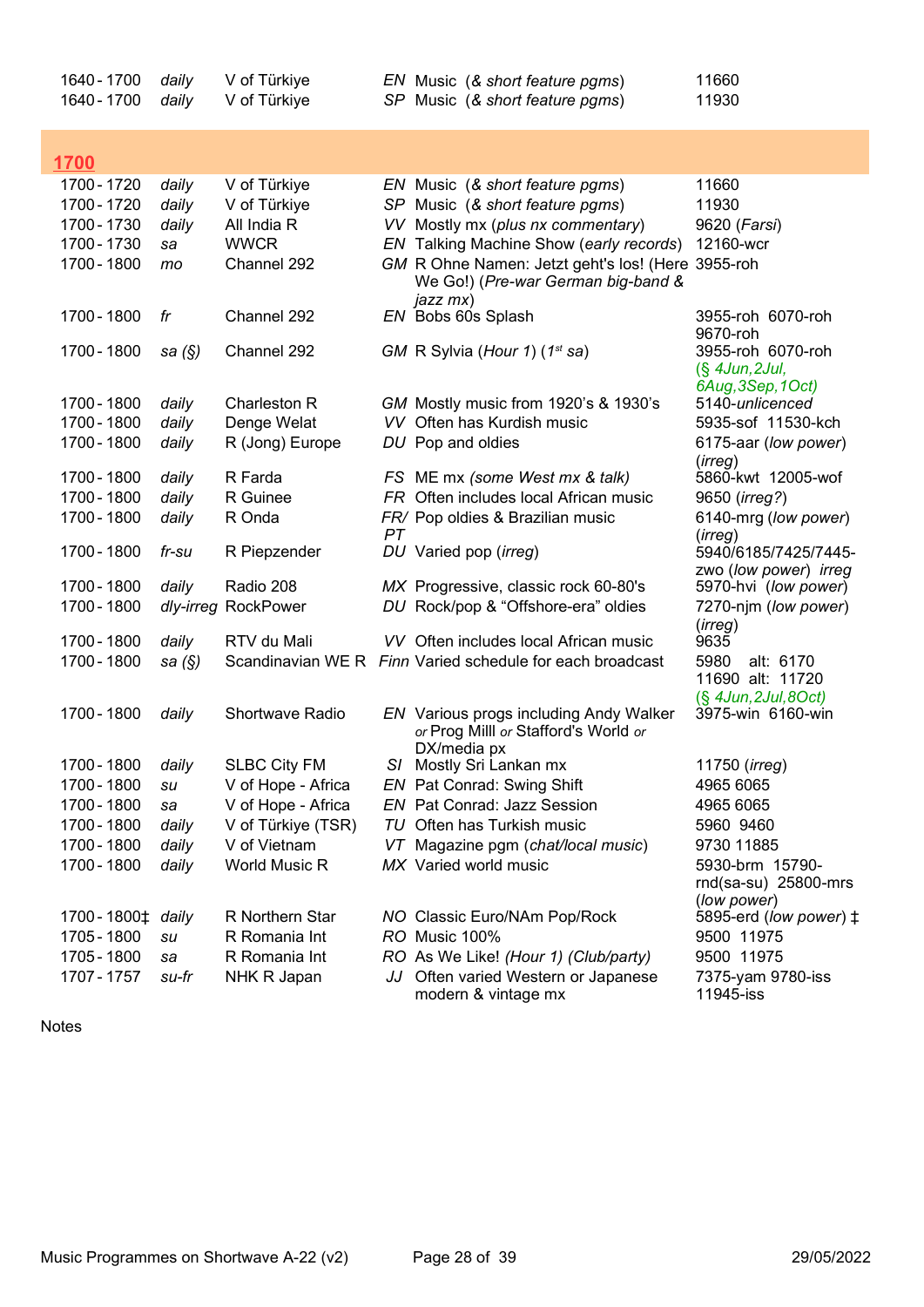| 1710 - 1759<br>1713 - 1720 v<br>1730 - 1740<br>1730 - 1740<br>1730 - 1740<br>1730 - 1740<br>1730 - 1740<br>1730 - 1740<br>1730 - 1759<br>1730 - 1800<br>1730 - 1800<br>1740 - 1800<br>1740 - 1800<br>1745 - 1753 v<br>1752 - 1756 | sa<br>daily<br>su<br>mo<br>tu, fr<br>we<br>th<br>sa<br>we<br>daily<br>su<br>daily<br>daily<br>daily<br>daily | <b>KBS World R</b><br>R Bulgaria<br>R Romania Int<br>R Romania Int<br>R Romania Int<br>R Romania Int<br>R Romania Int<br>R Romania Int<br><b>KBS World R</b><br>All India R<br><b>CGTN R</b><br>(formerly CRI)<br>V of Türkiye<br>V of Türkiye<br>R Bulgaria<br>R Romania Int | KO Kim Hyung Joong's Music World<br>GM Lied des Tages (Song of the day)<br><b>EN</b> Music Time<br>EN Your Music (Pop)<br>EN Truly Romanian (Trad/folk mx)<br>EN Music of Romania (Trad/folk mx)<br>EN Music Highlights (Classical mx)<br>EN All That Jazz<br>KO All right - Our Song<br>AA Mostly mx (plus nx commentary)<br><b>EN</b> Music Talks<br>FR Music (& short feature pgms)<br>GM Music (& short feature pgms)<br>EN Song of the day<br>EN Simply Folk (A traditional folk song)                                                                      | 9515<br>3985-kll<br>9760(drm) 11850<br>9760(drm) 11850<br>9760(drm) 11850<br>9760(drm) 11850<br>9760(drm) 11850<br>9760(drm) 11850<br>9515<br>9620 (Arabic)<br>6060 6140 6165 6175<br>7235 7330 7410 7420<br>9570 9880 12015<br>13760<br>7360<br>9840<br>3985-kll<br>9760(drm) 11850 |
|-----------------------------------------------------------------------------------------------------------------------------------------------------------------------------------------------------------------------------------|--------------------------------------------------------------------------------------------------------------|-------------------------------------------------------------------------------------------------------------------------------------------------------------------------------------------------------------------------------------------------------------------------------|------------------------------------------------------------------------------------------------------------------------------------------------------------------------------------------------------------------------------------------------------------------------------------------------------------------------------------------------------------------------------------------------------------------------------------------------------------------------------------------------------------------------------------------------------------------|--------------------------------------------------------------------------------------------------------------------------------------------------------------------------------------------------------------------------------------------------------------------------------------|
| 1800                                                                                                                                                                                                                              |                                                                                                              |                                                                                                                                                                                                                                                                               |                                                                                                                                                                                                                                                                                                                                                                                                                                                                                                                                                                  |                                                                                                                                                                                                                                                                                      |
| 1800 - 1820<br>1800 - 1820<br>1800 - 1830<br>1800 - 1830<br>1800 - 1857<br>1800 - 1900<br>1800 - 1900<br>1800 - 1900<br>1800 - 1900<br>1800 - 1900                                                                                | daily<br>daily<br>daily<br>daily<br>su<br>daily<br>daily<br>sa<br>sa $(\S)$<br>sa $(\S)$                     | V of Türkiye<br>V of Türkiye<br>R Thailand WS<br><b>SLBC City FM</b><br><b>KBS World R</b><br>All India R<br>Channel 292<br>Channel 292<br>Channel 292<br>Channel 292                                                                                                         | FR Music (& short feature pgms)<br>GM Music (& short feature pgms)<br>Thai Mostly Thai music<br>S/ Mostly Sri Lankan mx<br>SP Melodías de Corea<br>AA Mostly mx (plus nx commentary)<br>GM DARC (DX px includes mx) (ex $3^{\prime\prime}$ sa)<br>GM DARC (DX px includes mx) $(3^{rd}$ sa)<br>GM R Sylvia (Hour 2) (1st sa)<br>EN Texas R Shortwave $(3rd$ sa)<br>18 Jun: Texas Reggae<br>16 July: 2022 Rodeo Houston<br>20 Aug: 2022 Viva Big Bend<br>Music Festival<br>17 Sep: Texas Love Songs<br>15 Oct: Austin City Limits Music<br>Festival 2022 - Week 3 | 7360<br>9840<br>9920<br>11750 (irreg)<br>9740<br>9620 (Arabic)<br>3955-roh (§ except 3rd<br>sa)<br>3955-roh (§ 3 <sup>rd</sup> sa only)<br>3955-roh 6070-roh<br>$(\S$ 4Jun, 2Jul,<br>6Aug, 3Sep, 1Oct)<br>3955-roh<br>(§ 21 May, 18 June,<br>16 July, 20 Aug,<br>17 Sept, 15 Oct)    |
| 1800 - 1900<br>1800 - 1900<br>1800 - 1900                                                                                                                                                                                         | daily<br>daily<br>fr $(S)$                                                                                   | Charleston R<br>Denge Welat<br><b>IRRS</b>                                                                                                                                                                                                                                    | GM Mostly music from 1920's & 1930's<br>VV Often has Kurdish music<br>EN Radio City $(3^{rd} Fri)$                                                                                                                                                                                                                                                                                                                                                                                                                                                               | 5140-unlicenced<br>5935-sof 9525-iss<br>7290 (or irreg: 2 <sup>nd</sup> /4 <sup>th</sup> fri)                                                                                                                                                                                        |
| 1800 - 1900                                                                                                                                                                                                                       | daily                                                                                                        | R (Jong) Europe                                                                                                                                                                                                                                                               | DU Pop and oldies                                                                                                                                                                                                                                                                                                                                                                                                                                                                                                                                                | 6175-aar (low power)<br>(irreg)                                                                                                                                                                                                                                                      |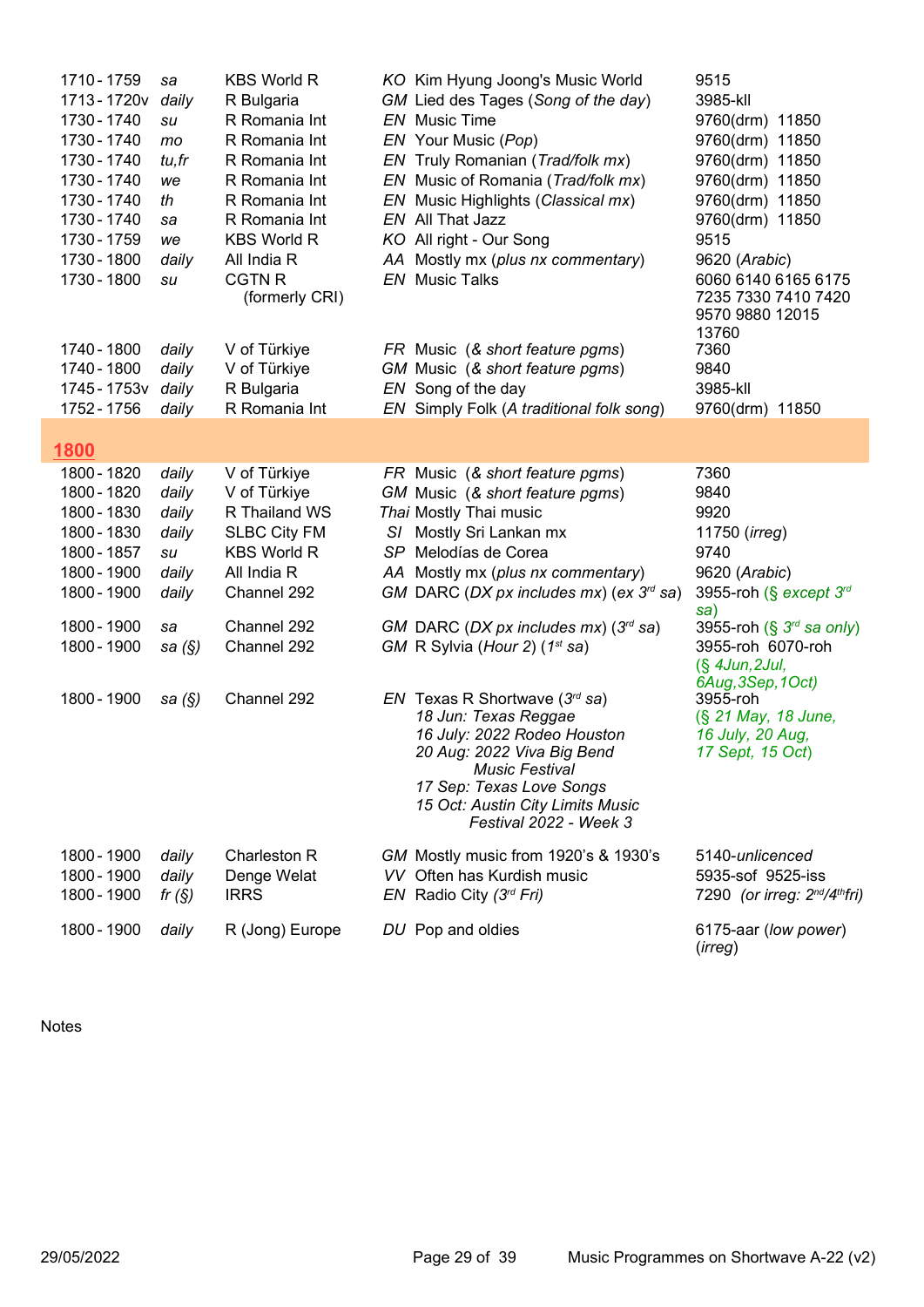| 1800 - 1900                  | su(S)     | R Classic Sunday    | ΕN  | DU/ René van Elst – Oldies (usually last su) 6185-zwo (low power)                             | possibly also either:<br>7425-zwo or 7445-zwo<br>(low power)<br>(§ 29May, 26Jun*,<br>31Jul*, 28Aug*,<br>25Sep*)(*=unconfirmed) |
|------------------------------|-----------|---------------------|-----|-----------------------------------------------------------------------------------------------|--------------------------------------------------------------------------------------------------------------------------------|
| 1800 - 1900                  | daily     | R Farda             |     | FS ME mx (some West mx & talk)                                                                | 5860-kwt                                                                                                                       |
| 1800 - 1900                  | daily     | R Guinee            |     | FR Often includes local African music                                                         | 9650 (irreg?)                                                                                                                  |
| 1800 - 1900                  | su        | R Marti             | SP. | Interferencia                                                                                 | 11860-grv 11930-grv                                                                                                            |
|                              |           |                     |     |                                                                                               | 13605-grv                                                                                                                      |
| 1800 - 1900                  | sa        | R Marti             |     | SP Interferencia                                                                              | 11860-grv 11930-grv<br>13605-grv                                                                                               |
| 1800 - 1900                  | daily     | R Onda              | PT. | FR/ Pop oldies & Brazilian music                                                              | 6140-mrg (low power)<br>(irreg)                                                                                                |
| 1800 - 1900                  | fr-su     | R Piepzender        |     | DU Varied pop (irreg)                                                                         | 5940/6185/7425/7445-                                                                                                           |
|                              |           |                     |     |                                                                                               | zwo (low power) irreg                                                                                                          |
| 1800 - 1900                  | su        | R Romania Int       |     | RO Zi-le D-Alead-Ale Noastre (Folk mx)                                                        | 9500 11975                                                                                                                     |
| 1800 - 1900                  | sa        | R Romania Int       |     | RO As We Like! (Hour 2) (Club/party)                                                          | 9500 11975                                                                                                                     |
| 1800 - 1900                  | daily     | Radio 208           |     | MX Progressive, classic rock 60-80's                                                          | 5970-hvi (low power)                                                                                                           |
| 1800 - 1900                  |           | dly-irreg RockPower |     | DU Rock/pop & "Offshore-era" oldies                                                           | 7270-njm (low power)                                                                                                           |
| 1800 - 1900                  | daily     | RTV du Mali         |     | VV Often includes local African music                                                         | (irreg)<br>5995                                                                                                                |
| 1800 - 1900                  |           | Saudi Radio Int     |     |                                                                                               | 9675                                                                                                                           |
|                              | daily     |                     | TU  | IN/ Mostly Arabic music                                                                       | (Indonesian or Turkish)                                                                                                        |
| 1800 - 1900                  | sa $(\S)$ |                     |     | Scandinavian WE R Finn Varied schedule for each broadcast                                     | 5980<br>alt: 6170<br>11690 alt: 11720                                                                                          |
| 1800 - 1900                  | daily     | Shortwave Radio     |     | EN Various progs including Andy Walker<br>or Prog Milll or Stafford's World or<br>DX/media px | $(\S$ 4Jun, 2Jul, 8Oct)<br>3975-win 6160-win                                                                                   |
| 1800 - 1900                  | daily     | V of Türkiye (TSR)  |     | TU Often has Turkish music                                                                    | 5960 9460                                                                                                                      |
| 1800 - 1900                  | daily     | World Music R       |     | MX Varied world music                                                                         | 5930-brm 15790-                                                                                                                |
|                              |           |                     |     |                                                                                               | rnd(sa-su) 25800-mrs                                                                                                           |
|                              |           |                     |     |                                                                                               | (low power)                                                                                                                    |
| 1800-1900 <sup>±</sup> daily |           | R Northern Star     |     | NO Classic Euro/NAm Pop/Rock                                                                  | 5895-erd (low power) ‡                                                                                                         |
| 1807 - 1857                  | su-fr     | NHK R Japan         |     | JJ Often varied Western or Japanese                                                           | 7375-yam 9780-iss                                                                                                              |
| 1825 - 1840                  | su        | R Romania Int       |     | modern & vintage mx<br><b>GM</b> Jazz Universe                                                | 11945-iss<br>7245(drm) 9570                                                                                                    |
| 1825 - 1840                  | tu        | R Romania Int       |     | GM Aus den Konzertsälen (From The                                                             | 7245(drm) 9570                                                                                                                 |
|                              |           |                     |     | Concert Halls)                                                                                |                                                                                                                                |
| 1825 - 1840                  | we, th    | R Romania Int       |     | GM Volksmusik aus Rumänien (Folk<br>music)                                                    | 7245(drm) 9570                                                                                                                 |
| 1825 - 1840                  | fr        | R Romania Int       |     | <b>GM</b> Jazz Universe                                                                       | 7245(drm) 9570                                                                                                                 |
| 1825 - 1840                  | sa        | R Romania Int       |     | GM Hits der rumänischen Popmusik                                                              | 7245(drm) 9570                                                                                                                 |
| 1825 - 1900                  | daily     | Bangladesh Betar    |     | EN Local & western mx (varying time)                                                          | 4750                                                                                                                           |
| 1830 - 1850                  | sa, su    | V of America        |     | EN Nightline Africa - Music from Africa                                                       | 4930-bot 6080-bot<br>15580-bot                                                                                                 |
| 1830 - 1900                  | tu        | <b>IRRS</b>         |     | EN Sounds Irish ( <i>Irish folk music</i> )                                                   | 7290                                                                                                                           |
| 1830 - 1900                  | sa        | <b>IRRS</b>         |     | EN 16 Gwendoline Street                                                                       | 7290                                                                                                                           |
|                              |           |                     |     |                                                                                               |                                                                                                                                |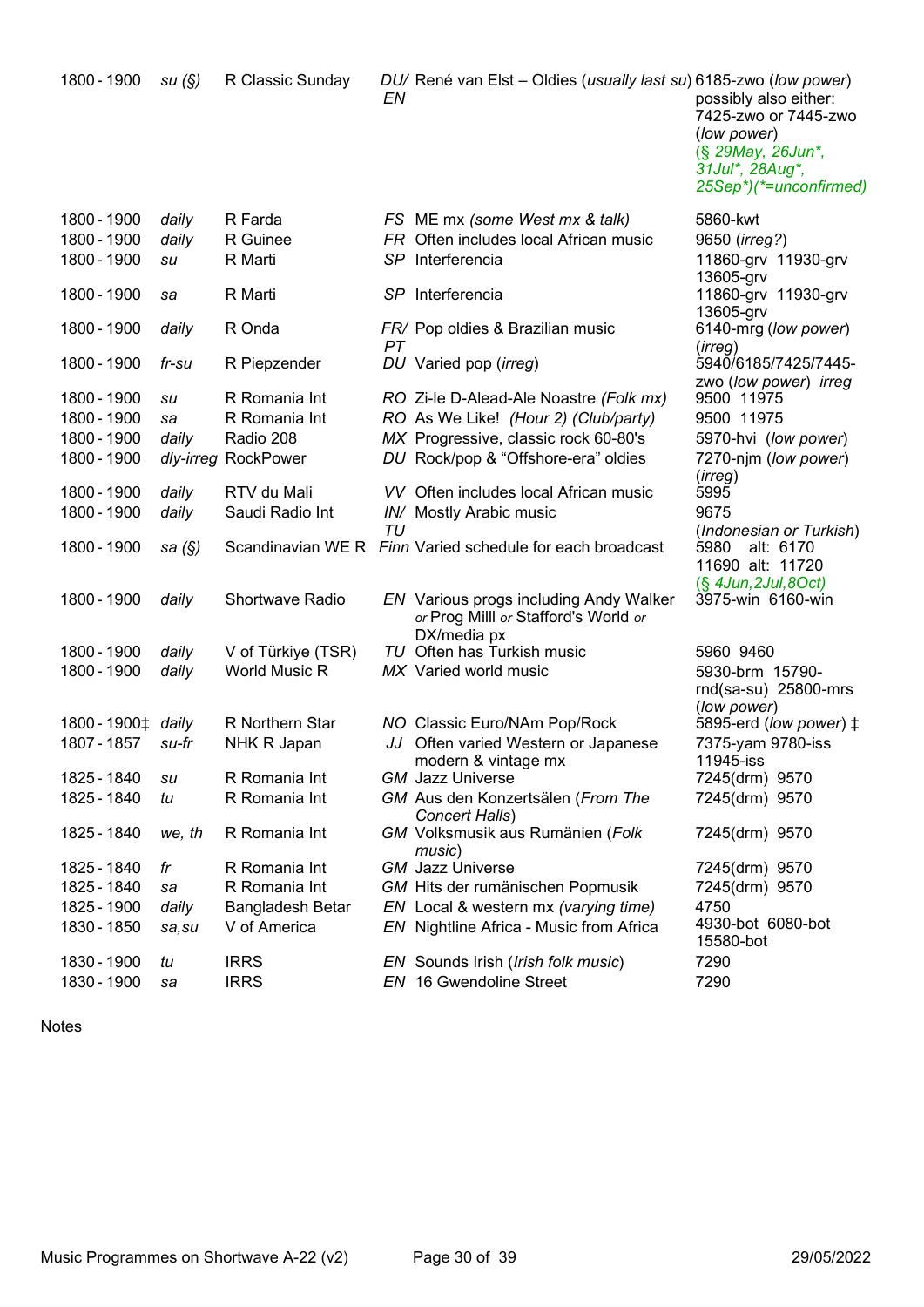| 1832 - 1900 | sa        | <b>BBC WS</b>      |    | EN This is Africa                                                 | 7265-mdc 7445-mdc<br>9410-dha 11810-wof<br>13580-wof 15400-asc                                                                              |
|-------------|-----------|--------------------|----|-------------------------------------------------------------------|---------------------------------------------------------------------------------------------------------------------------------------------|
| 1840 - 1900 | daily     | V of Türkiye       |    | EN Music (& short feature pgms)                                   | 5945                                                                                                                                        |
| <u>1900</u> |           |                    |    |                                                                   |                                                                                                                                             |
| 1900 - 1920 | daily     | V of Türkiye       |    | EN Music (& short feature pgms)                                   | 5945                                                                                                                                        |
| 1900 - 1930 | daily     | All India R        |    | AA Mostly mx (plus nx commentary)                                 | 9620 (Arabic)                                                                                                                               |
| 1900 - 1930 | su        | R Prague Int       |    | <b>EN</b> Sunday Music Show                                       | 15770-rmi                                                                                                                                   |
| 1900 - 1957 | su        | <b>KBS World R</b> |    | FR Top 10                                                         | 6145-wof                                                                                                                                    |
| 1900 - 2000 | su(S)     | Channel 292        |    | GM R PowerRumpel (2nd su)                                         | 3955-roh (§ 12Jun,<br>10Jul, 14Aug, 11Sep, 9O<br>ct)                                                                                        |
| 1900 - 2000 | mo        | Channel 292        |    | GM Cruisin' The Decades (A song per<br>decade from 1910s-2020s)   | 6070-roh                                                                                                                                    |
| 1900 - 2000 | 13Jun     | Channel 292        |    | GM Steelguitar (irreg)                                            | 6070-roh (§ <i>irreg 13</i><br>Jun)                                                                                                         |
| 1900 - 2000 | fr        | Channel 292        |    | <b>EN</b> Encore Classical Music                                  | 6070-roh                                                                                                                                    |
| 1900 - 2000 | fr $(S)$  | Channel 292        |    | GM R PowerRumpel $(3rd$ [or2 <sup>nd</sup> ] fr)                  | 3955-roh (§ 17Jun,<br>15Jul, 19Aug,                                                                                                         |
|             |           |                    |    |                                                                   | 16Sep, 21Oct)                                                                                                                               |
| 1900 - 2000 | sa (§)    | Channel 292        |    | GM R Sylvia (Hour 3) (1 <sup>st</sup> sa)                         | 6070-roh (§ 4Jun, 2Jul,<br>6Aug, 3Sep, 1Oct)                                                                                                |
| 1900 - 2000 | daily     | Charleston R       |    | GM Mostly music from 1920's & 1930's                              | 5140-unlicenced                                                                                                                             |
| 1900 - 2000 | daily     | China R Int        |    | Can Mostly music                                                  | 7215 11895                                                                                                                                  |
| 1900 - 2000 | daily     | Denge Welat        |    | VV Often has Kurdish music                                        | 5935-sof 9525-iss                                                                                                                           |
| 1900 - 2000 | daily     | R (Jong) Europe    |    | DU Pop and oldies                                                 | 6175-aar (low power)<br>( <i>irreg</i> )                                                                                                    |
| 1900 - 2000 | mo-fr     | R Brasil Central   |    | PO Terra Brasil (Brazilian mx)                                    | 11815                                                                                                                                       |
| 1900 - 2000 | su(S)     | R Classic Sunday   | EN | DU/ Jan Staphorst - Oldies (usually last su) 6185-zwo (low power) | possibly also either:<br>7425-zwo or 7445-zwo<br>(low power)<br>(§ 29May, 26Jun*,<br>31Jul*, 28Aug*,<br>25Sep <sup>*</sup> )(*=unconfirmed) |
| 1900 - 2000 | daily     | R Farda            |    | FS ME mx (some West mx & talk)                                    | 5860-kwt                                                                                                                                    |
| 1900 - 2000 | daily     | R Guinee           |    | FR Often includes local African music                             | 9650 ( <i>irreg?</i> )                                                                                                                      |
| 1900 - 2000 | daily     | R Onda             | PT | FR/ Pop oldies & Brazilian music                                  | 6140-mrg (low power)<br>(irreg)                                                                                                             |
| 1900 - 2000 | fr-su     | R Piepzender       |    | DU Varied pop (irreg)                                             | 5940/6185/7425/7445-<br>zwo (low power) irreg                                                                                               |
| 1900 - 2000 | daily     | Radio 208          |    | MX Progressive, classic rock 60-80's                              | 5970-hvi (low power)                                                                                                                        |
| 1900 - 2000 | dly-irreg | RockPower          |    | DU Rock/pop & "Offshore-era" oldies                               | 7270-njm (low power)<br>(irreg)                                                                                                             |
| 1900 - 2000 | daily     | RTV du Mali        |    | VV Often includes local African music                             | 5995                                                                                                                                        |
| 1900 - 2000 | daily     | Saudi Radio Int    |    | IN/ Mostly Arabic music                                           | 9675                                                                                                                                        |
|             |           |                    | TU |                                                                   | (Indonesian or Turkish)                                                                                                                     |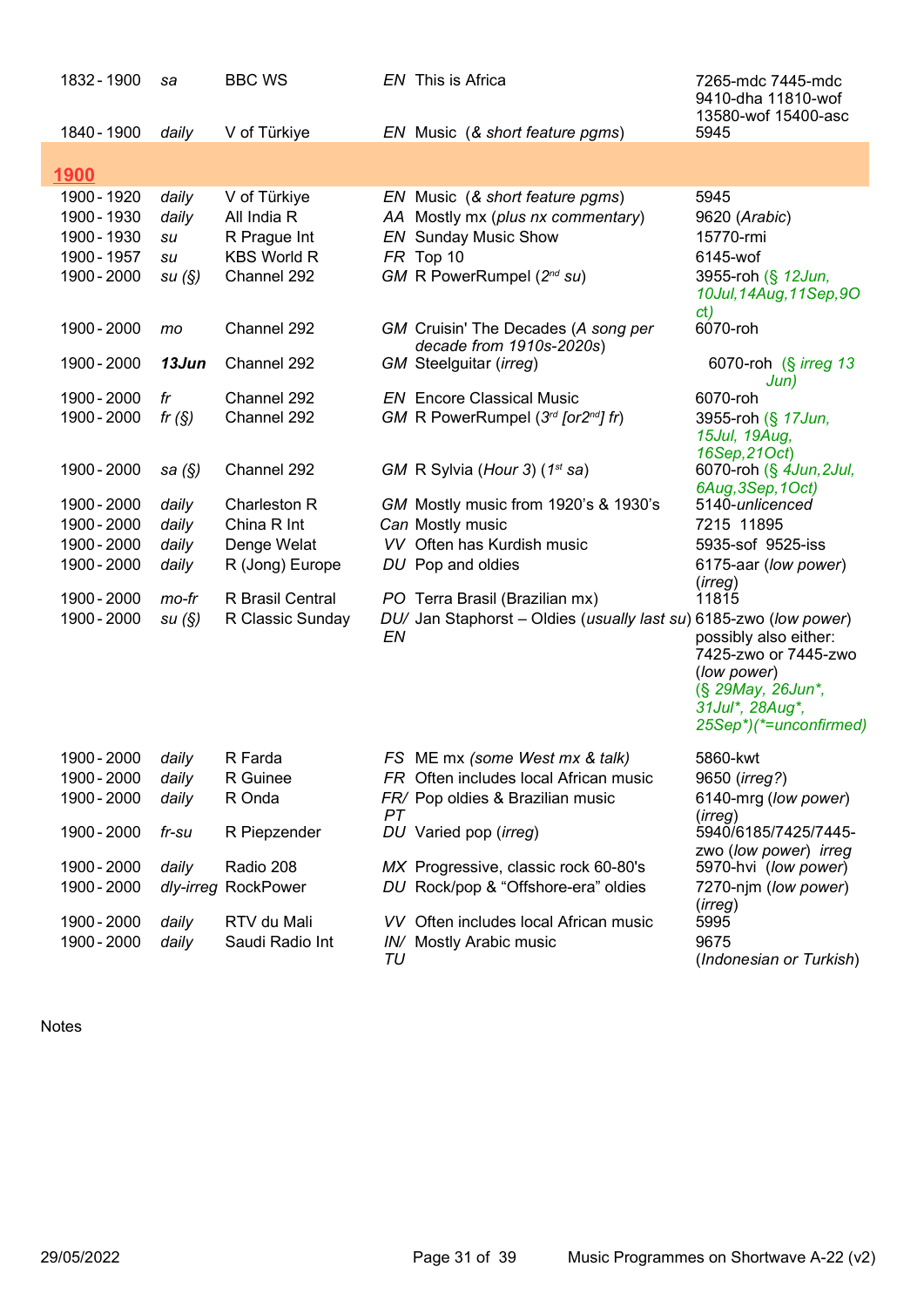| 1900 - 2000  | sa $(\S)$ |                        | Scandinavian WE R Finn Varied schedule for each broadcast                             | alt: 6170<br>5980<br>11690 alt: 11720                  |
|--------------|-----------|------------------------|---------------------------------------------------------------------------------------|--------------------------------------------------------|
| 1900 - 2000  | daily     | <b>Shortwave Radio</b> | <b>EN</b> Various progs including Andy Walker<br>or Prog Milll or Stafford's World or | $(\S$ 4Jun, 2Jul, 8Oct)<br>3975-win 6160-win           |
| 1900 - 2000  | su        | V of America           | DX/media px<br>FR Soul USA                                                            | 6180-sao 9490-bot(-<br>1930) 9490-kwt(1930-)           |
| 1900 - 2000  | daily     | V of America           | <b>KU</b> Mostly Kurdish music                                                        | 17530-grv<br>6170-bib 7225-bib<br>9820-udo             |
| 1900 - 2000  | sa, su    | V of Hope - Africa     | EN Scott Martin: Song in the Night                                                    | 4965 6065                                              |
| 1900 - 2000  | mo-fr     | V of Hope - Africa     | EN Stephen Mdoma: Late Night (Live)                                                   | 4965 6065                                              |
| 1900 - 2000  | daily     | V of Türkiye (TSR)     | TU Often has Turkish music                                                            | 5960 9460                                              |
| 1900 - 2000  | tu        | <b>WBCQ</b>            | EN Pirate Joe Extravaganzo                                                            | 7490-bcq                                               |
| 1900 - 2000  | daily     | World Music R          | MX Varied world music                                                                 | 5930-brm 15790-<br>rnd(sa-su) 25800-mrs<br>(low power) |
| 1900 - 2000‡ | daily     | R Northern Star        | NO Classic Euro/NAm Pop/Rock                                                          | 5895-erd (low power) ‡                                 |
| 1907 - 1957  | su-fr     | NHK R Japan            | JJ Often varied Western or Japanese                                                   | 11625-yam 15130-iss                                    |
|              |           |                        | modern & vintage mx                                                                   |                                                        |
| 1910 - 1957  | sa        | <b>KBS World R</b>     | FR Musique coréenne                                                                   | 6145-wof                                               |
| 1915 - 1925  | sa        | R Romania Int          | SP Top Musical (pop)                                                                  | 9610 11850                                             |
| 1915 - 1925  | su        | V of Vietnam           | <b>EN</b> Vietnamese Contemporary Music                                               | 9730 11885                                             |
| 1915 - 1925  | sa        | V of Vietnam           | <b>EN</b> Weekend Music                                                               | 9730 11885                                             |
| 1920 - 1930  | th        | R Romania Int          | SP Programa musical                                                                   | 9610 11850                                             |
| 1930 - 1940  | tu        | R Romania Int          | SP Programa musical folclórico (Folk mx)                                              | 9610 11850                                             |
| 1930 - 1940  | we        | R Romania Int          | SP Música sinfónica rumana                                                            | 9610 11850                                             |
| 1930 - 1940  | fr        | R Romania Int          | SP Música folclórica rumana (Folk mx)                                                 | 9610 11850                                             |
| 1930 - 2000  | daily     | All India R            | FF Mostly Indian classical mx (plus a nx                                              | 9620(drm-Ch.1)                                         |
|              |           |                        | bulletin)                                                                             | (irreg in standard                                     |
|              |           |                        |                                                                                       | AM instead of DRM)                                     |
| 1930 - 2000  | daily     | All India R            | HI Hindustani & Carnatic classical mx                                                 | 9620(drm-Ch.2)                                         |
|              |           |                        |                                                                                       | $(irreg - only when in$                                |
| 1930 - 2000  | sa, su    | R Marti                | SP Arte Express (Art, culture, music)                                                 | DRM, not in AM)<br>11860-grv 11930-grv                 |
|              |           |                        |                                                                                       | 13605-grv                                              |
| 1930 - 2000  | sa,su     | V of America           | EN VOA1: The Hits                                                                     | 4930-bot 6080-sao                                      |
|              |           |                        |                                                                                       | 15580-bot                                              |
| 1932 - 1957  | sa        | R Havana Cuba          | <b>EN</b> The Jazz Place                                                              | 15140                                                  |
| 1940 - 2000  | daily     | V of Türkiye           | FR Music (& short feature pgms)                                                       | 9635 9880                                              |
| 1945 - 1957  | th        | <b>KBS World R</b>     | FR Aux sources de la musique coréenne                                                 | 6145-wof                                               |
| 2000         |           |                        |                                                                                       |                                                        |
| 2000 - 2020  | daily     | V of Türkiye           | FR Music (& short feature pgms)                                                       | 9635 9880                                              |
| 2000 - 2030  | daily     | All India R            | FF Mostly Indian classical mx (plus a nx                                              | 9620(drm-Ch.1)                                         |
|              |           |                        | bulletin)                                                                             | (irreg in standard                                     |
| 2000 - 2030  | daily     | All India R            | HI Hindustani & Carnatic classical mx                                                 | AM instead of DRM)<br>9620(drm-Ch.2)                   |
|              |           |                        |                                                                                       | $(irreg - only when in$                                |
|              |           |                        |                                                                                       | DRM, not in AM)                                        |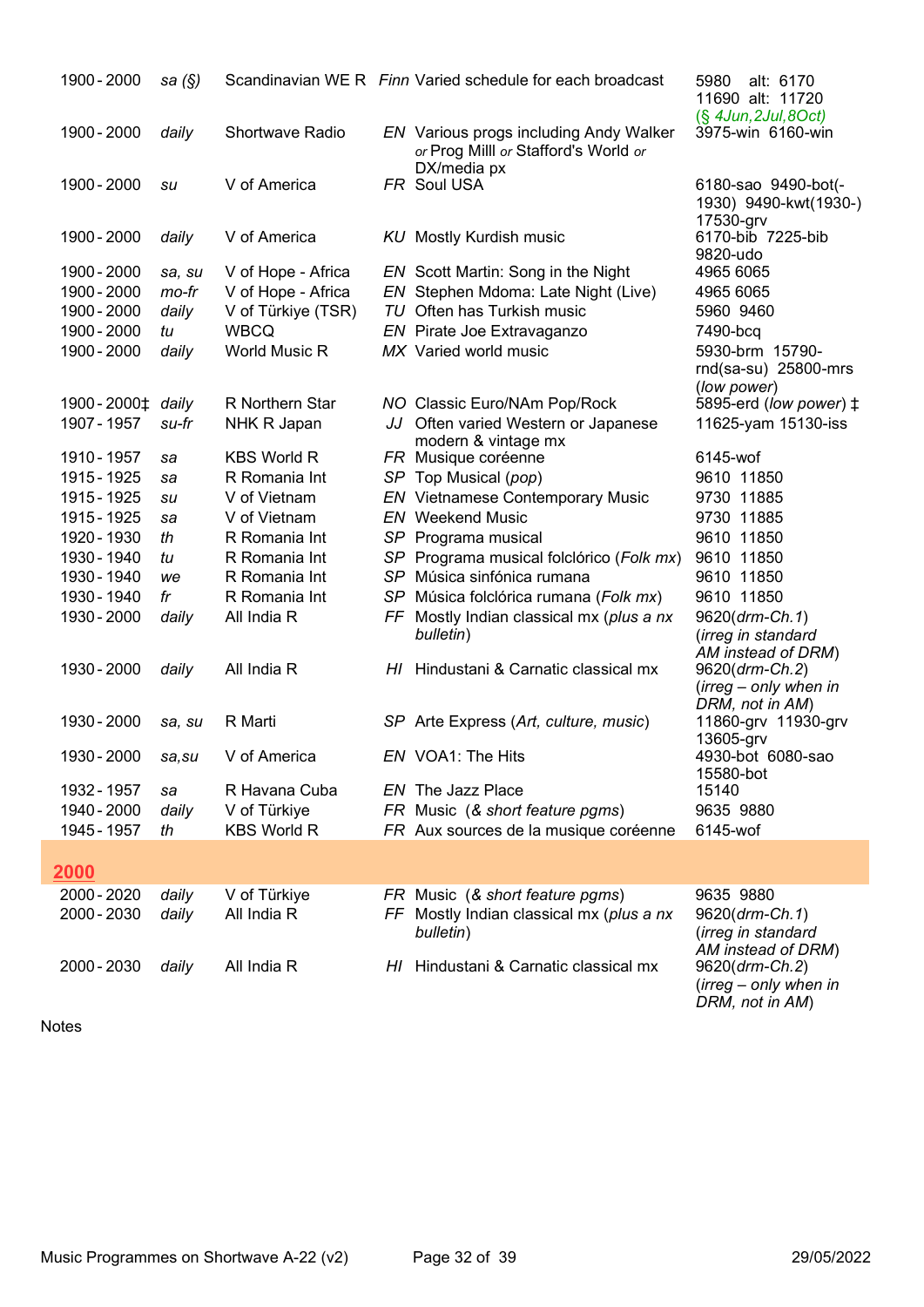| 2000 - 2030 | su     | V of America        |    | FR RM Show: Du Blues au Jazz                  | 6040-sao 9470-bot<br>9490-kwt 11900-sao                                                                                                                |
|-------------|--------|---------------------|----|-----------------------------------------------|--------------------------------------------------------------------------------------------------------------------------------------------------------|
| 2000 - 2030 | mo     | V of America        |    | FR RM Show: Le hit-parade americain           | 17530-grv<br>6040-sao 9470-bot<br>9490-kwt 11900-sao                                                                                                   |
| 2000 - 2030 | tu     | V of America        |    | FR RM Show: Antenna Libre                     | 17530-grv<br>6040-sao 9470-bot<br>9490-kwt 11900-sao                                                                                                   |
| 2000 - 2030 | we     | V of America        |    | FR RM Show: Musique internationale            | 17530-grv<br>6040-sao 9470-bot<br>9490-kwt 11900-sao                                                                                                   |
| 2000 - 2030 | th     | V of America        |    | FR RM Show: African music Hit-Parade          | 17530-grv<br>6040-sao 9470-bot<br>9490-kwt 11900-sao                                                                                                   |
| 2000 - 2030 | fr     | V of America        |    | FR RM Show: La Musique de la caraibe          | 17530-grv<br>6040-sao 9470-bot<br>9490-kwt 11900-sao                                                                                                   |
| 2000 - 2030 | sa     | V of America        |    | FR RM Show: R&B et Rock                       | 17530-grv<br>6040-sao 9470-bot<br>9490-kwt 11900-sao<br>17530-grv                                                                                      |
| 2000 - 2056 | daily  | V of Türkiye (TSR)  |    | TU Often has Turkish music                    | 5960 9460                                                                                                                                              |
| 2000 - 2057 | su     | <b>KBS World R</b>  |    | FR Top 10                                     | 5950-iss                                                                                                                                               |
| 2000 - 2100 | sa (§) | Channel 292         |    | GM R Sylvia (Hour 4) (1 <sup>st</sup> sa)     | 6070-roh (§ 4Jun, 2Jul,                                                                                                                                |
|             |        |                     |    |                                               | 6Aug, 3Sep, 1Oct)                                                                                                                                      |
| 2000 - 2100 | daily  | Charleston R        |    | GM Mostly music from 1920's & 1930's          | 5140-unlicenced                                                                                                                                        |
| 2000 - 2100 | daily  | Denge Welat         |    | VV Often has Kurdish music                    | 5935-sof 9525-iss                                                                                                                                      |
| 2000 2100   | su     | <b>KBS World R</b>  |    | <b>GM</b> MusikalischeReise-Charts von damals | 3955-wof                                                                                                                                               |
| 2000 - 2100 | daily  | R (Jong) Europe     |    | DU Pop and oldies                             | 6175-aar (low power)                                                                                                                                   |
|             |        |                     |    |                                               | (irreg)                                                                                                                                                |
| 2000 - 2100 | su(S)  | R Classic Sunday    | EN | DU/ Mart Walther - Oldies (usually last su)   | 6185-zwo (low power)<br>possibly also either:<br>7425-zwo or 7445-zwo<br>(low power)<br>(§ 29May, 26Jun*,<br>31Jul*, 28Aug*,<br>25Sep*)(*=unconfirmed) |
| 2000 - 2100 | daily  | R Fana              |    | VV Mostly Horn of Africa mx                   | 6110                                                                                                                                                   |
| 2000 - 2100 | daily  | R Farda             |    | FS ME mx (some West mx & talk)                | 5860-kwt                                                                                                                                               |
| 2000 - 2100 | daily  | R Guinee            |    | FR Often includes local African music         | 9650 ( <i>irreg?</i> )                                                                                                                                 |
| 2000 - 2100 | daily  | R Onda              | PT | FR/ Pop oldies & Brazilian music              | 6140-mrg (low power)<br>(irreg)                                                                                                                        |
| 2000 - 2100 | daily  | Radio 208           |    | MX Progressive, classic rock 60-80's          | 5970-hvi (low power)                                                                                                                                   |
| 2000 - 2100 | daily  | Radio 4KZ           |    | <b>EN</b> Varied oldies/hits                  | 5055 (low power)                                                                                                                                       |
| 2000 - 2100 |        | dly-irreg RockPower |    | DU Rock/pop & "Offshore-era" oldies           | 7270-njm (low power)                                                                                                                                   |
|             |        |                     |    |                                               |                                                                                                                                                        |

- 2000 2100 dly-irreg RockPower DU Rock/pop & "Offshore-era" oldies
- 2000 2100 *daily* RTV du Mali VV Often includes local African music 2000 2100 *daily* Saudi Radio Int *IN/* Mostly Arabic music
- 2000 2100 daily Saudi Radio Int IN/ Mostly Arabic music
	- TU

(*irreg*)<br>5995

9675

(Indonesian or Turkish)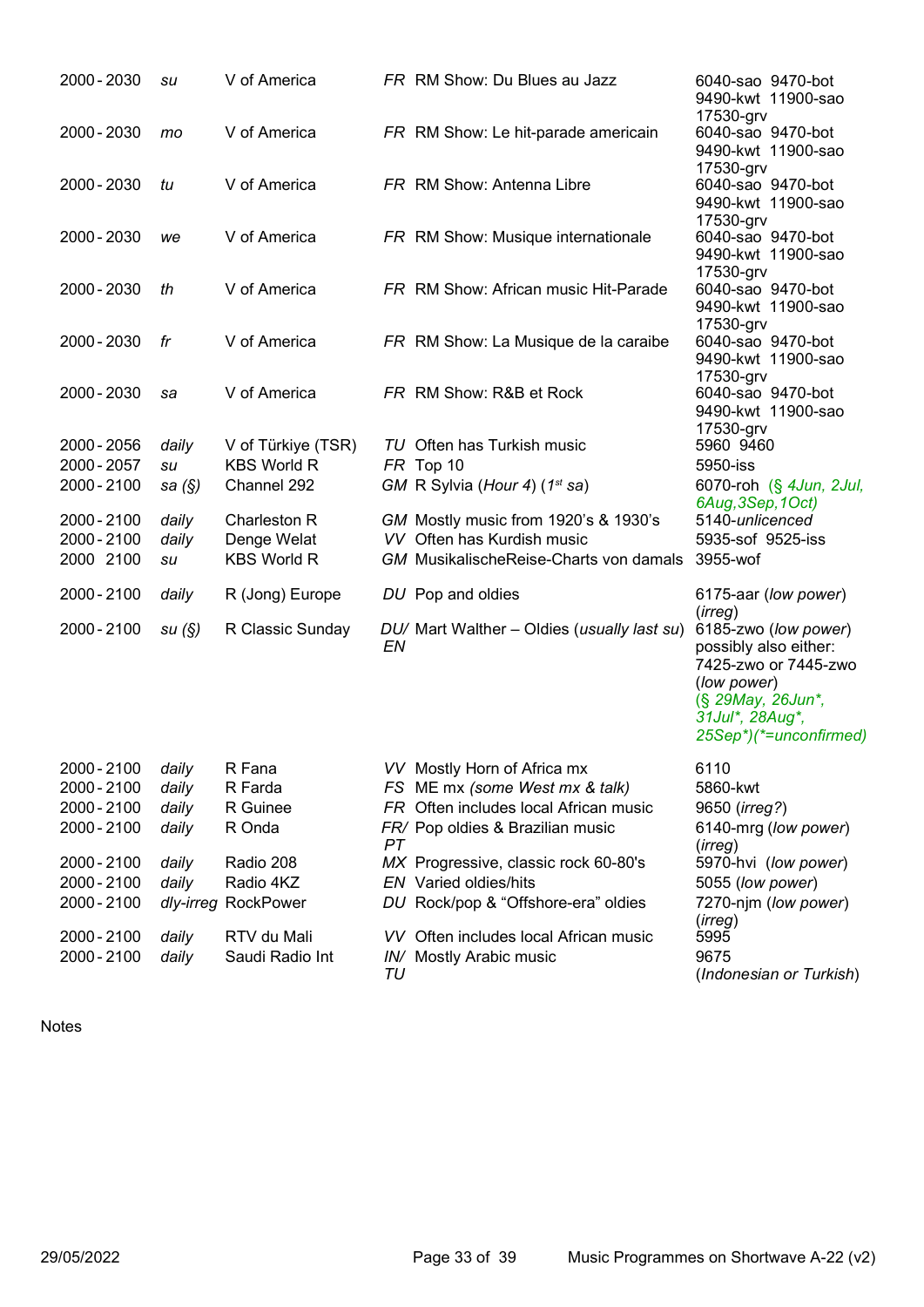| 2000 - 2100      | sa $(\S)$      |                    | Scandinavian WE R Finn Varied schedule for each broadcast                      | 5980<br>alt: 6170<br>11690 alt: 11720              |
|------------------|----------------|--------------------|--------------------------------------------------------------------------------|----------------------------------------------------|
| 2000 - 2100      | daily          | Shortwave Radio    | EN Various progs including Andy Walker<br>or Prog Milll or Stafford's World or | $(S$ 4Jun, 2Jul, 8Oct)<br>3975-win 6160-win        |
| 2000 - 2100      | sa, su         | V of America       | DX/media px<br><b>EN</b> Music Time in Africa                                  | 4930-bot 6195-bot                                  |
| 2000 - 2100      | mo-fr          | V of America       | <b>EN</b> African Beat                                                         | 15580-bot<br>4930-bot 6195-bot                     |
| 2000 - 2100      | mo-fr          | V of Hope - Africa | EN Stephen Mdoma: Late Night (Live)                                            | 15580-bot<br>4965 6065 (exc2015-                   |
| 2000 - 2100      | daily          | World Music R      | MX Varied world music                                                          | 30)<br>5930-brm 25800-mrs                          |
| 2000 - 2100      | su             | <b>WRMI</b>        | EN Memphis Weirdos (Blues/rock/punk)                                           | (low power)<br>15770-rmi                           |
| 2000 - 2100      | tu             | <b>WRMI</b>        | EN VORW R Int                                                                  | 15770-rmi                                          |
|                  |                |                    |                                                                                |                                                    |
| 2000-2100‡ daily |                | R Northern Star    | NO Classic Euro/NAm Pop/Rock                                                   | 5895-erd (low power) $\ddagger$                    |
| 2007 - 2057      | su-fr          | NHK R Japan        | JJ Often varied Western or Japanese                                            | 9480-yam 11625-yam                                 |
|                  |                |                    | modern & vintage mx                                                            | 15130-iss                                          |
| 2010 - 2057      | sa             | <b>KBS World R</b> | FR Musique coréenne                                                            | 5950-iss                                           |
| 2010 - 2057      | sa             | <b>KBS World R</b> | GM Unterwegs mit Musik (pop)                                                   | 3955-wof                                           |
| 2010 - 2100      | sa, su         | R France Int       | FR Musiques du monde                                                           | 3965(drm) 9790 11995                               |
|                  |                |                    |                                                                                |                                                    |
| 2010 - 2100      | mo-fr          | R France Int       | <b>FR</b> Couleurs Tropicales                                                  | 3965(drm) 9790 11995                               |
| 2030 - 2100      | su             | V of America       | FR VOA Music Hits                                                              | 9490-sao 11900-bot<br>15185-grv                    |
| 2040 - 2100      | daily          | V of Türkiye       | EN Music (& short feature pgms)                                                | 9875                                               |
| 2045 - 2055      | su             | V of Vietnam       | EN Vietnamese Contemporary Music                                               | 7220                                               |
|                  |                | V of Vietnam       | <b>EN</b> Weekend Music                                                        | 7220                                               |
| 2045 - 2055      | sa             |                    |                                                                                |                                                    |
| 2045 - 2057      | th             | <b>KBS World R</b> | FR Aux sources de la musique coréenne                                          | 5950-iss                                           |
| 2045 - 2057      | th             | <b>KBS World R</b> | <b>GM Musik verbindet (Traditional)</b>                                        | 3955-wof                                           |
| 2100             |                |                    |                                                                                |                                                    |
| 2100 - 2120      | daily          | V of Türkiye       | EN Music (& short feature pgms)                                                | 9875                                               |
| 2100 - 2130      | we             | R Marti            | SP Arte Express (Art, culture, music)                                          | 9565-grv 11860-grv                                 |
|                  |                |                    |                                                                                | 11930-grv                                          |
| 2100 - 2130      | su             | R Prague Int       | EN Sunday Music Show                                                           | 15770-rmi                                          |
| 2100 - 2130      |                | <b>WRMI</b>        |                                                                                | 9395-rmi                                           |
|                  | sa,su          |                    | EN Oldies (Bob Biermann)                                                       |                                                    |
| 2100 - 2200      | su             | Channel 292        | <b>EN</b> Encore Classical Music                                               | 3955-roh                                           |
| 2100 - 2200      | su or<br>mo(S) | Channel 292        | EN Jazz AM (irreg)                                                             | 3955-roh 6070-roh<br>9670-roh (§ <i>Irreg</i>      |
| 2100 - 2200      | 14 Jun         | Channel 292        | EN Jazz AM ( <i>irreg</i> )                                                    | broadcasts & freqs)<br>9670-roh (§ 14 Jun<br>only) |
| 2100 - 2200      | sa             | Channel 292        | GM Cruisin' The Decades (A song per<br>decade from 1910s-2020s)                | 6070-roh<br>(irreg, try 2200 instead)              |
| 2100 - 2200      | sa             | Channel 292        | EN Pop Shop R Show (exc $1^{st}$ sa)                                           | 3955-roh 6070-roh<br>(at 2200 on $1^{st}$ sa)      |
| 2100 - 2200      | sa $(\S)$      | Channel 292        | GM R Sylvia (Hour 5) (1 <sup>st</sup> sa)                                      | 6070-roh (§ 4Jun, 2Jul,<br>6Aug, 3Sep, 1Oct)       |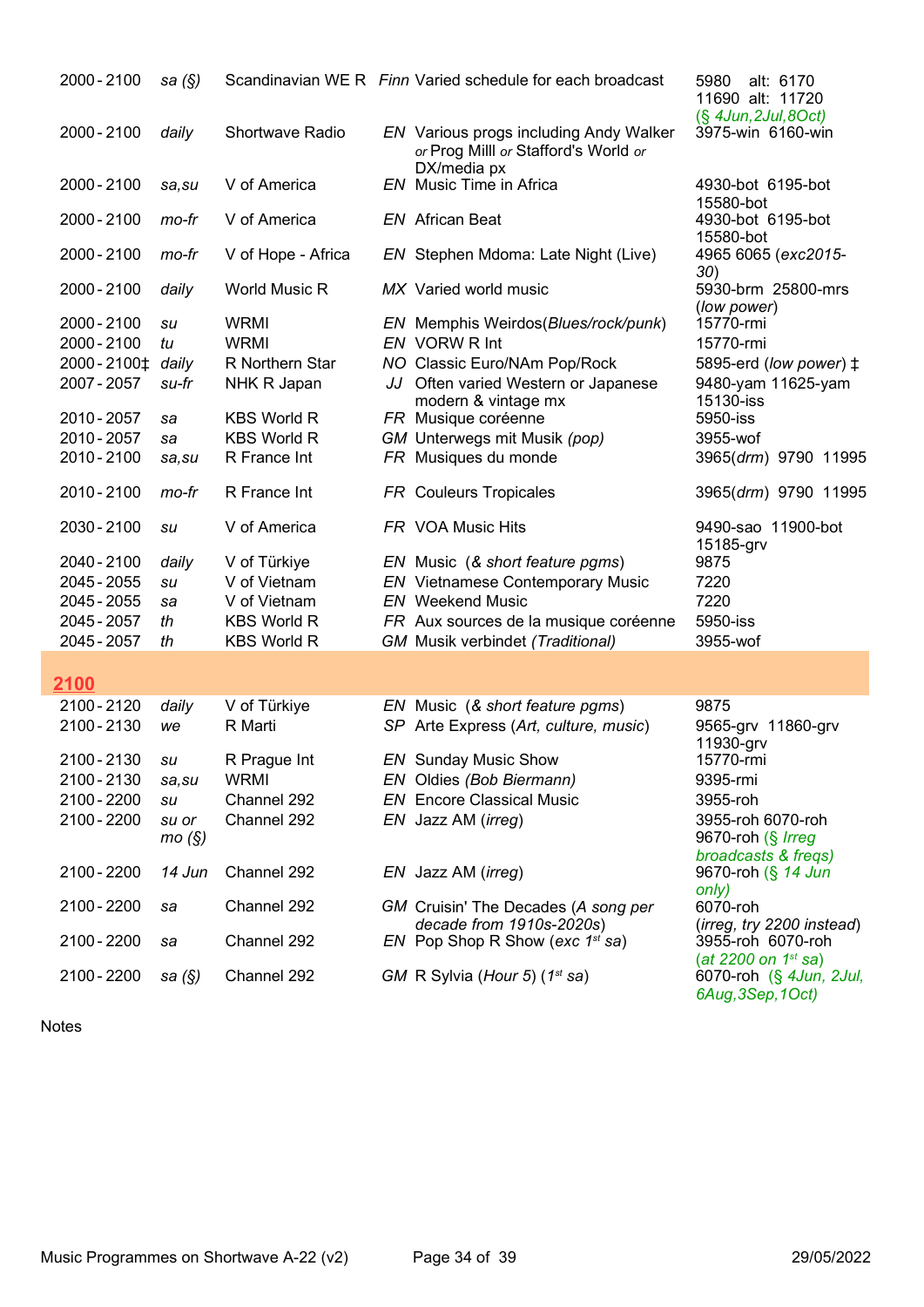| 2100 - 2200<br>2100 - 2200 | daily<br>daily | Charleston R<br><b>HCJB</b> |    | GM Mostly music from 1920's & 1930's<br>var Ecuadorian mx & spiritual talk     | 5140-unlicenced<br>6050                                                                  |
|----------------------------|----------------|-----------------------------|----|--------------------------------------------------------------------------------|------------------------------------------------------------------------------------------|
| 2100 - 2200                | daily          | PBS Xizang                  |    | Tib Varied Chinese music prog.                                                 | 4905 4920 6025 6110<br>6130 6200 7255                                                    |
| 2100 - 2200                | daily          | R (Jong) Europe             |    | DU Pop and oldies                                                              | 7385<br>6175-aar (low power)<br>(irreg)                                                  |
| 2100 - 2200                | daily          | R Farda                     |    | FS ME mx (some West mx & talk)                                                 | 5860-kwt                                                                                 |
| 2100 - 2200                | daily          | R Guinee                    |    | FR Often includes local African music                                          | 9650 (irreg?)                                                                            |
| 2100 - 2200                | mo             | R Marti                     |    | SP Interferencia                                                               | 9565-grv 11860-grv<br>11930-grv                                                          |
| 2100 - 2200                | fr             | R Marti                     |    | SP Postmoderno                                                                 | 9565-grv 11860-grv<br>11930-grv                                                          |
| 2100 - 2200                | we             | R OZ-Viola                  |    | Dan Midnight Jazz                                                              | 5980-hil (low power)                                                                     |
| 2100 - 2200                | daily          | Radio 208                   |    | MX Progressive, classic rock 60-80's                                           | 5970-hvi (low power)                                                                     |
| 2100 - 2200                | daily          | Radio 4KZ                   |    | <b>EN</b> Varied oldies/hits                                                   | 5055 (low power)                                                                         |
| 2100 - 2200                |                | dly-irreg RockPower         |    | DU Rock/pop & "Offshore-era" oldies                                            | 7270-njm (low power)<br>(irreg)                                                          |
| 2100 - 2200                | daily          | RTV du Mali                 |    | VV Often includes local African music                                          | 5995                                                                                     |
| 2100 - 2200                | fr $(S)$       |                             |    | Scandinavian WE R Finn Varied schedule for each broadcast                      | 5980<br>alt: 6170<br>11690 alt: 11720                                                    |
| 2100 - 2200                | daily          | Shortwave Radio             |    | EN Various progs including Andy Walker<br>or Prog Milll or Stafford's World or | $(S$ 3Jun, 1Jul, 7Oct)<br>3975-win 6160-win                                              |
|                            |                |                             |    | DX/media px                                                                    |                                                                                          |
| 2100 - 2200                | su             | <b>WBCQ</b>                 |    | <b>EN</b> Marion's Attic                                                       | 7490-bcq                                                                                 |
| 2100 - 2200                | fr             | <b>WBCQ</b>                 |    | <b>EN</b> Behaviour Night                                                      | 7490-bcq                                                                                 |
| 2100 - 2200                | daily          | World Music R               |    | MX Varied world music                                                          | 5930-brm 25800-mrs                                                                       |
| 2100 - 2200                |                | <b>WRMI</b>                 |    | <b>EN</b> Cruisin' The Decades                                                 | (low power)<br>9955-rmi                                                                  |
| 2100 - 2200                | su<br>su,th,fr | <b>WRMI</b>                 |    | EN VORW R Int                                                                  | 7730-rmi(su,th)                                                                          |
|                            |                |                             |    |                                                                                | 9955-rmi(fr)                                                                             |
| 2100 - 2200                | daily          | <b>WTWW</b>                 |    | EN Music for Ukraine (Pop/Rock/oldies)                                         | 9940-tww (irreg)                                                                         |
| 2100 - 2200 ±              | daily          | R Northern Star             |    | NO Classic Euro/NAm Pop/Rock                                                   | 5895-erd (low power) $\ddagger$                                                          |
| 2105 - 2200                | su             | V of America                |    | EN VOA1: Country Hits USA                                                      | 6195-bot 15580-bot                                                                       |
| 2105 - 2200                | mo             | V of America                |    | EN VOA1: The Soul Lounge                                                       | 6195-bot 15580-bot                                                                       |
| 2105 - 2200                | tu,w,sa        | V of America                |    | EN VOA1: The Hits                                                              | 6195-bot 15580-bot                                                                       |
| 2105 - 2200                | th             | V of America                |    | EN VOA1: Top 20 countdown                                                      | 6195-bot 15580-bot                                                                       |
| 2105 - 2200                | fr             | V of America                |    | EN Music Time in Africa                                                        | 6195-bot 15580-bot                                                                       |
| 2115 - 2125                | sa             | R Romania Int               |    | SP Top Musical (pop)                                                           | 9620(drm) 11650                                                                          |
| 2120 - 2130                | th             | R Romania Int               |    | SP Programa musical                                                            | 9620(drm) 11650                                                                          |
| 2130 - 2140                | tu             | R Romania Int               |    | SP Programa musical folclórico (Folk mx)                                       | 9620(drm) 11650                                                                          |
| 2130 - 2140                | we             | R Romania Int               |    | SP Música sinfónica rumana                                                     | 9620(drm) 11650                                                                          |
| 2130 - 2140                | fr             | R Romania Int               | SP | Música folclórica rumana (Folk mx)                                             | 9620(drm) 11650                                                                          |
| 2130 - 2200                | 21 Jun         | <b>BBC WS</b>               |    | <b>EN</b> Antarctic Midwinter Broadcast<br>(annual broadcast)                  | Freqs in 2021 were:<br>6035-dha 6170-asc<br>7305-wof 9505-wof.<br>Freqs for 2022 are TBC |
| 2130 - 2200                | su             | R Exterior Espana           |    | Sef Frequently includes Ladino music                                           | 11670 11940 15520<br>17855                                                               |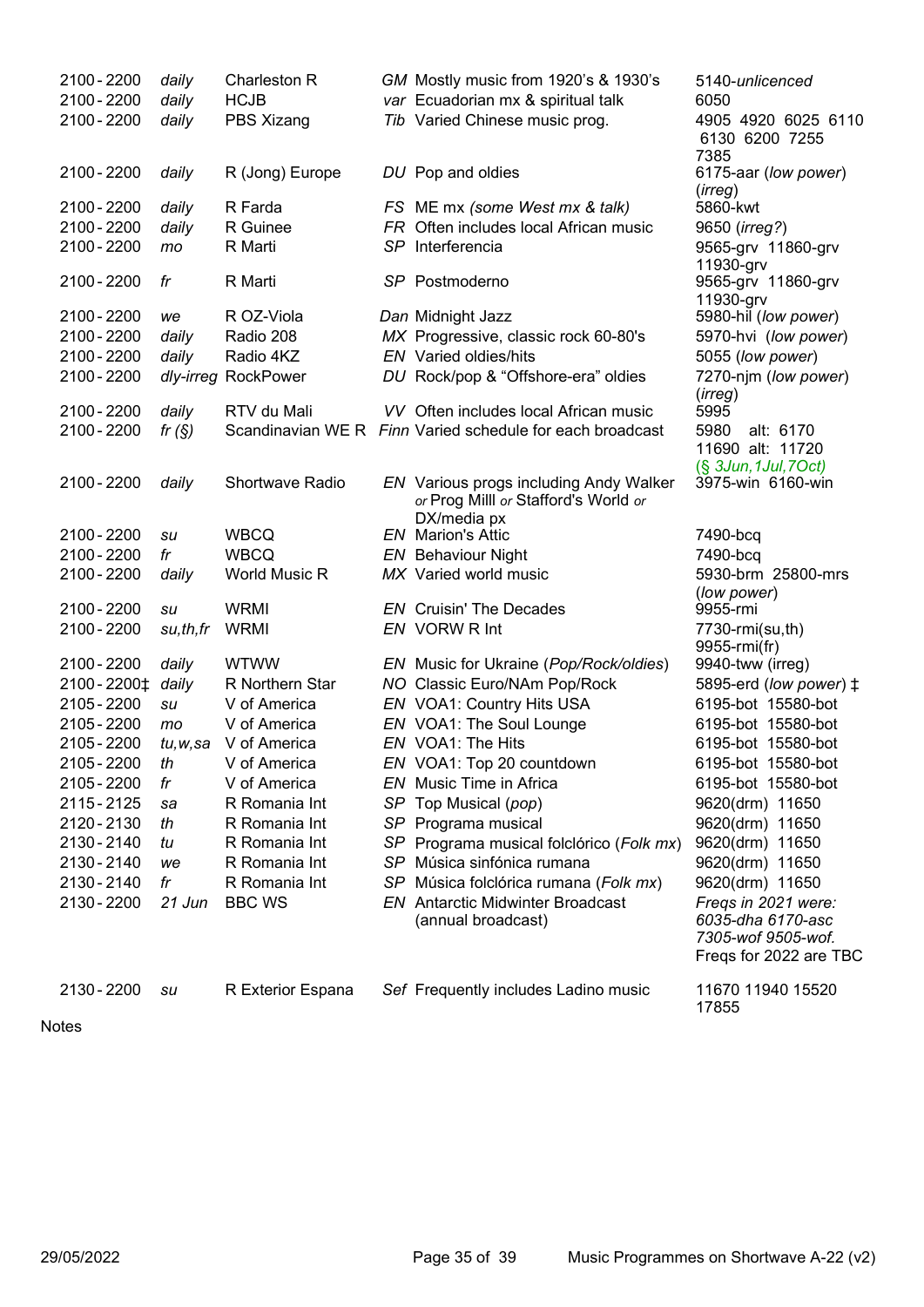| 2130 - 2200<br>2130 - 2200<br>2130 - 2200 | su<br>we<br>sa | R Prague Int<br><b>WBCQ</b><br><b>WRMI</b> | <b>FR</b> Dimanche Musicale<br>EN Goddess Irena 1 Music Show<br>EN Memphis Weirdos: "May77" (Memphis<br>music and chat) | 15770-rmi<br>7490-bcq<br>7730-rmi                                     |
|-------------------------------------------|----------------|--------------------------------------------|-------------------------------------------------------------------------------------------------------------------------|-----------------------------------------------------------------------|
| 2145 - 2155<br>2145 - 2155                | su<br>sa       | V of Vietnam<br>V of Vietnam               | EN Vietnamese Contemporary Music<br><b>EN</b> Weekend Music                                                             | 9730 11885<br>9730 11885                                              |
| 2200                                      |                |                                            |                                                                                                                         |                                                                       |
| 2200 - 2215                               | sa             | <b>WRMI</b>                                | EN Mike's Gospel music - may be<br>replaced by Oldies music                                                             | 9955-rmi                                                              |
| 2200 - 2230                               |                | mo, we, fr R Exterior Espana               | EN Frequently includes music features                                                                                   | 11670 11940 15520<br>17855                                            |
| 2200 - 2230                               | tu             | R Exterior Espana                          | Sef Frequently includes Ladino music                                                                                    | 11670 11940 15520<br>17855                                            |
| 2200 - 2300                               | 29May          | Channel 292                                | GM W.I.L                                                                                                                | 6070-mos(300Kw) (§<br>irreg 29 May)                                   |
| 2200 - 2300                               | 12Jun          | Channel 292                                | GM X-Raydio (irreg)                                                                                                     | 3955-roh (§ <i>irreg 12</i><br>Jun)                                   |
| 2200 - 2300                               | 14 Jun         | Channel 292                                | EN Jazz AM (irreg)                                                                                                      | 9670-roh (§ 14 Jun<br>only)                                           |
| 2200 - 2300                               | fr             | Channel 292                                | GM Pop Shop R. – Soul Time $(1^{st}$ fr)<br>(primarily northern soul mx)                                                | 3955-roh 9670-roh<br>(§ 3Jun, 1Jul, 5Aug,<br>2Sep, 7Oct)              |
| 2200 - 2300                               | sa             | Channel 292                                | GM Cruisin' The Decades (A song per<br>decade from 1910s-2020s)                                                         | 6070-roh                                                              |
| 2200 - 2300                               | sa $(S)$       | Channel 292                                | EN Pop Shop R Show (only $1^{st}$ sa)                                                                                   | (irreg, try 2100 instead)<br>3955-roh 6070-roh                        |
| 2200 - 2300                               | sa $(\S)$      | Channel 292                                | GM R Sylvia (Hour 6) $(1^{st}$ sa)                                                                                      | (Other weeks at 2100)<br>6070-roh (§ 4Jun, 2Jul,<br>6Aug, 3Sep, 1Oct) |
| 2200 - 2300                               | sa             | Channel 292                                | FR R Waves Int                                                                                                          | 9670-roh                                                              |
| 2200 - 2300                               | daily          | Charleston R                               | GM Mostly music from 1920's & 1930's                                                                                    | 5140-unlicenced                                                       |
| 2200 - 2300                               | daily          | <b>HCJB</b>                                | var Ecuadorian mx & spiritual talk                                                                                      | 6050                                                                  |
| 2200 - 2300                               | su             | <b>KBS World R</b>                         | EN4 Sunday Selection (chat/mx)                                                                                          | 11810                                                                 |
| 2200 - 2300                               | sa             | <b>KBS World R</b>                         | <b>EN4 Saturday Playlist</b>                                                                                            | 11810                                                                 |
| 2200 - 2300                               | daily          | PBS xizang                                 | Tib Varied Chinese music prog.                                                                                          | 4905 4920 6025 6110<br>6130 6200 7255<br>7385                         |
| 2200 - 2300                               | daily          | R Educacion                                | SP Varied music programme                                                                                               | 6185                                                                  |
| 2200 - 2300                               | daily          | R Farda                                    | FS ME mx (some West mx & talk)                                                                                          | 5860-kwt                                                              |
| 2200 - 2300                               | daily          | R Guinee                                   | FR Often includes local African music                                                                                   | 9650 (irreg?)                                                         |
| 2200 - 2300                               | daily          | Radio 208                                  | MX Progressive, classic rock 60-80's                                                                                    | 5970-hvi (low power)                                                  |
| 2200 - 2300                               | daily          | Radio 4KZ                                  | <b>EN</b> Varied oldies/hits                                                                                            | 5055 (low power)                                                      |
| 2200 - 2300                               | daily          | RTV du Mali                                | VV Often includes local African music                                                                                   | 5995                                                                  |
| 2200 - 2300                               | fr $(S)$       |                                            | Scandinavian WE R Finn Varied schedule for each broadcast                                                               | 5980<br>alt: 6170<br>11690 alt: 11720<br>$(S$ 3Jun, 1Jul, 7Oct)       |
| 2200 - 2300                               | mo             | Spaceline                                  | EN KSKO Alaska (Live relay of KSKO<br>afternoon program with Paul Walker)                                               | 5900-sof                                                              |
| 2200 - 2300                               | su             | <b>WBCQ</b>                                | EN Uncle Bill's Melting Pot                                                                                             | 5130-bcq                                                              |
| 2200 - 2300                               | daily          | World Music R                              | MX Varied world music                                                                                                   | 5930-brm 25800-mrs<br>(low power)                                     |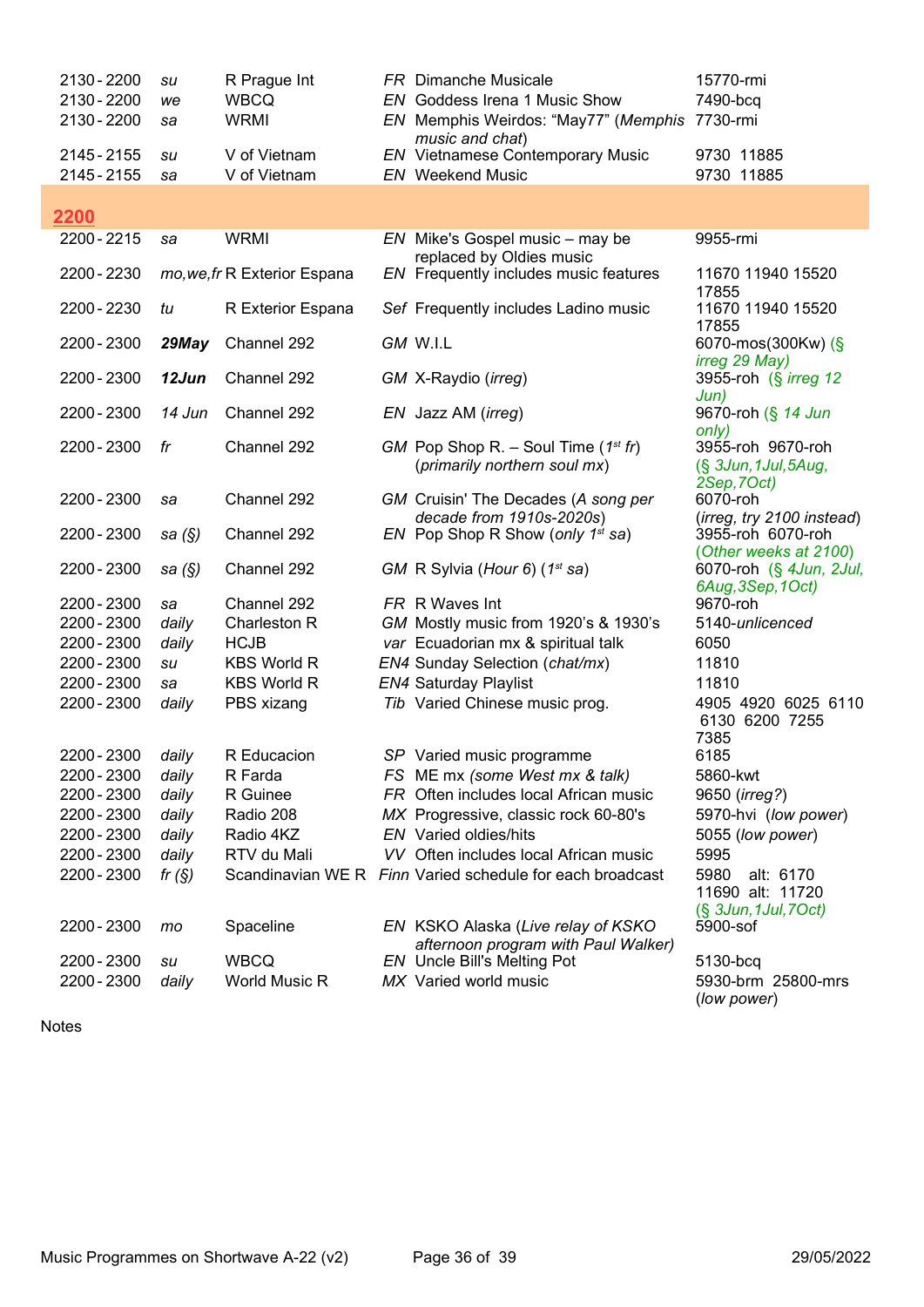| 2200 - 2300                               | su                   | <b>WRMI</b>                              | <b>EN</b> Frederick Moe's "Imaginary Stations"<br>(Varied music / themes)<br>29 May: KZOO Radio (Kazoo and                          | 9395-rmi<br>& irreg: 15770-rmi                                           |
|-------------------------------------------|----------------------|------------------------------------------|-------------------------------------------------------------------------------------------------------------------------------------|--------------------------------------------------------------------------|
| 2200 - 2300                               | th,sa                | <b>WRMI</b>                              | other strange instruments!)<br>EN VORW R Int                                                                                        | 9395-rmi(sa)<br>9955-rmi(th)                                             |
| 2200 - 2300                               | sa                   | <b>WRMI</b>                              | EN The Mason Vye Show (Canadian and<br>varied pop/rock 1960s-2000s)<br>(New shows fortnightly; repeats<br><i>intervening</i> weeks) | 5950-rmi                                                                 |
| 2200 - 2300                               | sa                   | <b>WRMI</b>                              | EN The Mason Vye Show (Canadian and<br>varied pop/rock 1960s-2000s)                                                                 | 5950-rmi (New shows<br>fortnightly; repeats<br><i>intervening</i> weeks) |
| 2200 - 2300                               | daily                | <b>WTWW</b>                              | EN Music for Ukraine (Pop/Rock/oldies)                                                                                              | 9940-tww (irreg)                                                         |
| 2200 - 2300                               | sa                   | <b>WWCR</b>                              | EN VORW R Int                                                                                                                       | 6115-wcr                                                                 |
| 2200 - 2300 ±                             | daily                | R Northern Star                          | NO Classic Euro/NAm Pop/Rock                                                                                                        | 5895-erd (low power) ±                                                   |
| 2210 - 2250                               | daily                | V of Türkiye                             | EN Music (& short feature pams)                                                                                                     | 9830                                                                     |
| 2230 - 2240                               | su                   | R Romania Int                            | <b>EN</b> Music Time                                                                                                                | 5945 7310 7325 9790                                                      |
| 2230 - 2240                               | mo                   | R Romania Int                            | EN Your Music (Pop)                                                                                                                 | 5945 7310 7325 9790                                                      |
| 2230 - 2240                               | tu,fr                | R Romania Int                            | EN Truly Romanian (Trad/folk mx)                                                                                                    | 5945 7310 7325 9790                                                      |
| 2230 - 2240                               | we                   | R Romania Int                            | EN Music of Romania (Trad/folk mx)                                                                                                  | 5945 7310 7325 9790                                                      |
| 2230 - 2240                               | th                   | R Romania Int                            | EN Music Highlights (Classical mx)                                                                                                  | 5945 7310 7325 9790                                                      |
| 2230 - 2240                               | sa                   | R Romania Int                            | EN All That Jazz                                                                                                                    | 5945 7310 7325 9790                                                      |
| 2230 - 2300<br>2240 - 2257<br>2252 - 2256 | su<br>mo-th<br>daily | <b>WRMI</b><br>R Tirana<br>R Romania Int | EN Hobart R Int (DX px also inc mx)<br>EN Modern or traditional music<br>EN Simply Folk (A traditional folk song)                   | 9955-rmi<br>5850-rmi 7730-rmi<br>5945 7310 7325 9790                     |

| 2300 - 2315<br>R Educacion<br>6185<br>SP Varied music programme<br>daily                                   |  |
|------------------------------------------------------------------------------------------------------------|--|
|                                                                                                            |  |
| EN R Northern Europe Int $(3^{rd}$ sa)<br>2300 - 2330<br>su(S)<br>9670-roh (§ 18Jun,<br>Channel 292        |  |
| (Music from Northern Europe)<br>16Jul, 20Aug,                                                              |  |
| 17Sep, 15Oct)                                                                                              |  |
| 5850-rmi 7730-rmi<br>2300 - 2330<br><b>FR</b> Dimanche Musicale<br>R Prague Int<br>su                      |  |
| 2300 - 2330<br><b>WBCQ</b><br>EN Uncle Bill's Melting Pot (First 1/2 hour)<br>5130-bcq<br>mo               |  |
| GM Mostly music from 1920's & 1930's<br>2300 - 2400<br>5140-unlicenced<br>Charleston R<br>daily            |  |
| var Ecuadorian mx & spiritual talk<br><b>HCJB</b><br>2300 - 2400<br>6050<br>daily                          |  |
| FS ME mx (some West mx & talk)<br>2300 - 2400<br>R Farda<br>5860-kwt<br>daily                              |  |
| R Guinee<br><b>FR</b> Often includes local African music<br>2300 - 2400<br>9650 ( <i>irreg?</i> )<br>daily |  |
| 2300 - 2400<br>R Rebelde<br>SP Often has Cuban music<br>5025<br>daily                                      |  |
| 2300 - 2400<br>MX Progressive, classic rock 60-80's<br>Radio 208<br>daily<br>5970-hvi (low power)          |  |
| 2300 - 2400<br><b>EN</b> Varied oldies/hits<br>5055 (low power)<br>Radio 4KZ<br>daily                      |  |
| 2300 - 2400<br>RTV du Mali<br>5995<br>VV Often includes local African music<br>daily                       |  |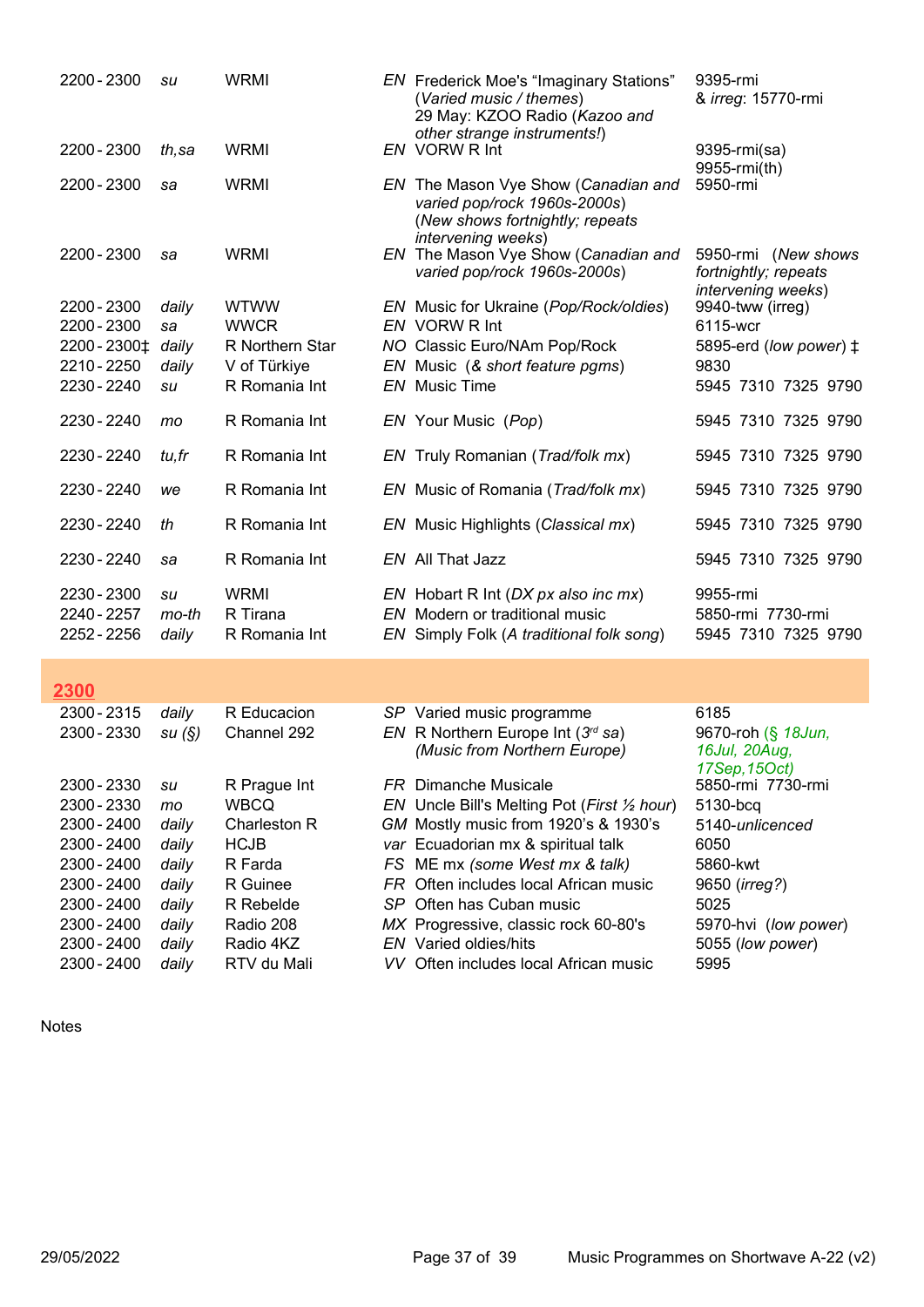| 2300 - 2400            | fr $(S)$ |                                 | Scandinavian WE R Finn Varied schedule for each broadcast                                                                                                                     | alt: 6170<br>5980<br>11690 alt: 11720<br>$(\S$ 3Jun, 1Jul, 7Oct) |
|------------------------|----------|---------------------------------|-------------------------------------------------------------------------------------------------------------------------------------------------------------------------------|------------------------------------------------------------------|
| 2300 - 2400            | mo       | Spaceline                       | EN KSKO Alaska (Live relay of KSKO<br>afternoon program with Paul Walker)                                                                                                     | 5900-sof                                                         |
| 2300 - 2400            | sa, su   | <b>WBCQ</b>                     | <b>EN</b> Radio Timtron Worldwide                                                                                                                                             | 6160-bcq                                                         |
| 2300 - 2400            | $mo-th$  | <b>WBCQ</b>                     | EN Area 61: (Old-time radio shows from<br>around this date in the past) (Hour1)                                                                                               | 6160-bcq                                                         |
| 2300 - 2400            | daily    | <b>World Music R</b>            | MX Varied world music                                                                                                                                                         | 5930-brm 25800-mrs<br>(low power)                                |
| 2300 - 2400            | sa       | <b>WRMI</b>                     | <b>EN</b> Texas R Shortwave<br>Old-Time Radio Specials:<br>4,11 June: Camel R&R Dance Party<br>18,25 June: Suspense<br>2,9 July: Gang Busters<br>16,23 July: Hopalong Cassidy | 5950-rmi                                                         |
|                        |          |                                 | 30 Jul, 6 Aug: I was a Communist for<br>13,20 Aug: Have Gun Will Travel<br>27 Aug, 3 Sep: Cloak & Dagger                                                                      | the FBI                                                          |
| 2300 - 2400            | daily    | <b>WTWW</b>                     | EN Music for Ukraine (Pop/Rock/oldies)                                                                                                                                        | 9940-tww (irreg)                                                 |
| 2300 - 2400            | tu       | <b>WWCR</b>                     | <b>EN</b> Pat Boone Show                                                                                                                                                      | 5935-wcr                                                         |
|                        |          |                                 | (Chat & Christian pop/rock music)                                                                                                                                             |                                                                  |
| 2300 - 2400            | mo       | <b>WWCR</b>                     | <b>EN</b> Last Radio Playing                                                                                                                                                  | 5935-wcr                                                         |
| 2300 - 2400            | we       | <b>WWCR</b>                     | <b>EN</b> Last Radio Playing                                                                                                                                                  | 6115-wcr                                                         |
| 2300 - 2400 ±          | daily    | R Northern Star                 | NO Classic Euro/NAm Pop/Rock                                                                                                                                                  | 5895-erd (low power) ±                                           |
| 2315 - 2325            | su       | R Romania Int                   | SP Top Musical (pop)                                                                                                                                                          | 9700 9760 11650                                                  |
|                        |          |                                 |                                                                                                                                                                               | 11800                                                            |
| 2320 - 2330            | th       | R Romania Int                   | SP Programa musical                                                                                                                                                           | 9700 9760 11650                                                  |
|                        |          |                                 |                                                                                                                                                                               | 11800                                                            |
| 2330 - 2340            | tu       | R Romania Int                   | SP Programa musical folclórico (Folk mx)                                                                                                                                      | 9700 9760 11650<br>11800                                         |
| 2330 - 2340            | we       | R Romania Int                   | SP Música sinfónica rumana                                                                                                                                                    | 9700 9760 11650                                                  |
|                        |          |                                 |                                                                                                                                                                               | 11800                                                            |
| 2330 - 2340            | fr       | R Romania Int                   | SP Música folclórica rumana (Folk mx)                                                                                                                                         | 9700 9760 11650<br>11800                                         |
| 2330 - 2400            | sa       | <b>CGTN R</b><br>(formerly CRI) | <b>EN</b> Music Talks                                                                                                                                                         | 5990-hab 6160 6180<br>7350 11690 11790<br>11955                  |
| $2330 - 2400$ su $(S)$ |          | Channel 292                     | EN This is Music Show Express $(3rd$ sa)                                                                                                                                      | 9670-roh (§ 18Jun,<br>16Jul, 20Aug, 17Sep,<br>15Oct)             |
| 2330 - 2400            | su       | R Prague Int                    | <b>EN</b> Sunday Music Show                                                                                                                                                   | 5850-rmi                                                         |
| 2330 - 2400            | sa       | <b>WRMI</b>                     | EN Hobart R Int (DX px also inc mx)                                                                                                                                           | 7730-rmi                                                         |
| 2332 - 2357            | sa       | R Havana Cuba                   | EN The Jazz Place                                                                                                                                                             | 5040 11880                                                       |
| 2345 - 2355            | su       | V of Vietnam                    | <b>EN</b> Vietnamese Contemporary Music                                                                                                                                       | 9840 12020                                                       |
| 2345 - 2355            | sa       | V of Vietnam                    | <b>EN</b> Weekend Music                                                                                                                                                       | 9840 12020                                                       |
| 2345 - 2400            | mo       | R Educacion                     | SP Varied music programme                                                                                                                                                     | 6185                                                             |
| 2345 - 2400            |          | <b>WRMI</b>                     | EN Mike's Gospel music - may be                                                                                                                                               | 9955-rmi                                                         |
|                        | sa       |                                 | replaced by Oldies music                                                                                                                                                      |                                                                  |
| 2350 - 2358            | we       | <b>RAE</b>                      | EN Argentina to the World<br>(includes Argentine mx)<br>(may start a few mins early or late)                                                                                  | 7730-rmi                                                         |